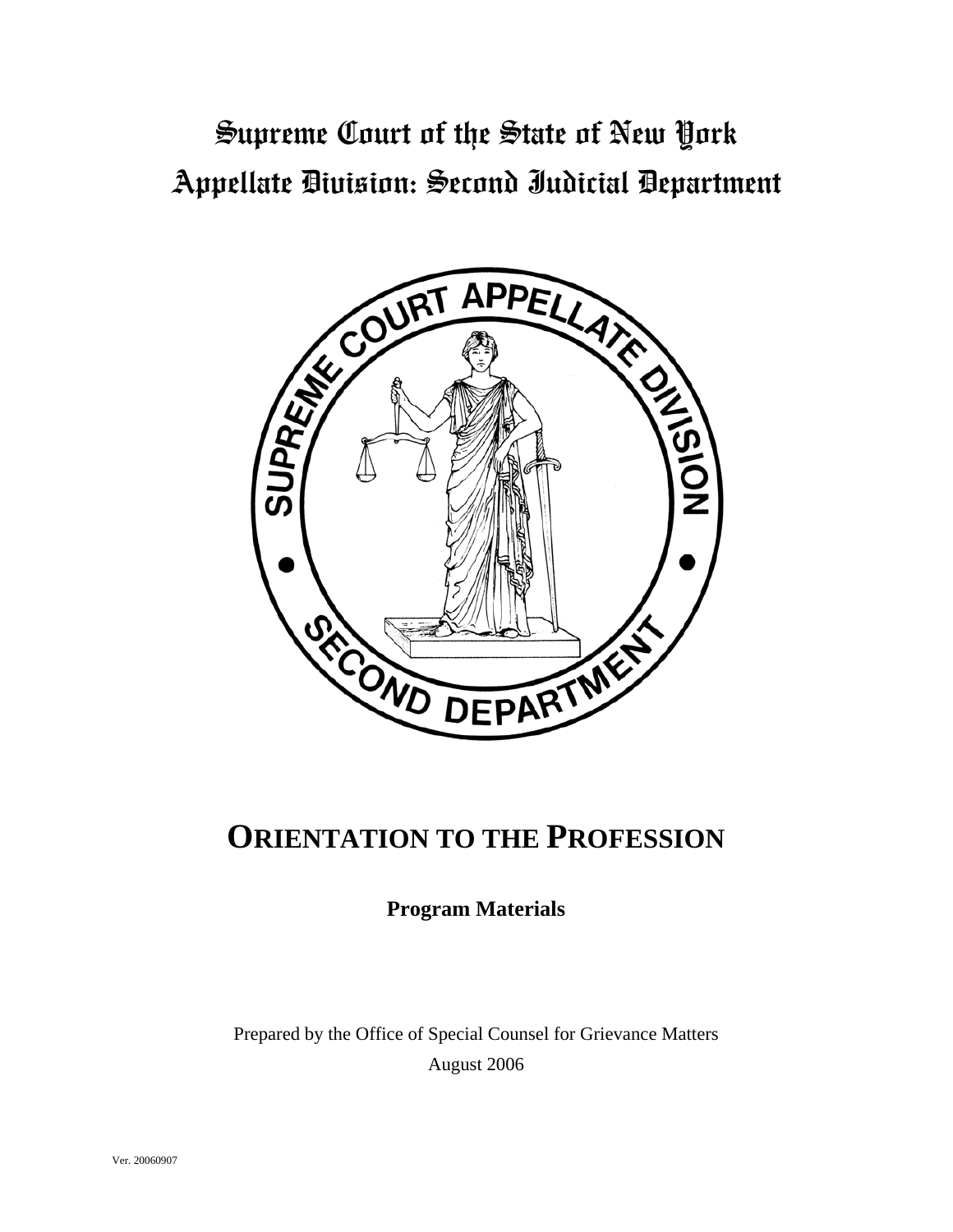### **TABLE OF CONTENTS**

| $I_{\cdot}$ |           |                                                                 |  |  |  |  |
|-------------|-----------|-----------------------------------------------------------------|--|--|--|--|
| II.         |           |                                                                 |  |  |  |  |
| III.        |           |                                                                 |  |  |  |  |
|             |           | 1.                                                              |  |  |  |  |
|             | <b>B.</b> |                                                                 |  |  |  |  |
|             |           | 1.                                                              |  |  |  |  |
|             |           | 2.                                                              |  |  |  |  |
|             |           | 3.                                                              |  |  |  |  |
|             | C.        |                                                                 |  |  |  |  |
|             | D.        |                                                                 |  |  |  |  |
|             | E.        | Mandatory Fee Dispute Resolution Program - 22 NYCRR part 137  4 |  |  |  |  |
|             |           | 1.                                                              |  |  |  |  |
|             |           | 2.                                                              |  |  |  |  |
|             |           | 3.                                                              |  |  |  |  |
|             | F.        |                                                                 |  |  |  |  |
|             |           | 1.                                                              |  |  |  |  |
|             |           | 2.                                                              |  |  |  |  |
|             |           | 3.                                                              |  |  |  |  |
|             |           | $\overline{4}$ .                                                |  |  |  |  |
|             |           | 5.                                                              |  |  |  |  |
| IV.         |           |                                                                 |  |  |  |  |
|             | A.        |                                                                 |  |  |  |  |
|             | <b>B.</b> |                                                                 |  |  |  |  |
|             |           | 1.                                                              |  |  |  |  |
|             |           | 2.                                                              |  |  |  |  |
|             |           | 3.                                                              |  |  |  |  |
|             | C.        |                                                                 |  |  |  |  |
|             | D.        |                                                                 |  |  |  |  |
|             | E.        |                                                                 |  |  |  |  |
| V.          |           |                                                                 |  |  |  |  |
|             | Α.        |                                                                 |  |  |  |  |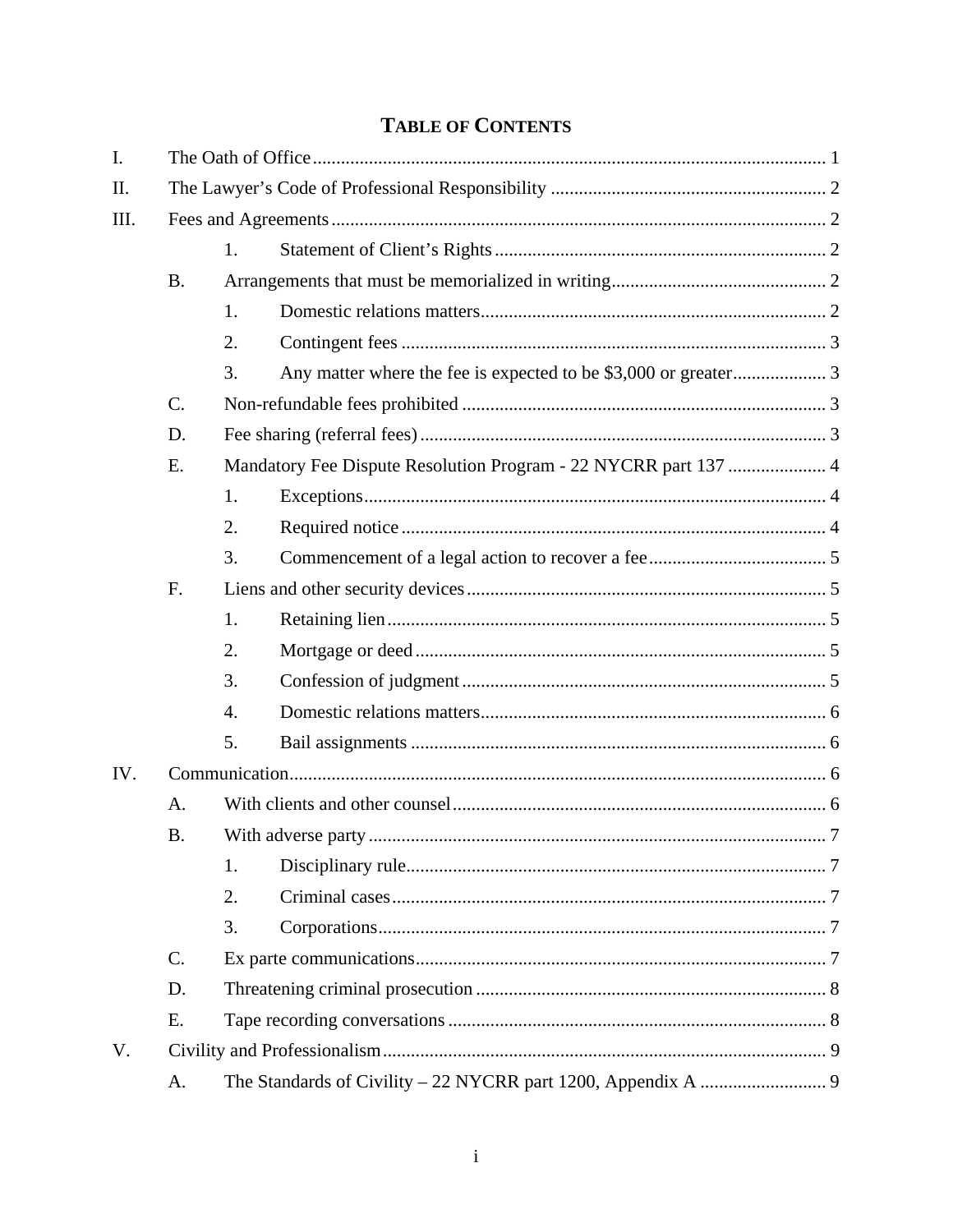|       | <b>B.</b> |                  |  |  |  |  |
|-------|-----------|------------------|--|--|--|--|
|       | C.        |                  |  |  |  |  |
|       | D.        |                  |  |  |  |  |
|       |           | 1.               |  |  |  |  |
|       |           | 2.               |  |  |  |  |
|       |           | 3.               |  |  |  |  |
|       |           | 4.               |  |  |  |  |
|       | Ε.        |                  |  |  |  |  |
|       | F.        |                  |  |  |  |  |
| VI.   |           |                  |  |  |  |  |
|       | A.        |                  |  |  |  |  |
|       |           | 1.               |  |  |  |  |
|       |           | 2.               |  |  |  |  |
|       |           | 3.               |  |  |  |  |
|       |           | $\overline{4}$ . |  |  |  |  |
|       |           | 5.               |  |  |  |  |
|       |           | 6.               |  |  |  |  |
| VII.  |           |                  |  |  |  |  |
|       | A.        |                  |  |  |  |  |
|       | <b>B.</b> |                  |  |  |  |  |
|       |           | 1.               |  |  |  |  |
|       |           | 2.               |  |  |  |  |
|       |           | 3.               |  |  |  |  |
|       |           | 4.               |  |  |  |  |
|       |           | 5.               |  |  |  |  |
|       | C.        |                  |  |  |  |  |
|       |           | 1.               |  |  |  |  |
|       |           | 2.               |  |  |  |  |
|       |           | 3.               |  |  |  |  |
|       | D.        |                  |  |  |  |  |
| VIII. |           |                  |  |  |  |  |
|       | A.        |                  |  |  |  |  |
|       |           | 1.               |  |  |  |  |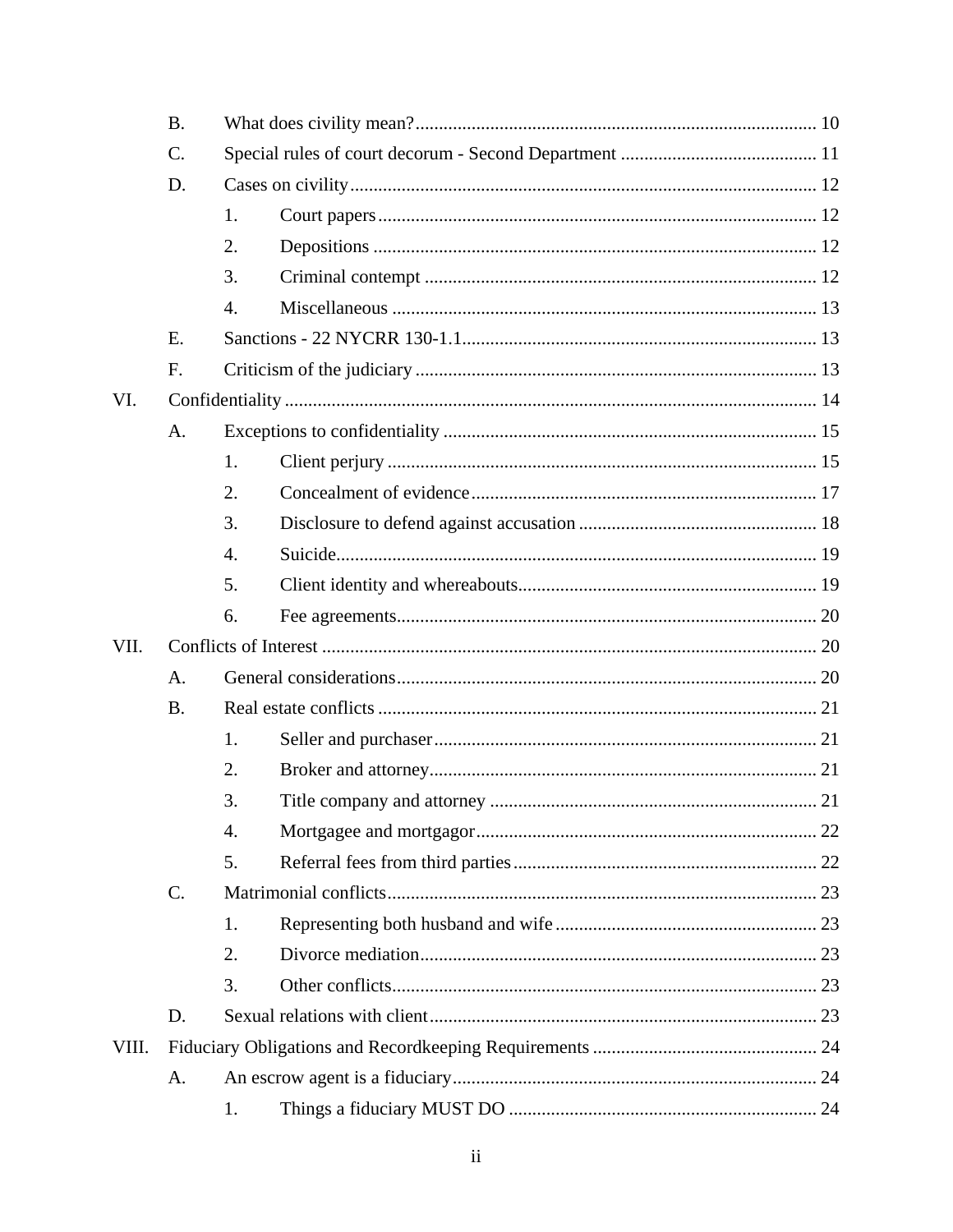|       |           | 2.                                                                   |  |
|-------|-----------|----------------------------------------------------------------------|--|
|       | <b>B.</b> |                                                                      |  |
|       | C.        |                                                                      |  |
|       | D.        |                                                                      |  |
|       | E.        |                                                                      |  |
|       | F.        |                                                                      |  |
|       | G.        |                                                                      |  |
|       | H.        |                                                                      |  |
|       | I.        |                                                                      |  |
|       | J.        |                                                                      |  |
|       | K.        |                                                                      |  |
|       | L.        |                                                                      |  |
| IX.   |           |                                                                      |  |
|       | A.        |                                                                      |  |
|       | <b>B.</b> |                                                                      |  |
|       | C.        |                                                                      |  |
| X.    |           |                                                                      |  |
| XI.   |           |                                                                      |  |
| XII.  |           |                                                                      |  |
| XIII. |           |                                                                      |  |
|       | A.        |                                                                      |  |
|       | <b>B.</b> |                                                                      |  |
|       | C.        |                                                                      |  |
|       |           | 1.                                                                   |  |
|       |           | 2.                                                                   |  |
|       |           | 3.                                                                   |  |
|       |           | 4.                                                                   |  |
|       |           | 5.                                                                   |  |
|       |           | 6.                                                                   |  |
|       |           | Confidentiality - Judiciary Law § 90(10); 22 NYCRR 691.4(j) 37<br>7. |  |
| XIV.  |           |                                                                      |  |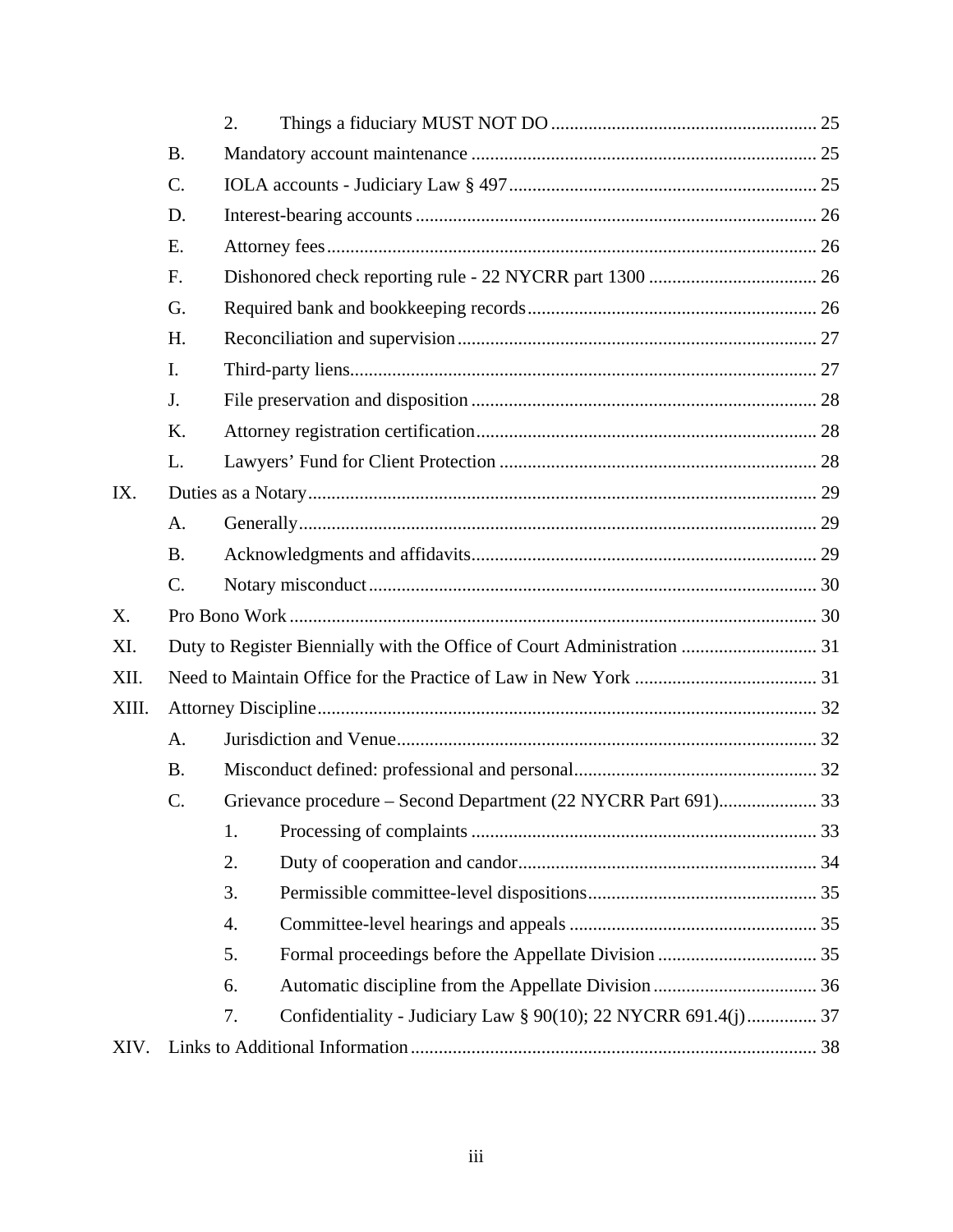### **ORIENTATION TO THE PROFESSION**

#### <span id="page-4-0"></span>**I. The Oath of Office**

Judiciary Law § 466, entitled "Attorney's oath of office," states in relevant part that:

Each person, admitted as prescribed in this chapter must, upon his [or her] admission, take the constitutional oath of office in open court, and subscribe the same in a roll or book, to be kept in the office of the clerk of the appellate division of the supreme court for that purpose.

The text of the oath is set forth in § 1 of Article XIII of the New York State Constitution, as follows:

I do solemnly swear (or affirm) that I will support the constitution of the United States, and the constitution of the State of New York, and that I will faithfully discharge the duties of the office of [attorney and counselor-at-law], according to the best of my ability.

The deceptively simple 47 words of the attorney's oath contain a pledge of such gravity and importance that the Legislature has seen fit to require that it be administered orally in a public court proceeding and to provide that the taking of the oath and the assumption of its obligations be evidenced by the newly admitted attorney's signature in a book specially kept for that purpose. The administration of the oath takes less than one minute, but its obligations endure for the life of the attorney's career at the bar. For that reason it is appropriate, on the eve of a candidate's admission, to examine in greater detail the nature of the obligations that he or she assumes by taking the constitutional oath of office.

Usually administered under circumstances intended to impress the person who takes it with the importance of the occasion, an oath of office is a solemn declaration, accompanied by a swearing to God, that he or she will be bound to a promise. The person making the oath implicitly invites punishment if the promise is broken (Black's Law Dictionary  $[8<sup>th</sup>$  ed 2004], at 1101 [hereinafter Black's]). An affirmation is a pledge equivalent to an oath but without reference to a supreme being or to "swearing"; it is a solemn declaration made under penalty of perjury, but without an oath (Black's, at 64).

Upon taking the oath, an applicant becomes an officer of the courts of the State of New York. The formal title of the office is "Attorney and Counselor-at-Law." An office, in this sense, is a position of duty, trust, and authority, conferred by governmental authority for a public purpose (Black's, at 1115). In his or her role as an attorney, the officer is one who is designated to transact business for another (Black's, at 138) and as a counselor-at-law, his or her role is to give legal advice (Shorter Oxford English Dictionary [5<sup>th</sup> ed 2002], at 532).

Thus, the admission ceremony is a solemn occasion during which a candidate for admission to the bar assumes a public office, the office of Attorney and Counselor-at-Law, by taking an oath or making an affirmation. The terms of that oath or affirmation require the individual to uphold and maintain the authority of the constitutions and laws of the federal and state governments and, in taking on the cares and legal concerns of his or her clients, to give sound legal advice and to loyally and conscientiously fulfill all the tasks associated with the transaction of their legal business. The measure of the energy and application that the lawyer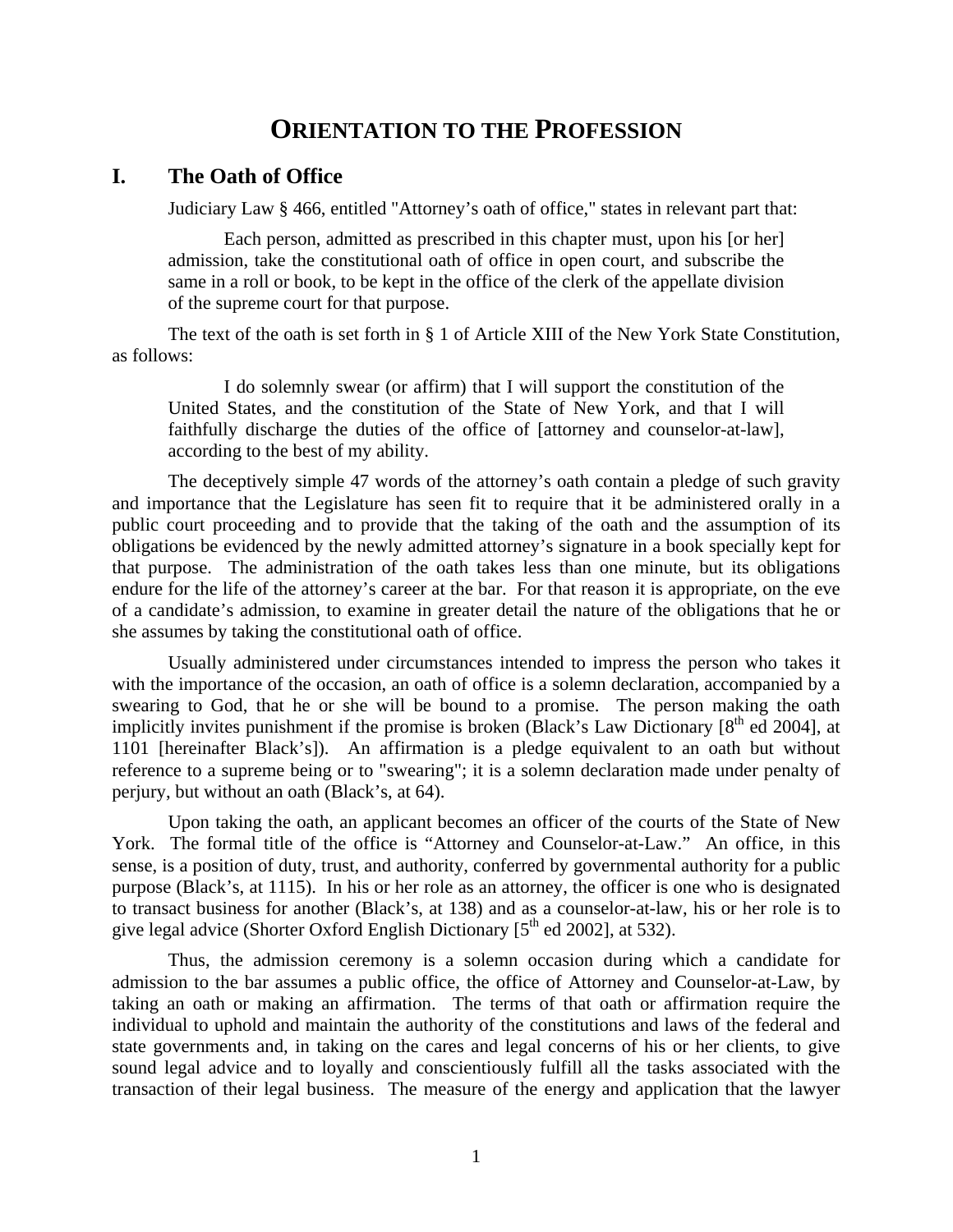<span id="page-5-0"></span>must put into those tasks is the superlative; he or she must give the best in his or her capacity to maintain professional competence, to carefully and zealously represent the client while yet being a peacemaker, to be courteous to and cooperative with fellow lawyers, judges, and court personnel, and to support and improve our laws and government.

#### **II. The Lawyer's Code of Professional Responsibility**

The primary standard for measuring attorney misconduct is The Lawyer's Code of Professional Responsibility adopted by the New York State Bar Association. The Code is comprised of three interrelated parts: Canons, defined as general concepts or axiomatic norms; Ethical Considerations (ECs), defined as aspirational in character; and Disciplinary Rules (DRs), that are mandatory in character and state the minimum level of conduct below which no lawyer can fall without being subject to disciplinary action. These DRs have been formally adopted by each of the four Appellate Divisions as court rules (22 NYCRR part 1200). While other codes and published standards may offer guidance (e.g., ABA Model Rules, ABA Standards Relating to the Defense Functions, etc.), they do not supersede the DRs that are binding upon all licensed attorneys who practice in New York.

#### **III. Fees and Agreements**

#### *1. Statement of Client's Rights*

22 NYCRR 1210.1 requires every attorney with a New York office to post a Statement of Client's Rights in a manner visible to clients.

#### **B. Arrangements that must be memorialized in writing**

#### *1. Domestic relations matters*

The Uniform Rules of Procedure for Attorneys in Domestic Relations Matters (*see* 22 NYCRR part 1400), require the use of a written retainer agreement signed by the lawyer and client (*see* 22 NYCRR 1400.3). This requirement applies to all claims, actions, or proceedings, in either Supreme or Family Court, or in any appellate court, for divorce, separation, annulment, custody, visitation, maintenance, child or spousal support, or to enforce or modify a judgment or order in connection with any such claims, actions, or proceedings.

The fee agreement must include the 13 mandated provisions set forth in 22 NYCRR 1400.3, one of which provides that the client receive an itemized bill every 60 days (*see also* NY State Bar Assn Comm on Prof Ethics Op 719 [1999]).

Failure to comply with the rules regarding the mandatory written agreement may cause the attorney to forfeit the right to recover unpaid fees (*see McMahon v Evans,* 169 Misc 2d 509 [Sup Ct, Broome County 1996]), or lead to disciplinary sanctions (*see Matter of Hantman*, 236 AD2d 75 [2<sup>nd</sup> Dept 1997]).

The Uniform Rules also mandate that the attorney provide a prospective client with, and obtain a signed copy of, a Statement of Client's Rights and Responsibilities at the initial conference, prior to the signing of a written retainer agreement. By signing the statement, the client is merely acknowledging receipt of a copy of the statement. If the attorney is not charging a fee, the signed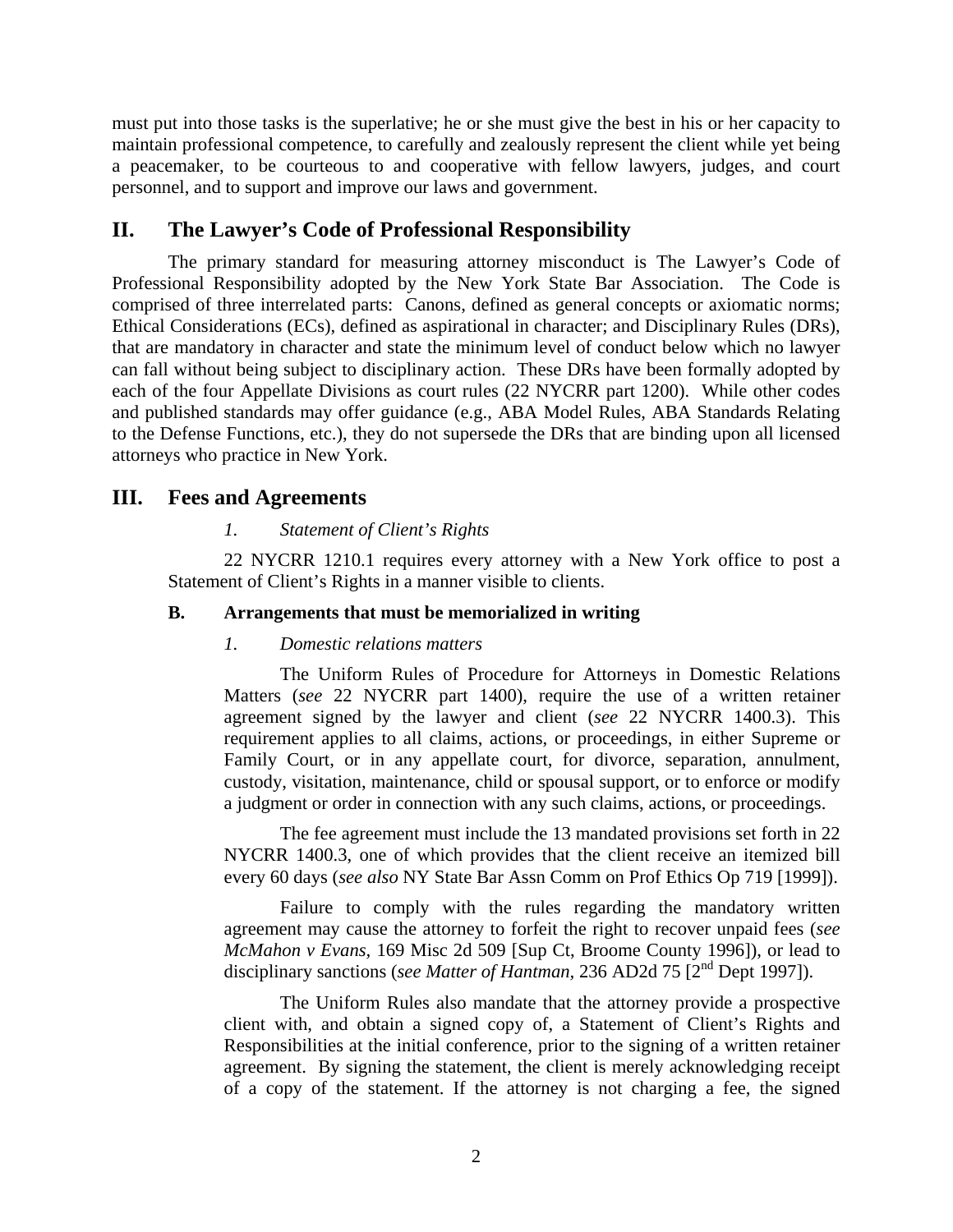<span id="page-6-0"></span>statement is still required, but the fee provisions may be deleted (*see* 22 NYCRR 1400.2 and Code of Professional Responsibility DR 2-106[f] [22 NYCRR  $1200.11(f)$ ]).

#### *2. Contingent fees*

Contingent fees of any kind must be memorialized in writing (*see* Code of Professional Responsibility DR 2-106[d] [22 NYCRR 1200.11(d)]).

A contingent fee in a criminal case is prohibited (*see* Code of Professional Responsibility DR 2-106[c][1] [22 NYCRR 1200.11(c)(1)]).

A contingent fee in a domestic relations matter is prohibited, except under extremely narrow circumstances (*see* Code of Professional Responsibility DR 2- 106[c][2] [22 NYCRR 1200.11(c)(2)]).

Taking a personal injury case on a contingent fee basis requires the attorney to file retainer and closing statements with the Office of Court Administration (*see* 22 NYCRR 691.20).

*3. Any matter where the fee is expected to be \$3,000 or greater* 

Representation in any matter where the fee to be charged is expected to be \$3,000 or greater must be memorialized in a written letter of engagement or written fee agreement (*see* 22 NYCRR part 1215).

#### **C. Non-refundable fees prohibited**

Fixed or flat fees, fees based on hourly rates, and advanced retainers are permissible if reasonable, but may not be characterized or labeled as "non-refundable." Use of the term "minimum fee" is permissible, so long as it serves only as a forecast of the minimum amount the client will have to pay for completion of a particular service. Upon discharge, any portion of any fee paid in advance that remains unearned must be refunded promptly, on a quantum meruit basis (*see Matter of Cooperman,* 187 AD2d 56 [2nd Dept 1993], *affd* 83 NY2d 465 [1994]; *see also* 22 NYCRR 1400.4; Code of Professional Responsibility DR 2-110[a][3] [22 NYCRR 1200.15(a)(3)]). Failure to return the unearned portion of fee risks discipline (*see Matter of Brenner,* 201 AD2d 100 [2nd Dept 1994]). A pattern of "fee gouging" warranted a five-year suspension (*see Matter of Heller, 195 AD2d 134 [1<sup>st</sup> Dept 1994]).* 

#### **D. Fee sharing (referral fees)**

New York does not permit payment of a pure "referral fee," that is, a fee for merely referring a client to another attorney. The governing rule, Code of Professional Responsibility DR 2-107(a) (22 NYCRR 1200.12[a]), requires that the referring attorney must either perform services or assume joint responsibility for the representation, stating:

DR 2-107 Division of Fees Among Lawyers

A. A lawyer shall not divide a fee for legal services with another lawyer who is not a partner in or associate of the lawyer's law firm, unless: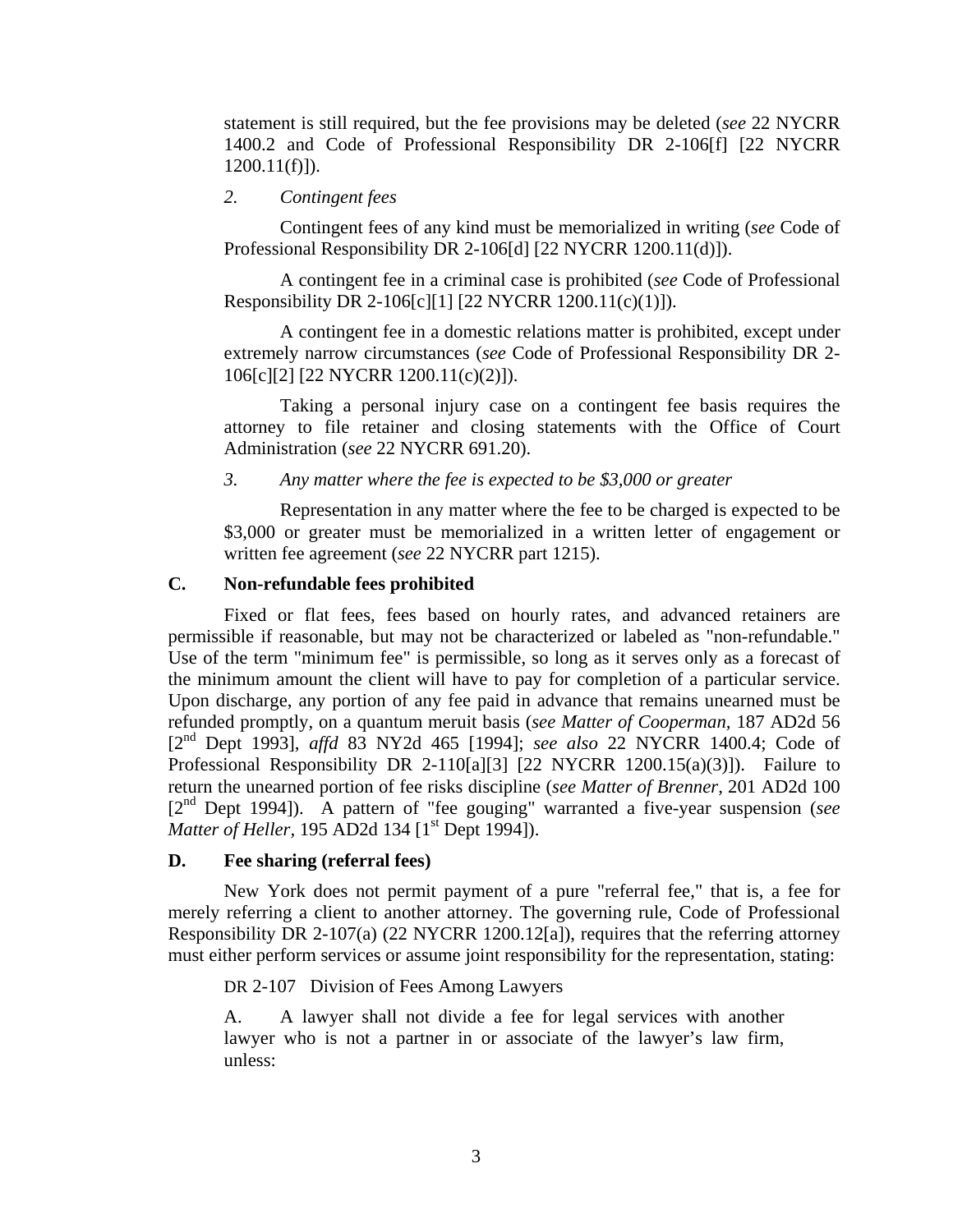- <span id="page-7-0"></span>1. The client consents to employment of the other lawyer after full disclosure that a division of fees will be made.
- 2. The division is made in proportion to the services performed by each lawyer or, by a writing given the client, each lawyer assumes joint responsibility for the representation.
- 3. The total fee of the lawyers does not exceed reasonable compensation for all legal services they rendered the client.

The term "joint responsibility" is not defined in the Code and the question of its precise meaning remains unsettled. There is agreement among the commentators that the term entails at least financial accountability and malpractice liability for the representation, but there is disagreement as to whether the term includes "supervision" by the referring attorney of the receiving attorney's work (*see Aiello v Adar,* 193 Misc 2d 649 [Sup Ct, Bronx County, 2002]).

#### **E. Mandatory Fee Dispute Resolution Program - 22 NYCRR part 137**

Subject to the exceptions discussed below, New York requires that an attorney who has commenced representation of a client on or after January 1, 2002, must resolve an ensuing fee dispute through the mandatory fee arbitration process governed by 22 NYCRR part 137.

*1. Exceptions* 

The following matters are excepted from the part 137 program (*see* 22 NYCRR 137.1[b]):

a. representation in criminal matters;

b. sums in dispute of less than \$1,000 and more than \$50,000 unless the parties consent;

c. claims involving substantial legal questions, including professional malpractice or misconduct;

d. claims for damages or other affirmative relief disputes where the fee is fixed by statute, rule, or court;

e. disputes where no attorney services have been rendered for more than two years;

f. disputes where the attorney has no New York office or where no material portion of the services was performed in New York;

g. requests by non-clients.

#### *2. Required notice*

Where the attorney and client cannot agree as to the attorney's fee, 22 NYCRR part 137 requires the attorney to forward a written notice to the client entitled "Notice of Client's Right to Arbitrate" by certified mail or by personal service (22 NYCRR 137.6[a][1]). The Notice shall: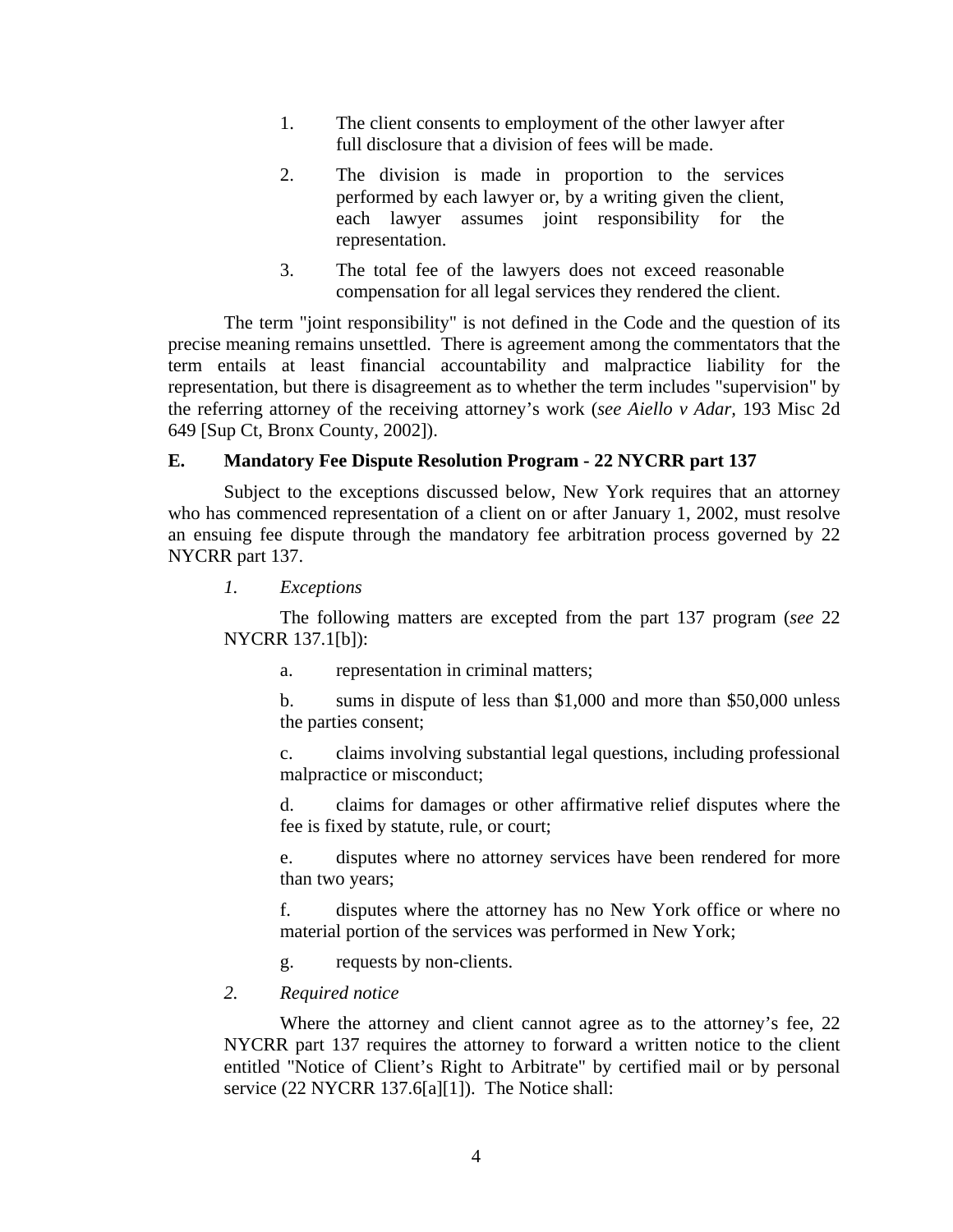<span id="page-8-0"></span>a. advise the client that he, she, or it has 30 days from receipt of the notice to elect fee arbitration;

b. include written instructions and procedures for fee arbitration explaining how to commence a fee arbitration proceeding unless the client has agreed in advance to submit fee disputes to arbitration;

c. include a copy of the request for fee arbitration form.

#### *3. Commencement of a legal action to recover a fee*

If a client fails to file a request for fee arbitration form within 30 days after the notice was received or served, the attorney may commence an action to recover the fee. The attorney must allege in the complaint that the client received notice of the right to arbitrate and did not file a timely request for the same.

#### **F. Liens and other security devices**

#### *1. Retaining lien*

The common-law retaining lien may be asserted to secure an attorney's right to just compensation for legal services rendered to a client. Such a lien is not limited to cases in which lienable items (money, property, papers) come into the lawyer's possession, but may be asserted with respect to any general balance due from the client. An attorney must take reasonable steps to avoid foreseeable prejudice to the rights of the client. For a good discussion of retaining liens, see NY County Lawyers*'* Op 678 (1990). The retaining lien is vitiated if the attorney is discharged for cause, but remains effective unless and until discharge for cause is judicially determined (*see Teichner v W & J Holsteins,* 64 NY2d 977 [1985]; *Artim v Artim, 109 AD2d 811* [2<sup>nd</sup> Dept 1985]).

*Caveat*: It is impermissible to assert a lien against property or money that comes into an attorney's possession as a trustee or escrow agent. Asserting a lien against such property or money risks discipline (*see* Bar Assn of Nassau County Comm on Prof Ethics Op 85-7 [1985]; *U.S. v J.H.W. & Gitlitz Deli & Bar,* 499 F Supp 1010 [US Dist Ct, SDNY 1980]; *Matter of Hodes,* 97 AD2d 308 [1st Dept 1983]; *Matter of Einhorn,* 88 AD2d 95 [1st Dept 1982]; *Matter of Stella,* 90 AD2d 372 [2nd Dept 1982]; *Marsano v State Bank of Albany,* 27 AD2d 411 [3rd Dept 1967]).

#### *2. Mortgage or deed*

Accepting a mortgage as security for legal fees is permissible, subject to strict limitations, but accepting a deed as security is prohibited (*see* NY State Bar Assn Comm on Prof Ethics Op 550 [1983]).

#### *3. Confession of judgment*

It is not improper per se to obtain a confession of judgment from a client, subject to following limitations: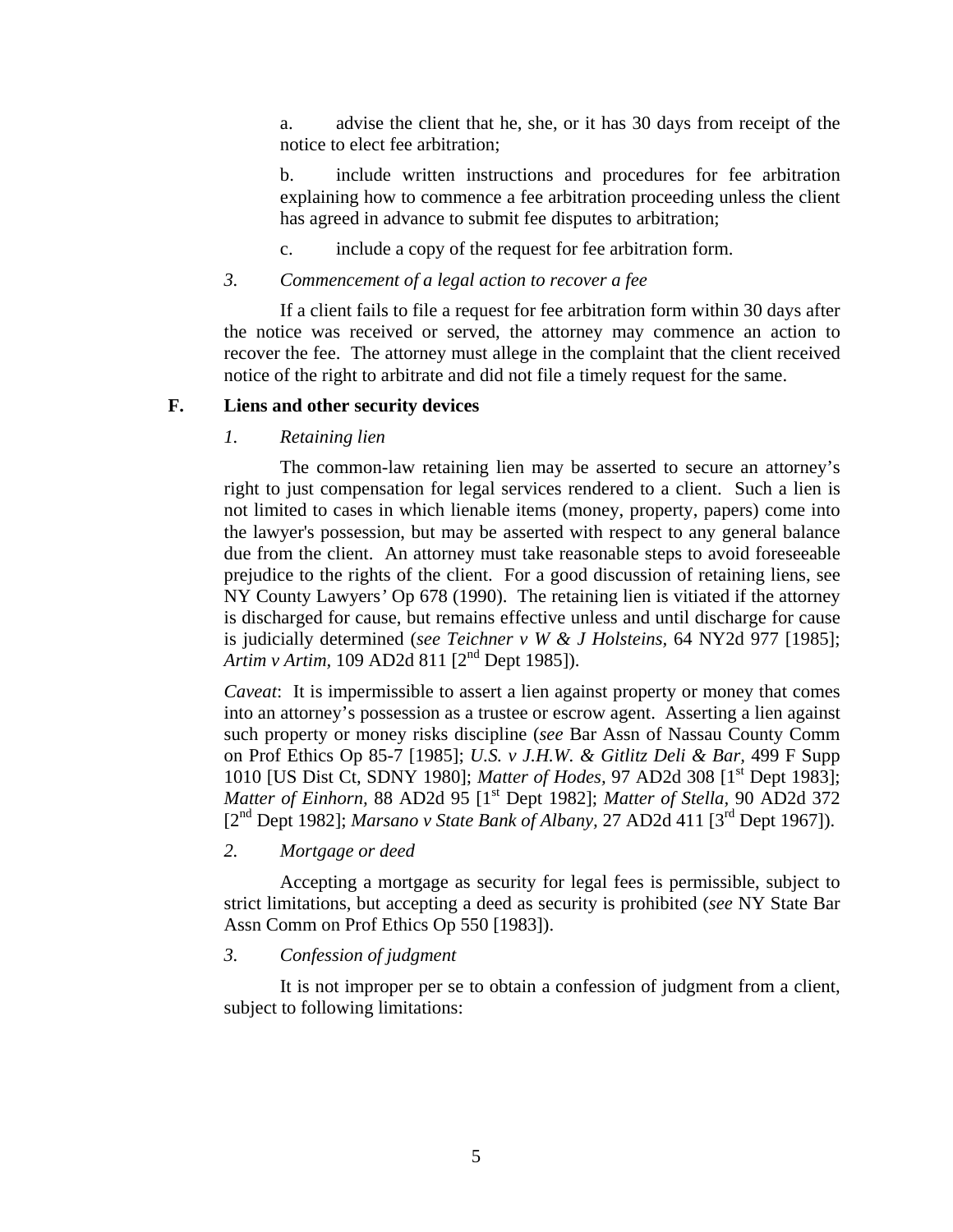<span id="page-9-0"></span>a. it is accepted as security for the payment of fees and not as payment, and it is understood that it will be filed only if the agreed-upon fees are not paid;

b. it is obtained *after* services have been rendered;

c. the amount is agreed upon and commensurate with the value of the services rendered, or to be fixed by a court;

d. full disclosure is made to the client about the effect of the confession of judgment, which would include its effect upon the client's credit standing.

(*See* NY State Bar Assn Comm on Prof Ethics Op 474 [1974].) Failure to observe the restrictions risks discipline (*see Matter of Jacobs,* 188 AD2d 228 [2nd Dept, 1993]; *Matter of Kauffman,* 99 AD2d 640 [3rd Dept 1984].)

#### *4. Domestic relations matters*

Securing fees in domestic relations matters, including the use of a mortgage, confession of judgment, or other security devices, are subject to court approval and other restrictions governed by special rules (*see* Code of Professional Responsibility DR 2-106[c] [22 NYCRR 1200.11(c)]; 22 NYCRR part 1400).

#### *5. Bail assignments*

It is generally held that there is no prohibition against accepting an assignment of bail as payment of a fee, although an opinion of the Nassau County Bar Association would limit the permissible use of a bail assignment as security for payment of the fee to avoid potential conflicts (*see* Bar Assn of Nassau County Comm on Prof Ethics Op 89-12 [1989]).

#### **IV. Communication**

#### **A. With clients and other counsel**

A lawyer has a duty to fully and promptly inform clients of material developments in the client's case and to promptly respond to the client's inquiries (*see*  Code of Professional Responsibility EC 6-4, EC 9-2; NY State Bar Assn Comm on Prof Ethics Op 396 [1975]). The decision to accept or reject a settlement offer is for the client, not the lawyer (*see* Code of Professional Responsibility EC 7-7). Regardless of whether the attorney has been retained or assigned, the failure to properly communicate with the client constitutes misconduct (*see Matter of Wachs,* 225 AD2d 23 [1st Dept 1996]; *Matter of Rossbach,* 180 AD2d 92 [2nd Dept 1992]). An attorney is equally obligated to respond to inquiries from fellow members of the bar (*see* NY State Bar Assn Comm on Prof Ethics Op 407 [1975]).

A lawyer has an affirmative duty to advise a client of his or her failure to act and of a possible claim that the client may have for damages against the lawyer (*see* NY State Bar Assn Comm on Prof Ethics Op 275 [1972]). Failure to do so risks discipline (*see Matter of Strauss, 135 AD2d 71* [2<sup>nd</sup> Dept 1988]; *Matter of Tallon, 86 AD2d 897* [3<sup>rd</sup> Dept 1982]).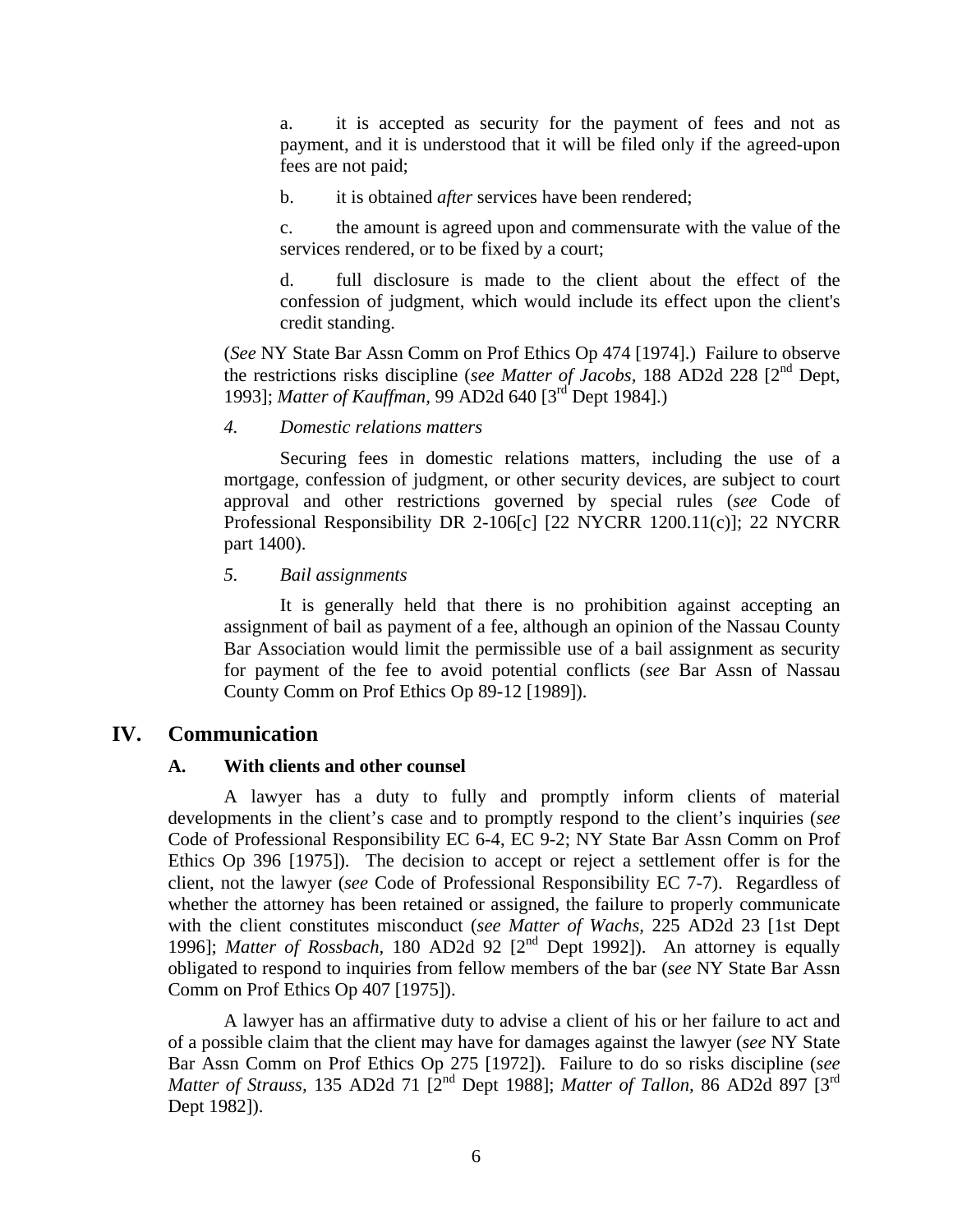#### <span id="page-10-0"></span>**B. With adverse party**

#### *1. Disciplinary rule*

Code of Professional Responsibility DR 7-104(a)(1) (22 NYCRR 1200.35[a][1]) states:

During the course of the representation of a client a lawyer shall not:

(1) Communicate or cause another to communicate on the subject of the representation with a party the lawyer knows to be represented by a lawyer in that matter unless the lawyer has the prior consent of the lawyer representing such other party or is authorized by law to do so.

An exception is permitted under Code of Professional Responsibility DR 7-104(b) (22 NYCRR 1200.35[b]) that allows the lawyer to cause a *client* to communicate with a represented party so long as the lawyer gives "reasonable advance notice" to the other party's counsel.

#### *2. Criminal cases*

Prosecuting attorneys who violate Code of Professional Responsibility DR 7-104, even at the direction of a supervisor, are subject to discipline (*see Matter of Howes,* 123 NM 311, 940 P2d 159; *United States v Ferrara,* 847 F Supp 964 [US Dist Ct, 1993 D DC], *affd* 54 F3d 825 [DC Cir 1995]; *Matter of John Doe*, 801 F Supp 478 [US Dist Ct, D NM] 1992). Criminal defense lawyers may contact a complaining witness for the prosecution without consent of the prosecutor; however, the defense lawyer must guard against violating other disciplinary rules, including the ban on advising or causing a person to hide or leave the jurisdiction (*see* NY County Lawyers' Assn Op 711 [1996]).

*3. Corporations* 

The term "a party the lawyer knows to be represented by a lawyer," as used in Code of Professional Responsibility DR 7-104 (22 NYCRR 1200.35), includes corporate-party employees whose acts or omissions under inquiry are binding on the corporation or imputed to the corporation for purposes of liability and includes employees implementing advice of counsel; all other employees may be interviewed (*see Niesig v TEAM I,* 76 NY2d 363 [1990]; *but see* NY County Lawyers' Assn Op 705 [1995] [a lawyer employed by a corporation as an officer in the personnel department, and not functioning as a lawyer, may communicate with an employee suspected of wrongdoing who has hired a lawyer without the consent of employee's lawyer]).

#### **C. Ex parte communications**

Code of Professional Responsibility DR 7-110(b) (22 NYCRR 1200.41[b]) states:

In an adversary proceeding, a lawyer shall not communicate, or cause another to communicate, as to the merits of the cause with a judge or an official before whom the proceeding is pending, except: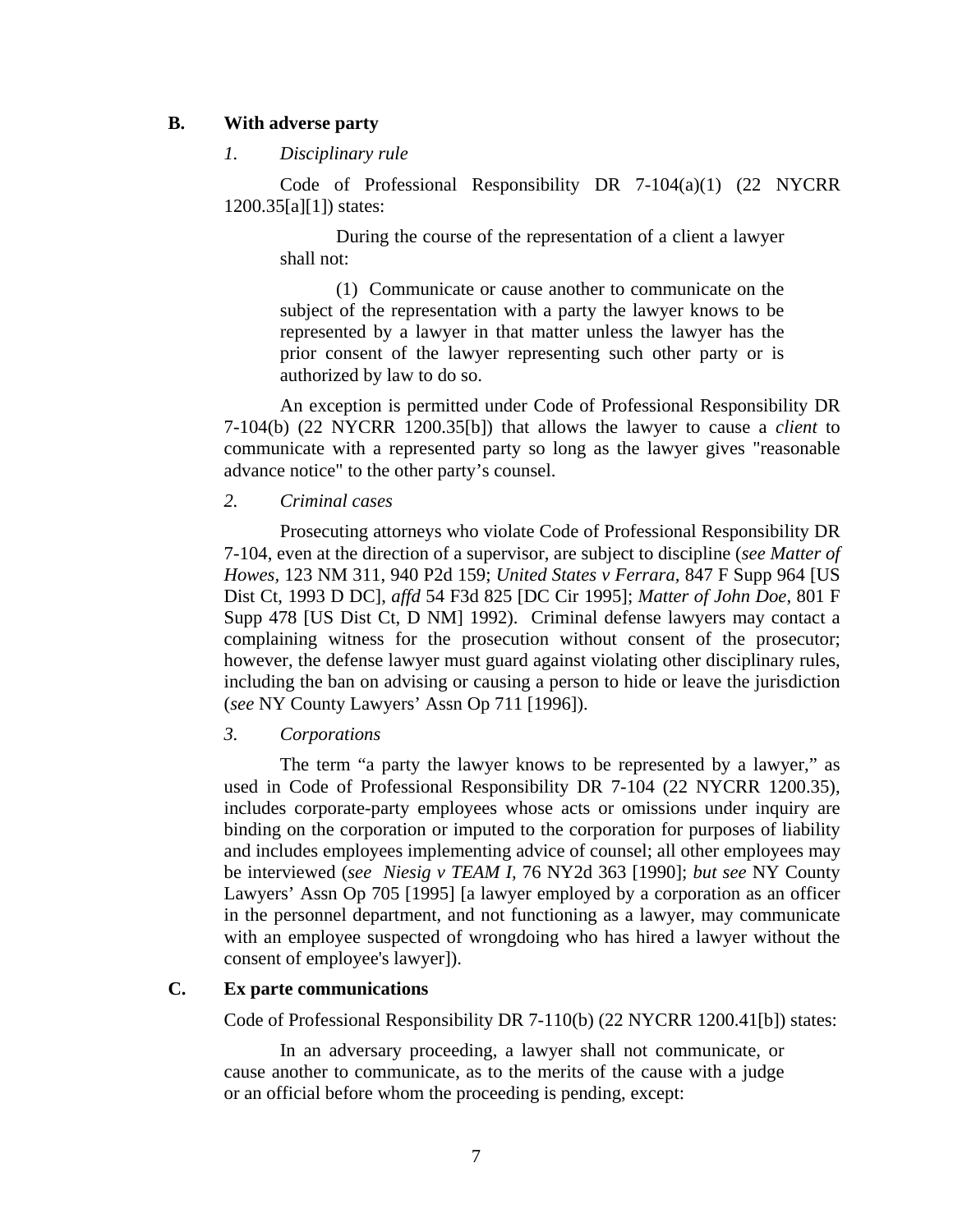<span id="page-11-0"></span>1. in the course of official proceedings in the cause;

2. in writing if the lawyer promptly delivers a copy of the writing to opposing counsel or to an adverse party who is not represented by a lawyer;

3. orally upon adequate notice to opposing counsel or to an adverse party who is not represented by a lawyer; or

4. as otherwise authorized by law, or by the Code of Judicial Conduct.

The Rules of Judicial Conduct governing judges prohibit ex parte communications except, inter alia, those made "for scheduling or administrative purposes . . . that do not affect a substantial right of any party" (22 NYCRR 100.3[B][6][a]) Those rules also permit a judge to confer separately with the parties, with their consent (*see* 22 NYCRR 100.3[B][6][d]).

Sending ex parte letters to a judge explaining a client's default and inquiring about procedure to reopen a matter warrants discipline (*see Matter of Abbot*, 167 AD2d 617 [3rd Dept 1990]).

A new trial was ordered where a trial judge improperly considered an ex parte conversation with the plaintiff's attorney prior to issuing a supplemental order which resolved substantive issues in the prior trial (*see Antoci v Antoci,* 113 AD2d 857 [2nd Dept 1985]).

One ethics committee has interpreted Code of Professional Responsibility DR 7- 110(b) as requiring equivalent service on both the court and the adversary, i.e., if a communication is hand-delivered to a court, a "cc" by mail to the adversary is not permitted (*see* Assn of Bar of City of NY Op 1987-6 [1987]).

#### **D. Threatening criminal prosecution**

Code of Professional Responsibility DR 7-105 (22 NYCRR 1200.36) provides that a lawyer "shall not present, participate in presenting, or threaten to present criminal charges solely to obtain an advantage in a civil matter." Lawyers must be extremely vigilant in the observance of this rule when contemplating any communication that might be characterized as a "threat," including the use of a "demand" letter. The rule has been interpreted as excluding administrative or disciplinary charges that may be threatened or presented (for a thorough discussion, *see* NY State Bar Assn Comm on Prof Ethics Op 772 [2003]).

#### **E. Tape recording conversations**

Although legal, the secret recording by a lawyer of conversations with another lawyer or other persons is widely considered to be unethical and dangerous, exposing the lawyer to possible discipline. However, a limited exception is recognized for the secret recording of witnesses in criminal matters.

Until September 1993 the practice of surreptitious tape recording of conversations by lawyers was widely condemned as unethical, and constituting conduct involving "dishonesty, fraud, deceit, or misrepresentation" in violation of Code of Professional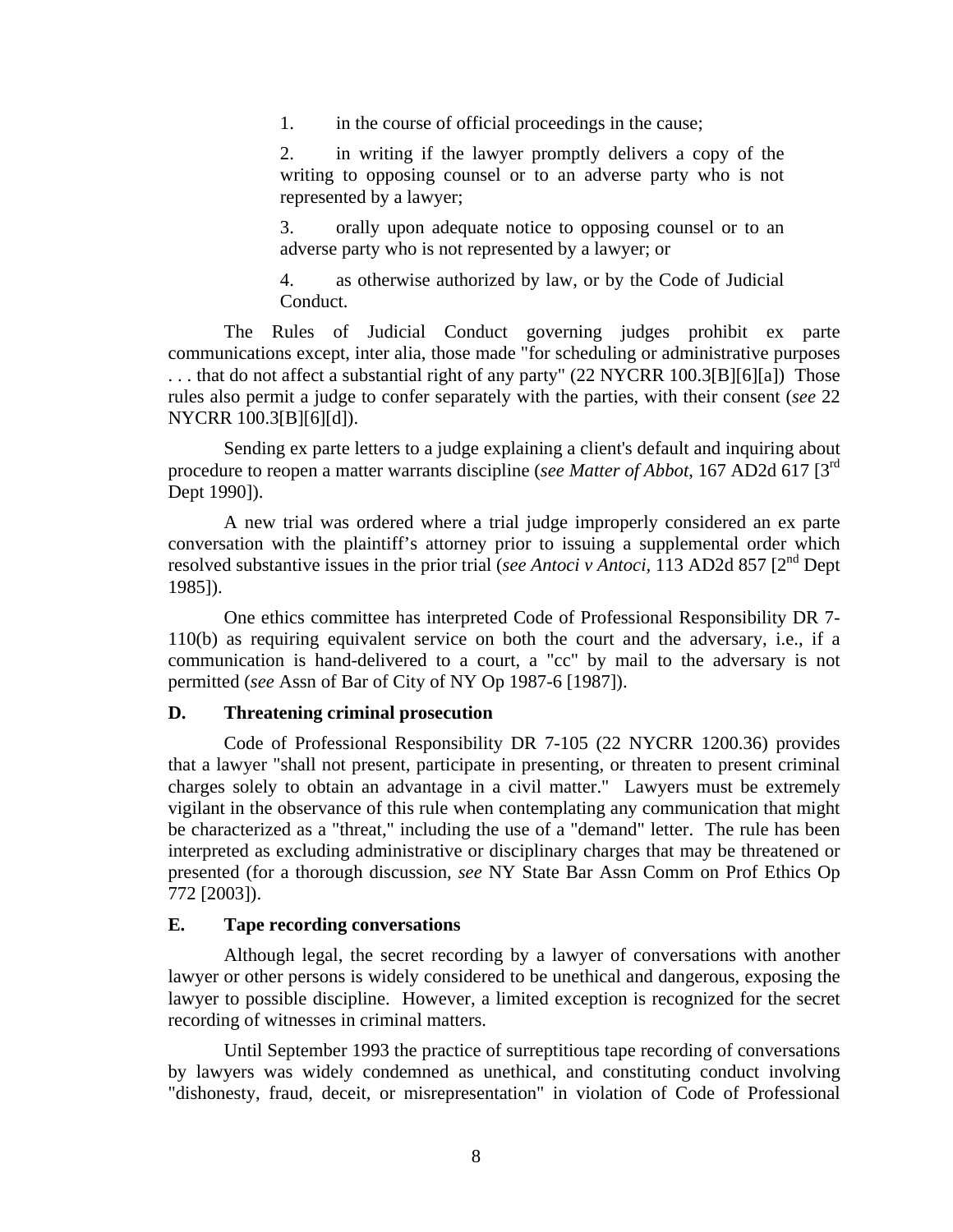<span id="page-12-0"></span>Responsibility DR 1-102(a)(4) (22 NYCRR 1200.3[a][4]) (*see* ABA Comm on Ethics and Prof Responsibility, Formal Op 337 [1974]; NY State Bar Assn Comm on Prof Ethics Op 328 [1974]; *see also Matter of Wittner*, 264 App Div 576 [1<sup>st</sup> Dept 1942], *affd* 291 NY 574 [1943] [lawyer suspended for two years after he "bugged" adversary's hotel room]).

The authorities declaring the practice unethical did recognize a limited exception under "extraordinary circumstances" where law enforcement officials might ethically use secret recordings if acting within express statutory or judicial authority (*see* ABA Comm on Ethics and Prof Responsibility, Formal Op 337 [1974]; NY State Bar Assn Comm on Prof Ethics Op 328 [1974]). In 1980 the Association of the Bar of the City of New York extended the limited exception to defense lawyers in criminal cases with respect to witnesses, but it continued to endorse the view that secretly recording conversations with other lawyers or clients is improper in any context, criminal or civil (*see* Assn of Bar of City of NY Op 80-95 [1980]).

In September 1993 the New York County Lawyers' Association published Opinion No. 696 finding that the secret tape recording of a telephone conversation was not deceitful per se, and that a lawyer may secretly record telephone conversations with third parties provided one party consents and no other ethical rule is violated. The opinion met with widespread adverse comment (*see* Schwartz, Taping Telephone Calls: *It's Legal, But is it Ethical?,* NY State Bar Journal, Feb 1994, at 32; Arkin, *Attorneys, Tape Recorders, and Perfidy*, NYLJ, Apr. 14, 1994, at 3, col 1). Association of the Bar of the City of NY Op 1995-10 (1995), expressly rejected New York County Lawyers' Association Opinion No. 696, and reaffirmed the Association's long-held opposition to unfettered secret recording by attorneys.

In 2001 the American Bar Association, in Opinion No. 01-442, modified its general prohibition enunciated in its earlier Opinion No. 337, instead holding that where the nonconsensual recording of conversations is permitted by the law of the jurisdiction where the recording occurs, a lawyer does not violate the Model Rules of Professional Conduct merely by recording a conversation without the consent of the other parties to the conversation. The applicability of this opinion remains unclear in New York, which is not a Model Rules state (*see* Cohen, Outside Counsel, *ABA Changes Course on Taping Conversations*, NYLJ, Dec. 13, 2001, at 1, col 1).

There is no prohibition against a lawyer, in response to a client's request for advice, counseling the client concerning the recording of a conversation between the client and a third party (*see* NY State Bar Assn Comm on Prof Ethics Op 515 [1979]; *Mena v Key Food Stores Cooperative,* 195 Misc 2d 402 [Sup Ct, Kings County 2003]).

#### **V. Civility and Professionalism**

#### **A. The Standards of Civility – 22 NYCRR part 1200, Appendix A**

New York has promulgated a set of Standards of Civility to guide the conduct of all participants in the operation of the legal system. The thrust of the Standards is succinctly captured in this statement from its preamble: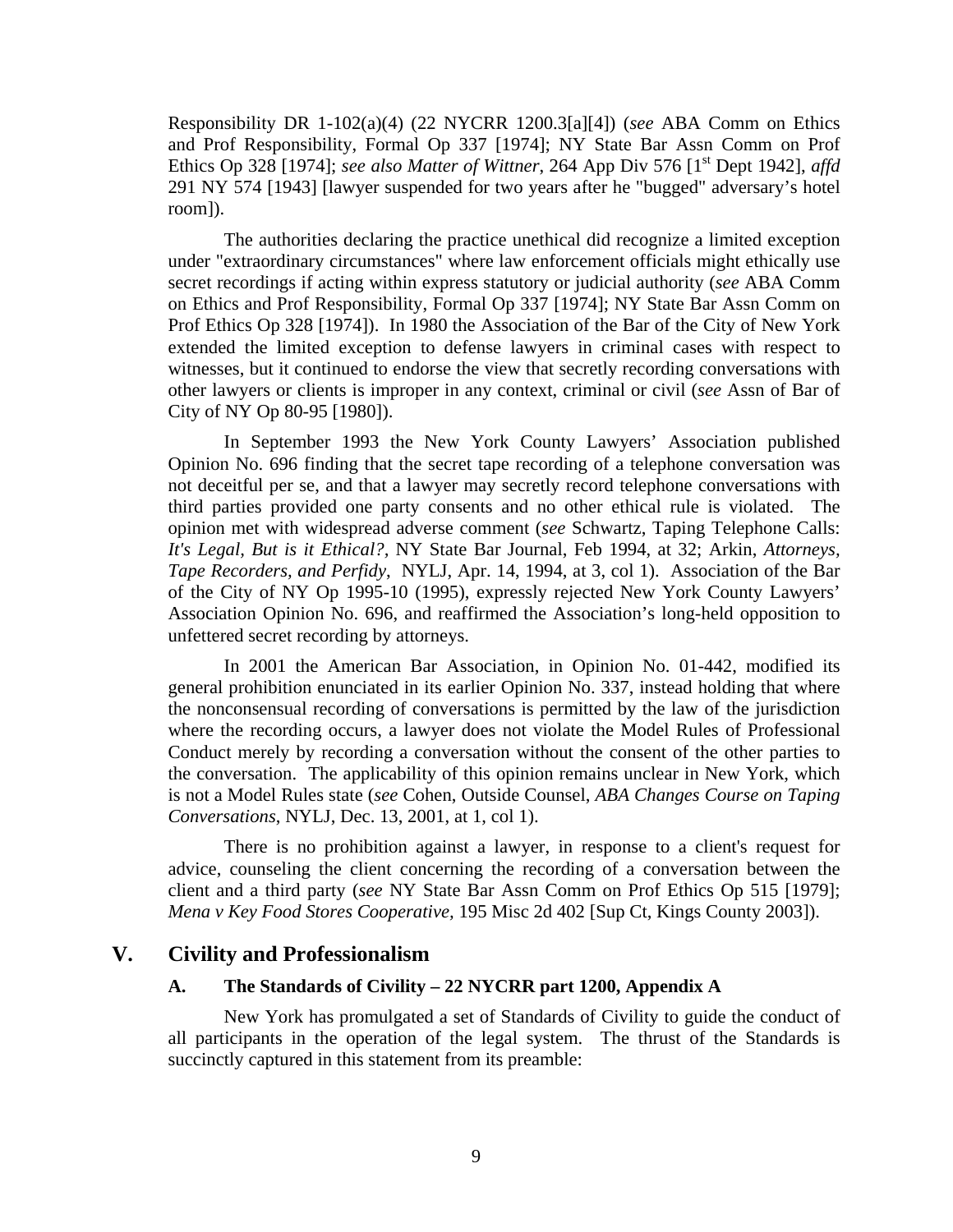<span id="page-13-0"></span>As lawyers, judges and court employees, we are all essential participants in the judicial process. That process cannot work effectively to serve the public unless we first treat each others with courtesy, respect and civility.

The preamble explains that the Standards are aspirational in nature. They are not intended as rules to be enforced by sanction or disciplinary action. However, attorneys must be aware that similar standards are stated as Disciplinary Rules in the Code of Professional Responsibility (*see* Canon 7 of the Code of Professional Responsibility and the disciplinary rules contained therein). The Standards are not intended to supplement or modify the Code of Judicial Conduct, the Code of Professional Responsibility and its disciplinary rules, or any other applicable rule or requirement governing conduct. They are a set of guidelines intended to encourage lawyers, judges and court personnel to observe principles of civility and decorum, and to confirm the legal profession's rightful status as an honorable and respected profession where courtesy and civility are observed as a matter of course.

#### **B. What does civility mean?**

The Standards of Civility (22 NYCRR part 1200, Appendix A) encourage all lawyers to foster civility by:

- avoiding antagonistic or acrimonious behavior, including vulgar language, disparaging personal remarks, or acrimony towards opposing counsel, parties, or witnesses;
- supervising employees to ensure that they conduct themselves with courtesy and civility;
- promptly returning telephone calls and answering correspondence reasonably requiring a response;
- avoiding unnecessary motion practice or other judicial intervention through negotiation and agreement wherever practicable—this includes ensuring that the timing and manner of service of papers is not designed to cause disadvantage to the party receiving them;
- respecting the schedule and commitments of opposing counsel, consistent with the protection of the client's interests;
- allowing sufficient time to resolve disputes or disagreements by communicating with the adversary's counsel and imposing reasonable and meaningful deadlines;
- avoiding the use of any aspect of the litigation process, including discovery and motion practice, as a means of harassment or as a vehicle to unnecessarily prolong the length or costs of litigation;
- conducting oneself with dignity and refraining from engaging in acts of rudeness and disrespect in depositions, negotiations, and other proceedings;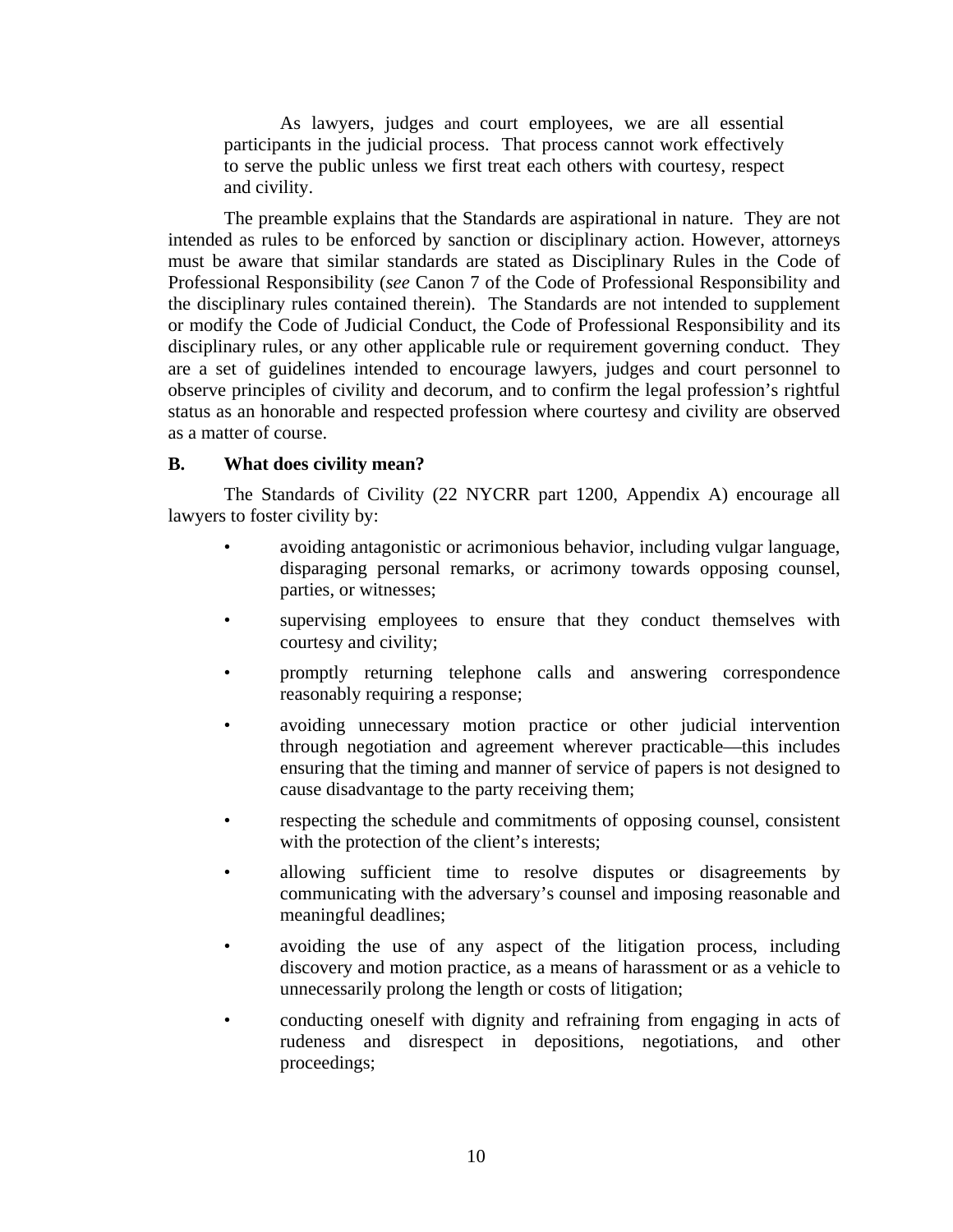- <span id="page-14-0"></span>striving to uphold the honor and dignity of the profession, avoiding disorder and disruption in the courtroom, and maintaining a respectful attitude toward the court; and
- treating court personnel with courtesy and respect at all times.

#### **C. Special rules of court decorum - Second Department**

The Appellate Division, Second Department, has promulgated its own rules designed to foster proper courtroom behavior (*see* 22 NYCRR part 700). Similar rules exist for the Appellate Division, First Department (*see* 22 NYCRR part 604). The rules are designed to supplement, but not supersede, the Code of Professional Responsibility. Lawyers should familiarize themselves with these rules as they are applicable to all actions and proceedings subject to the jurisdiction of the Appellate Division. Section 700.4 of the rules, set forth in full below, details the obligations of an attorney as both an officer of the court and an advocate. Special note should be made of subdivision (f) of section 700.4, which mandates that no lawyer who has entered an appearance may withdraw from a case without the permission of the court.

#### § 700.4 Obligations of the Attorney

The attorney is both an officer of the court and an advocate. It is his [or her] professional obligation to conduct his [or her] case courageously, vigorously, and with all the skill and knowledge he [or she] possesses. It is also his [or her] obligation to uphold the honor and maintain the dignity of the profession. He [or she] must avoid disorder or disruption in the courtroom and he [or she] must maintain a respectful attitude toward the court. In all respects the attorney is bound, in court and out, by the provisions of the Code of Professional Responsibility.

(b) The attorney shall use his [or her] best efforts to dissuade his [or her] client and witnesses from causing disorder or disruption in the courtroom.

(c) The attorney shall not engage in any examination which is intended merely to harass, annoy or humiliate the witness.

(d) No attorney shall argue in support of or against an objection without permission from the court; nor shall any attorney argue with respect to a ruling of the court on any objection without such permission. However, an attorney may make a concise statement of the particular grounds for an objection or exception, not otherwise apparent, where it is necessary to do so in order to call the court's attention thereto, or to preserve an issue for appellate review. If an attorney believes in good faith that the court has wrongly made an adverse ruling, he [or she] may respectfully request reconsideration thereof.

(e) The attorney has neither the right nor duty to execute any directive of a client which is not consistent with professional standards of conduct. Nor may the attorney advise another to do any act or to engage in any conduct in any manner contrary to these rules.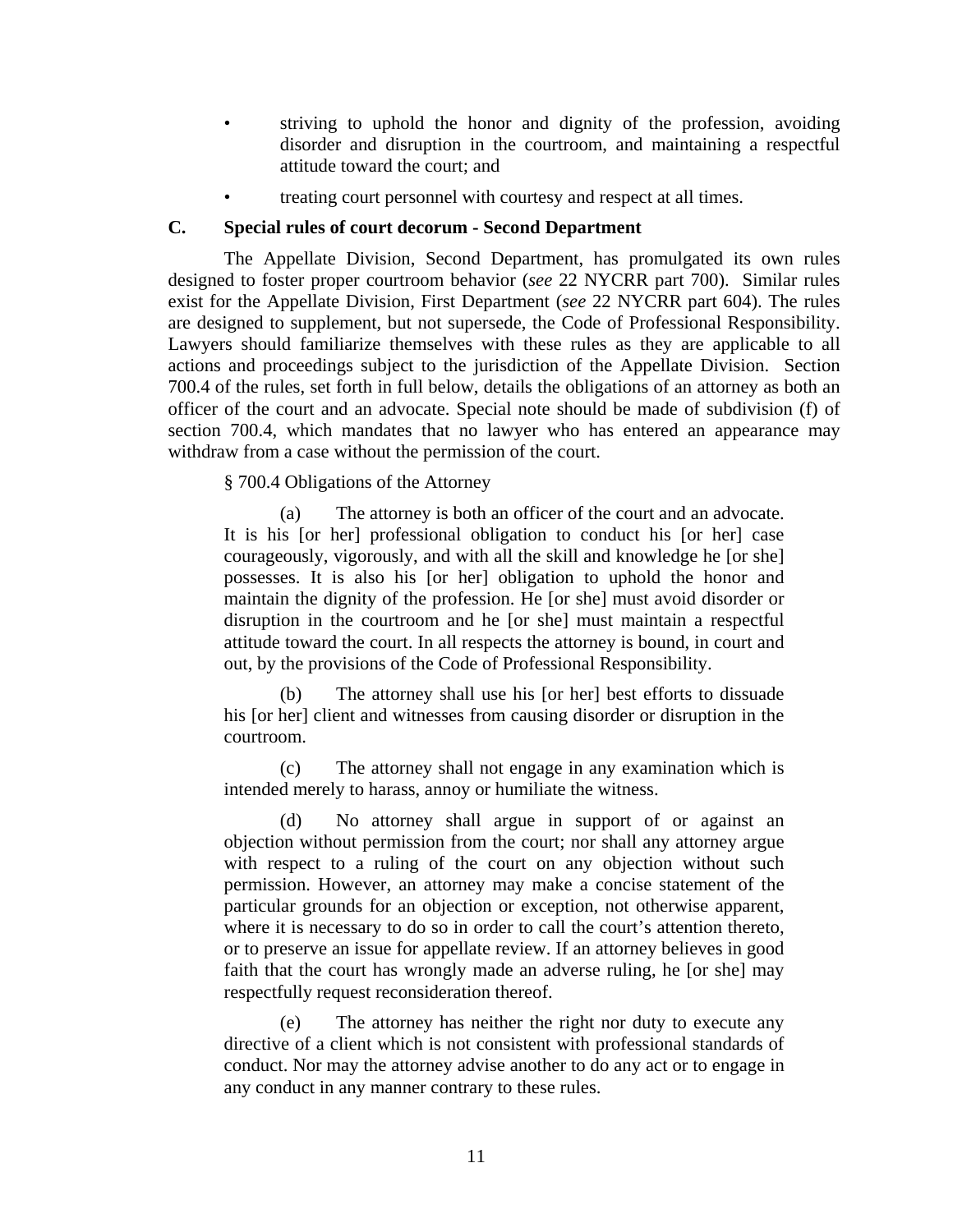<span id="page-15-0"></span>(f) Once a client has employed an attorney who has entered an appearance, the attorney shall not withdraw or abandon the case without:

(1) justifiable cause,

(2) reasonable notice to the client, and

(3) permission of the court.

(g) The attorney is not relieved of these obligations by what he [or she] may regard as a deficiency in the conduct or ruling of a judge or in the system of justice; nor is he [or she] relieved of these obligations by what he [or she] believes to be the moral, political, social, or ideological merits of the cause of any client.

#### **D. Cases on civility**

*1. Court papers* 

Submitting an affidavit to the court from a client containing numerous accusations of perjury, subornation of perjury, and other charges against opposing counsel resulted in a three-month suspension (*see Matter of Wilson,* 248 App Div 388 [1st Dept 1936]).

Unjustified suggestions in motion papers that opposing counsel had ties to organized crime warranted public censure (*see Matter of Kavanagh,* 189 AD2d 521  $[1^{st}$  Dept 1993]).

An unprofessional and vituperative personal attack against an Assistant District Attorney in court documents warranted suspension from practice (*see Matter of Raskin*, 217 AD2d 187 [2<sup>nd</sup> Dept 1995]).

#### *2. Depositions*

The use of vulgar, obscene and sexist epithets concerning an opposing counsel's anatomy and gender during a deposition warranted censure (*see Matter of Schiff,* 190 AD2d 293 [1<sup>st</sup> Dept 1993]).

An attorney's rude, uncooperative, and harassing behavior while being deposed as the party-plaintiff in a civil action was so lacking in professionalism and civility that dismissal of the action was the only appropriate remedy (*see Corsini v U-Haul Intl., 212 AD2d 288* [1<sup>st</sup> Dept 1995]).

An attorney was suspended for six months for (1) making abusive, obscene, and insulting statements during the course of an examination before trial in the presence of witnesses, both to and about his opposing counsel, (2) striking his opponent, and (3) preparing an affidavit for his client's signature in support of a motion containing serious and scandalous charges that were wholly irrelevant (*see Matter of Simon, 32 AD2d 362* [1<sup>st</sup> Dept 1969]).

#### *3. Criminal contempt*

Conviction of an attorney for criminal contempt of court and engaging in undignified and discourteous conduct which was degrading to a tribunal in a criminal case warranted a public censure (*see Matter of Giampa,* 211 AD2d 212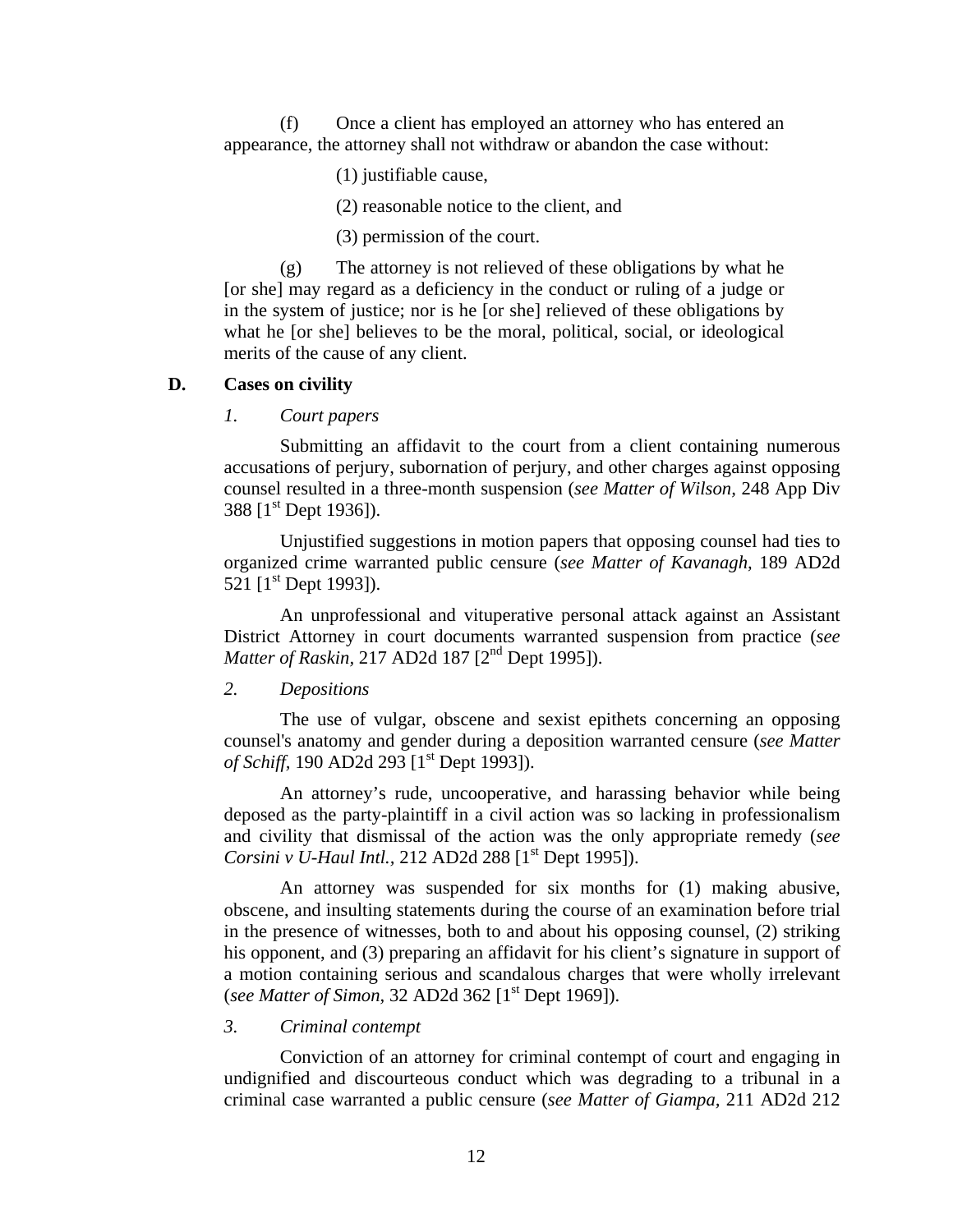<span id="page-16-0"></span>[2nd Dept 1995]; *Matter of Werlin,* 170 AD2d 77 [2nd Dept 1991]; *Matter of Kunstler,* 194 AD2d 233 [1st Dept 1994]; *Matter of Castellano,* 46 AD2d 792 [2nd Dept 1974]).

A conviction of criminal contempt based upon an attorney's extrajudicial statement warranted a suspension from practice (*see Matter of Cutler,* 227 AD2d 8  $[1<sup>st</sup>$  Dept 1996]).

*4. Miscellaneous* 

An attorney was censured for assaulting opposing counsel (*see Matter of Clark*, 193 AD2d 116 [2<sup>nd</sup> Dept 1993]).

An attorney's harassment of a former girlfriend in her personal and professional life resulted in a six-month suspension (*see Matter of Muller,* 231 AD2d 296  $[1<sup>st</sup>$  Dept, 1997]).

#### **E. Sanctions - 22 NYCRR 130-1.1**

Monetary sanctions may be imposed upon attorneys who engage in "frivolous conduct" and can be assessed in an amount up to \$10,000 for each incident. In addition, costs and attorney's fees can be awarded to an adversary in the form of reimbursement for actual expenses reasonably incurred, where frivolous conduct occurs.

Conduct is frivolous if it (1) is completely without merit in law and cannot be supported by a reasonable argument for an extension, modification, or reversal of existing law; (2) is undertaken primarily to delay or prolong the resolution of the litigation, or to harass or maliciously injure another; or (3) it involves the assertion of material factual statements that are false (22 NYCRR 130-1.1[c]).

In the case of *Principe v Assay Partners* (154 Misc 2d 702 [Sup Ct, NY County 1992]) the plaintiff's counsel made abusive and insulting remarks, accompanied by disparaging gestures, to a female attorney during the discovery phase of litigation. The trial court found that counsel's conduct constituted frivolous conduct undertaken primarily to harass or maliciously injure another. "[T]he words used here are a paradigm of rudeness, and condescend, disparage, and degrade a colleague upon the basis that she is female" (*Principe v Assay Partners, supra* at 704).

#### **F. Criticism of the judiciary**

Criticism of the judiciary by attorneys is not an unfettered right, and a false accusation may have consequences (*see* Code of Professional Responsibility DR 8-102[a] [22 NYCRR 1200.43[a] [a lawyer shall not knowingly make false statements of fact concerning the qualifications of a candidate for election or appointment to a judicial office]; Code of Professional Responsibility DR 8-102[b] [22 NYCRR 1200.43(b)] [a lawyer shall not knowingly make false accusations against a judge or other adjudicatory officer]).

A lawyer may make public criticism of a judge that is well founded, provided the action is no longer pending, the lawyer is not knowingly making a false accusation, and strives to voice criticism in a temperate and dignified manner (*see* Association of the Bar of the City of NY Op 1996-1 [1996]).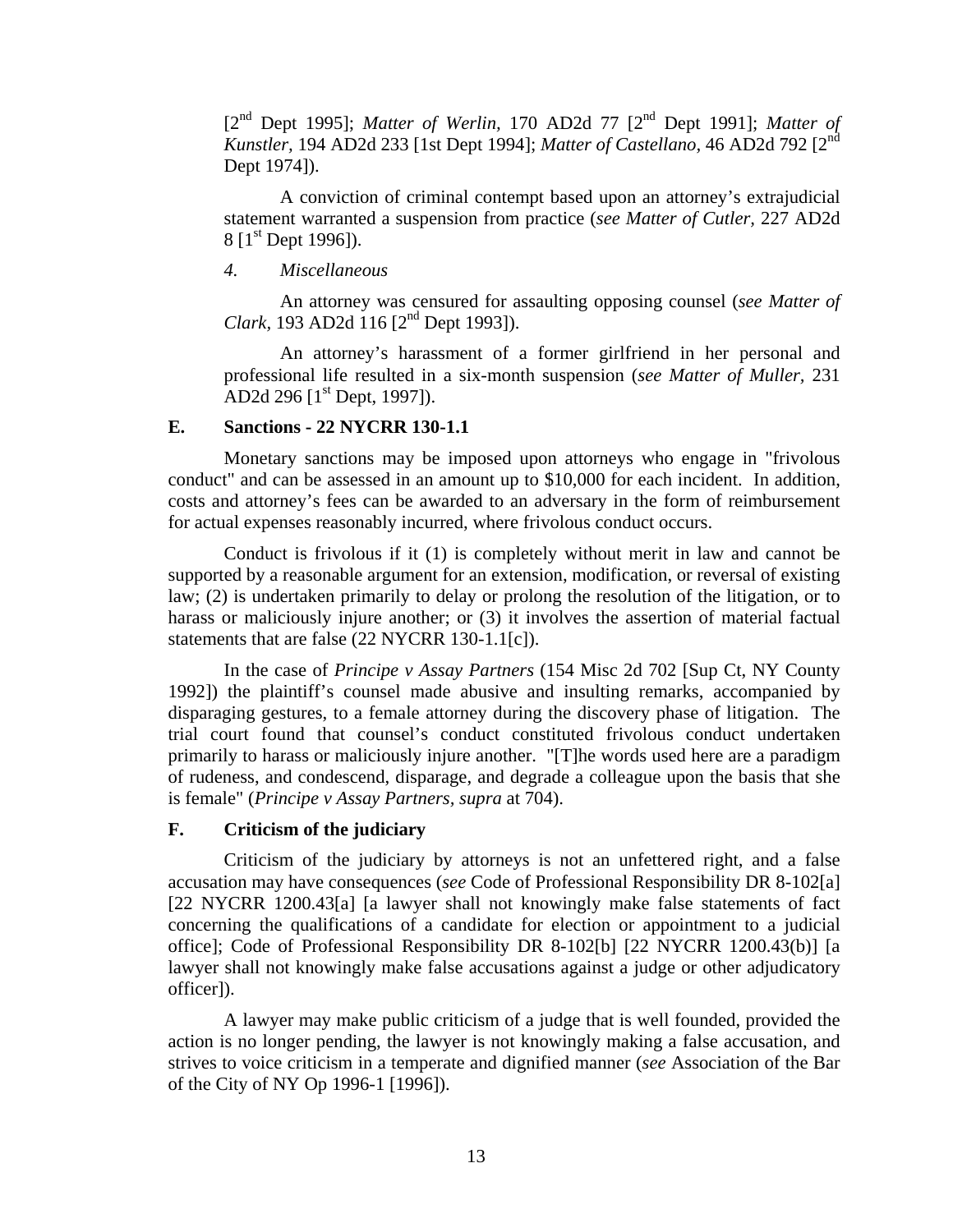#### <span id="page-17-0"></span>*Cases regarding criticism of the judiciary*

An attorney's comments that were designed to inflame and arouse contempt for a federal court by alleging that the judge had engaged in corrupt action resulted in his censure (*see Matter of Markewich*, 192 App Div 243, [1<sup>st</sup> Dept 1920]).

The filing of affidavits containing unwarranted and irresponsible attacks accusing a Surrogate of prejudice, and also attacks on opposing counsel's firm that were made with knowledge of falsity, with reckless disregard of the truth, and that were malicious in their intent and purpose warranted a six-month suspension (*see Matter of Baker v Monroe County Bar Assn.,* 34 AD2d 229 [4th Dept 1970]), *affd* 28 NY2d 977 [1971]).

An unprofessional and vituperative personal attack against a judge warranted public censure (*see Matter of Herman*, 37 AD2d 315 [2<sup>nd</sup> Dept 1971]).

A false, public allegation made by a District Attorney, accusing a judge of wrongdoing, resulted in discipline. The "actual malice" standard applicable to press coverage did not apply. The test is not subjective, but objective, i.e., what a "reasonable attorney" would believe in similar circumstances (*see Matter of Holtzman,* 78 NY2d 184 [1991]).

An attorney was publicly censured for making reckless statements to a judge which were unprofessional, discourteous, and degrading to the judge (*see Matter of Golub,* 190 AD2d 110 [1st Dept 1993]).

An attorney's unsubstantiated claims against a judge, his law secretary, and the defense counsel that they had conspired to fix the case, and other accusations of illegality made against another judge, resulted in a six-month suspension (*see Matter of Mordofsky,*  232 AD2d 863 [1<sup>st</sup> Dept 1996]).

Calling a judge "corrupt" during a telephone status conference was derogatory, undignified, and inexcusable, warranting a three-month suspension from practice (*see Matter of Dinhofer, 257 AD2d 326* [1<sup>st</sup> Dept 1999]).

Accusing a judge of dismissing an action in the judge's self-interest, and "bullying litigants with threats of irrational behavior" resulted in a censure (*see Matter of Delio*, 290 AD2d 61 [1<sup>st</sup> Dept 2001]).

#### **VI. Confidentiality**

Lawyers confronted with issues regarding client confidentiality must bear in mind that the controlling rules are derived from two separate sources: (1) the law of attorney-client privilege governed by statute in CPLR 4503(a), and (2) the rules governing the "Preservation of Confidences and Secrets of a Client," set forth under Canon 4 of the Code of Professional Responsibility (*see* Code of Professional Responsibility DR 4-101 [22 NYCRR 1200.19]). The provisions of Canon 4 are much broader than the more narrow CPLR 4503(a). They may apply without regard to the nature and source of the information, even to information already in the public domain or shared with others.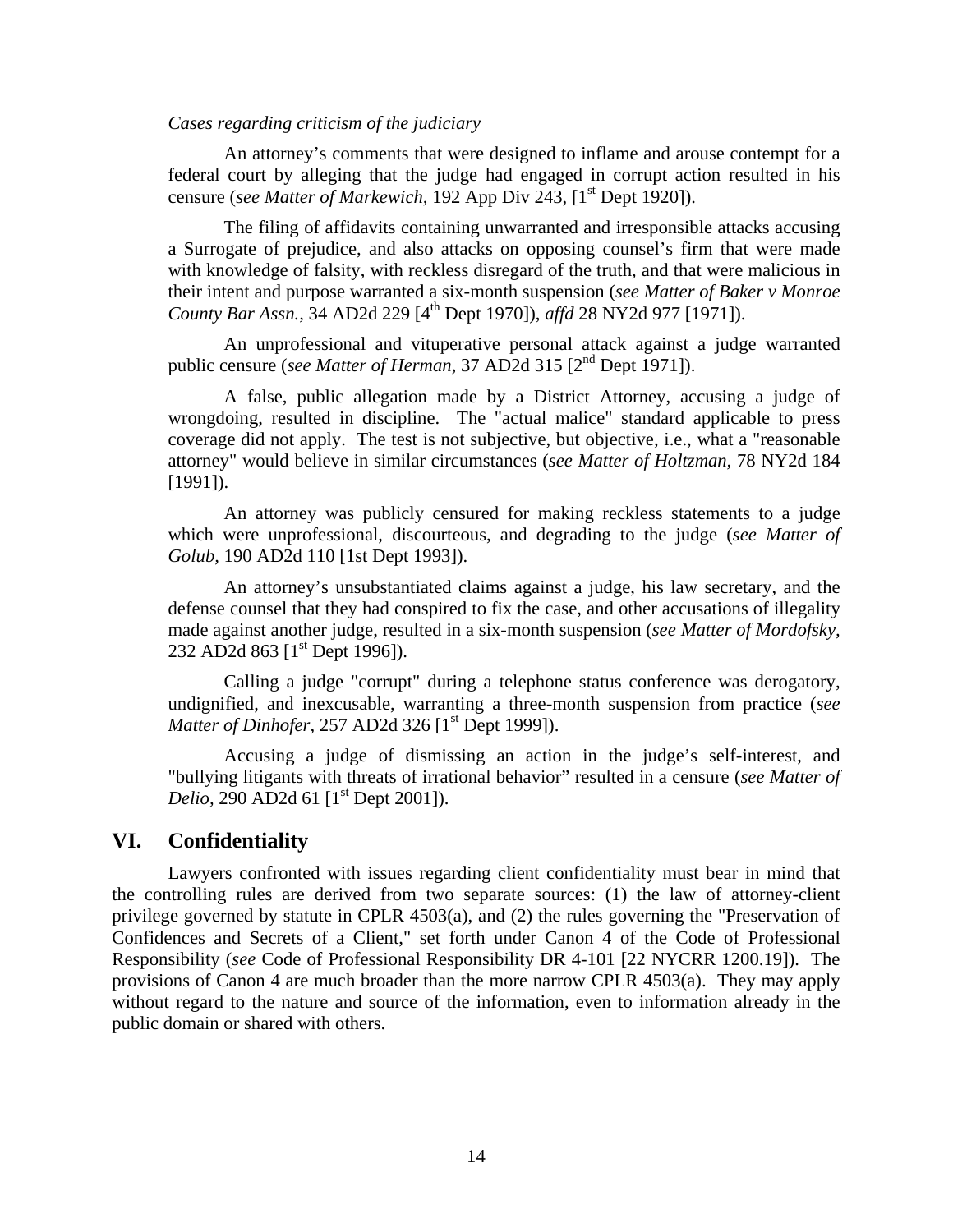#### <span id="page-18-0"></span>**CPLR 4503-a DR 4-101**

- 
- 
- Relates to confidential communications directly between lawyer and client for purpose of obtaining legal advice
- Protects compelled disclosure in litigation Disclosure may be compelled if outside

- Narrow protection Broader protection
- **Derived from the law of evidence** Based on fiduciary obligations
	- Can relate to all information obtained in course of representation
	- the privilege

#### **A. Exceptions to confidentiality**

This subject matter has been the subject of great debate among ethics experts for so long that it is difficult to identify bright-line rules to guide attorney conduct. Even the Court of Appeals has cited Wigmore's observation that "'much ought to depend on the circumstance of each case,'" when wrestling with exceptions to the rules on confidentiality (*Matter of Kaplan,* 8 NY2d 214, 219 [1960], quoting 8 Wigmore, Evidence § 2313, at 609 [5th ed]). Because of the difficult ethical dilemma in these kinds of situations, the Code of Professional Responsibility has been amended through the years to relieve some of the pressure on lawyers faced with the question of whether or not to breach confidentiality. EC 4-7, added in September 1990, expressly confirmed that a lawyer's decision to disclose or not disclose the confidences and secrets of a client regarding the intent to commit a crime is an absolute exercise of discretion, and was designed to serve as an admonition to the grievance committees and courts that lawyers may not be disciplined for exercising that discretion (*see* Gross, *Amendment to NYS Code of Professional Responsibility,* NYLJ, Mar. 9, 1990, at 27, col 6).

#### *1. Client perjury*

The cases and opinions dealing with the problems presented by client perjury involve the interplay between the disciplinary rules within Canon 4 and those within Canon 7 of the Code of Professional Responsibility. The outcomes of the cases and the opinions as to whether conduct is appropriate or inappropriate are generally based upon whether the lawyer knows of the client's perjury in advance of or after the fact.

*(a) In advance:* A lawyer who learns in advance of his client's intent to commit perjury is vested with absolute discretion in deciding whether or not to reveal such intent, without fear of discipline. Code of Professional Responsibility DR 4-101(c)(3) (22 NYCRR 1200.19[c][3]) states that a lawyer may reveal a client's intention to commit a crime and the information necessary to prevent it. As amplified by EC 4-7, lawyers will not be disciplined for choosing to reveal or not reveal such intention or information. However, while vested with the discretion not to reveal the client's intended perjury, a lawyer is absolutely barred from using the perjured testimony, creating or preserving such testimony, or counseling or assisting the client in such testimony (*see* Code of Professional Responsibility DR 7-102[a][4], [6], [7] [22 NYCRR 1200.33(a)(4), (6) and (7)]).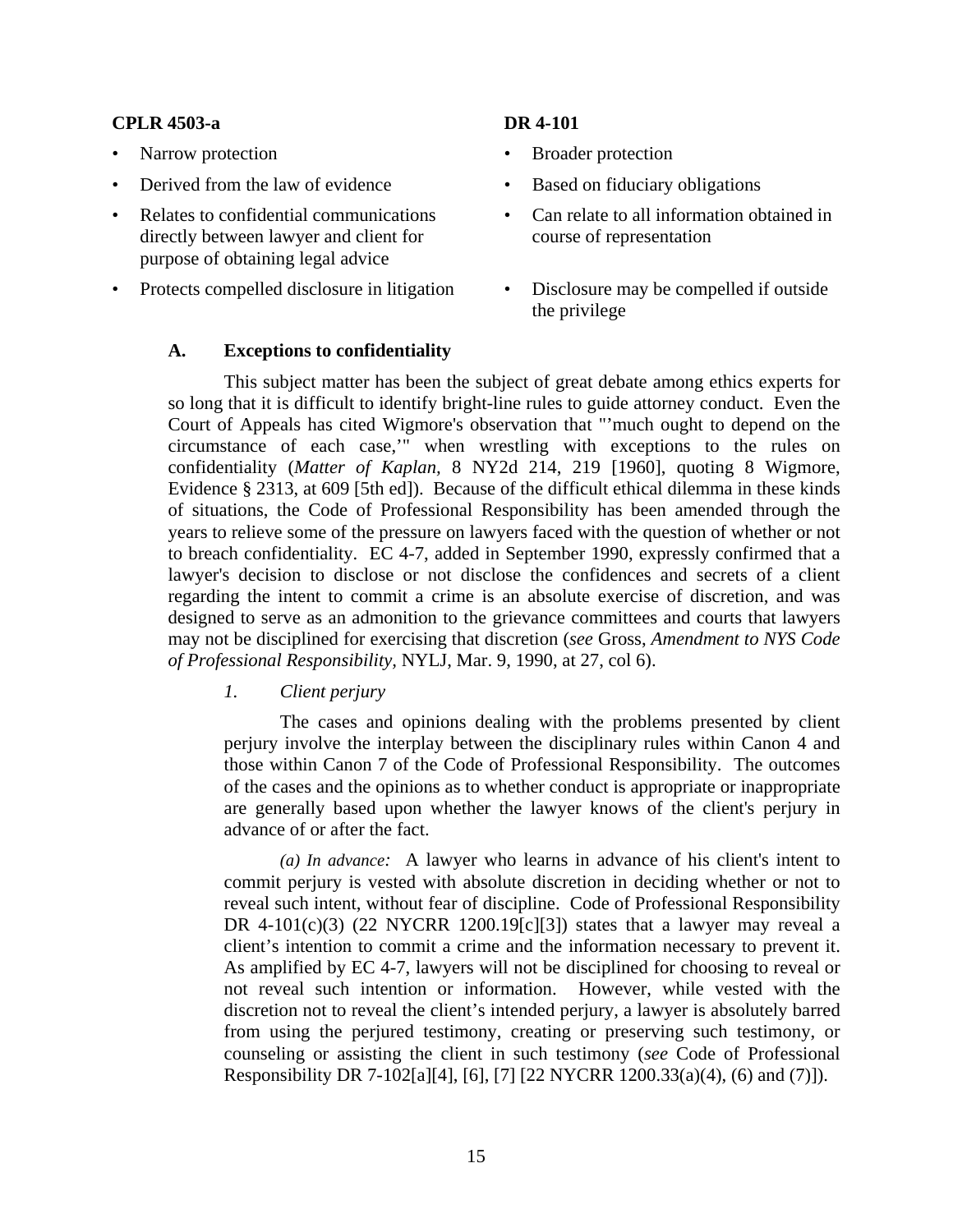*(b) After the fact:* A lawyer who discovers after the fact that the client has committed perjury is governed by Code of Professional Responsibility DR 7- 102(b) (22 NYCRR 1200.33[b] which provides:

A lawyer who receives information clearly establishing that:

1. The client has, in the course of the representation, perpetrated a fraud upon a person or tribunal shall promptly call upon the client to rectify the same, and if the client refuses or is unable to do so, the lawyer shall reveal the fraud to the affected person or tribunal, except when the information is protected as a confidence or secret.

2. A person other than the client has perpetrated a fraud upon a tribunal shall reveal the fraud to the tribunal.

If the information received by the lawyer regarding the client's perjury is in the form of a protected confidence or secret of the client, then the lawyer is within the exception to Code of Professional Responsibility DR 7-102(b)(1) (22) NYCRR 1200.33[b][1]) and is prohibited from revealing the perjury under Code of Professional Responsibility DR 4-101 (22 NYCRR 1200.19). The lawyer still has the obligation to call upon the client to "rectify" the fraud. The term "information clearly establishing" has been interpreted to mean "actual knowledge" on the part of the lawyer (*Grievance Comm of U.S. Dist. Ct. of Connecticut v Doe, 847 F2d 57 [2<sup>nd</sup> Cir 1988]).* 

In cases where the lawyer has information clearly establishing perjury or fraud committed by a person other than a client (Code of Professional Responsibility DR 7-102[b][2]  $[22 \ NYCRR \ 1200.33(b)(2)]$ , there is a disagreement in New York as to whether the lawyer is obligated to reveal the fraud even if it requires the disclosure of client confidences and secrets. The New York State Bar Association construes Code of Professional Responsibility DR 7-  $102(b)(2)$  (22 NYCRR 1200.33[b][2]) to contain "by necessary implication" the same exception as Code of Professional Responsibility DR 7-102(b)(1) (22 NYCRR 1200.33[b][1]) for the protection of client confidences and secrets (*see*  NY State Bar Assn Comm on Prof Ethics Op 523 [1980]). The Nassau County Bar Association, while acknowledging the apparent inconsistency, stands by the clear text of the rule, and opines that the fraud of a person other than the client must be reported irrespective of whether the information has been learned as a "confidence or secret" (Bar Assn of Nassau County Comm on Prof Ethics Op 94- 13 [1994]).

#### *Cases regarding client perjury*

A criminal defendant's privilege to testify in his own behalf does not include a right to commit perjury (*see Harris v New York*, 401 US 222 [1971]).

The Sixth Amendment right to counsel is not violated when a lawyer refuses to cooperate with a defendant in presenting perjured testimony. A lawyer's threat to disclose client perjury and withdraw did not deprive the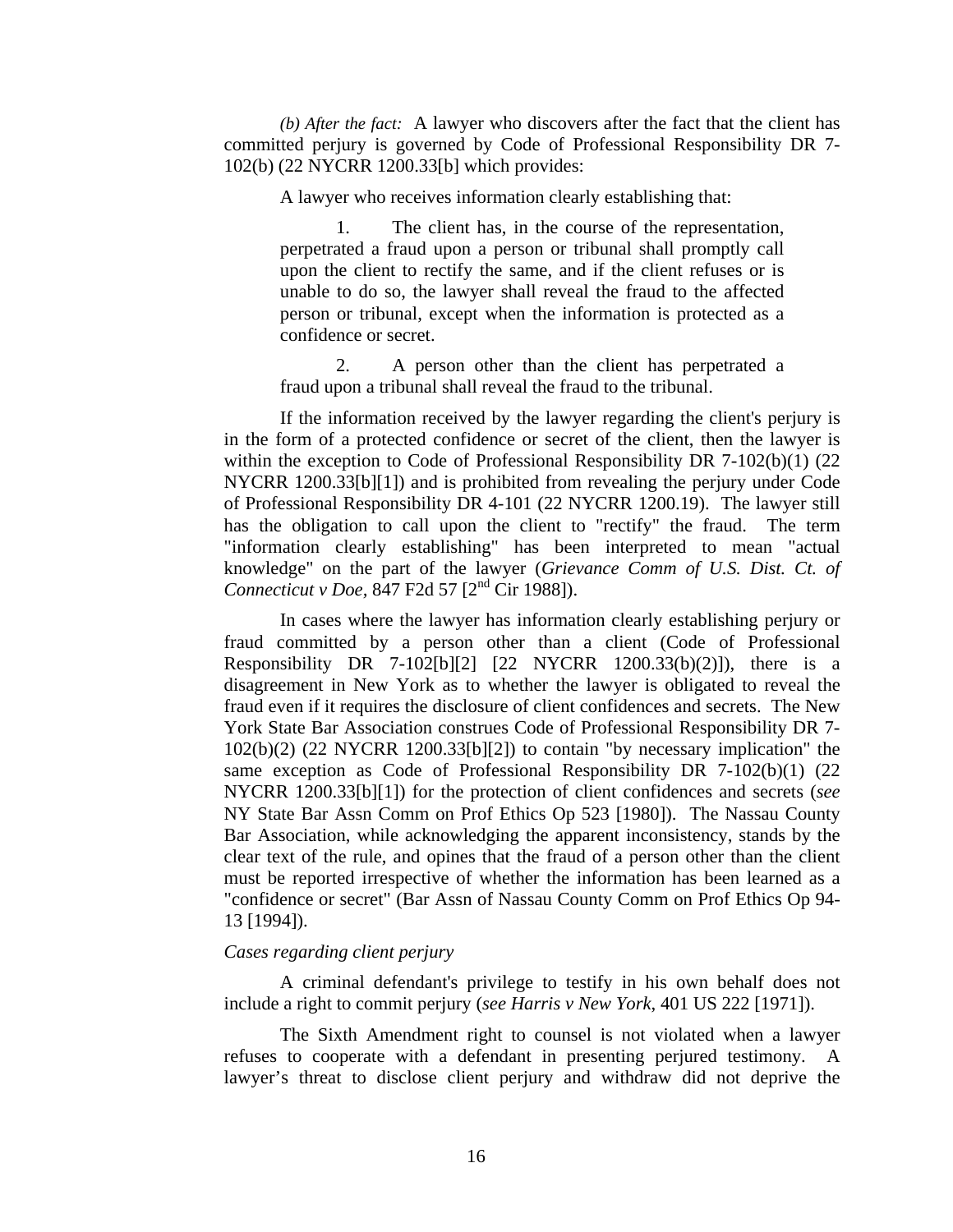<span id="page-20-0"></span>defendant of the effective assistance of counsel (*see Nix v Whiteside*, 475 US 157 [1986]).

A defendant was not deprived of the right to counsel when a lawyer attempted to avoid assisting the defendant in the presentation of perjured testimony by moving to withdraw for "professional" reasons (*see United States v Henkel,* 799 F2d 369 [7th Cir 1986]).

A defendant's right to counsel was not violated when his lawyer refused to assist the defendant with his expressed intent to perjure himself in taking a plea, urged the defendant to fire him if he wished to take plea, and attempted to negotiate an *Alford* plea (*see North Carolina v Alford,* 400 US 25 [1970]) so that the defendant would avoid perjurious admissions (*see People v Appel,* 120 AD2d 319  $[3^{rd}$  Dept 1986]).

The defendant was not deprived of the effective assistance of counsel when a lawyer allowed the defendant to testify in narrative form to avoid eliciting perjured testimony (*see Benedict v Henderson,* 721 F Supp 1560 [US Dist Ct, NDNY 1989]).

During a jury trial, defense counsel acted in accordance with ethical obligations when he first sought to dissuade the defendant from testifying falsely and, when the defendant insisted on testifying and committed perjury, in properly notifying the court in an ex parte fashion (*see People v DePallo,* 96 NY2d 437  $[2001]$ ).

During a suppression hearing, defense counsel's disclosure to the court, which was open to the inference that his client intended to perjure himself upon taking the stand, did not deprive the defendant of the effective assistance of counsel (*see People v Andrades,* 4 NY3d 355 [2005]).

#### *2. Concealment of evidence*

The cases and opinions addressing the subject of the concealment of evidence generally make a distinction between the passive possession of information versus affirmative action to conceal evidence or further criminal conduct. The following general guidelines may be gleaned from the cases and opinions excerpted below:

Under no circumstances may a lawyer engage in illegal conduct.

If a lawyer comes into possession of real evidence and has a legal obligation to turn over the property to authorities, the lawyer must do so according to law or otherwise in a manner least prejudicial to the interest of the client.

A lawyer has no duty to reveal the confidences or secrets of a client.

If directed to dispose of or turn over property by court order, the lawyer must comply.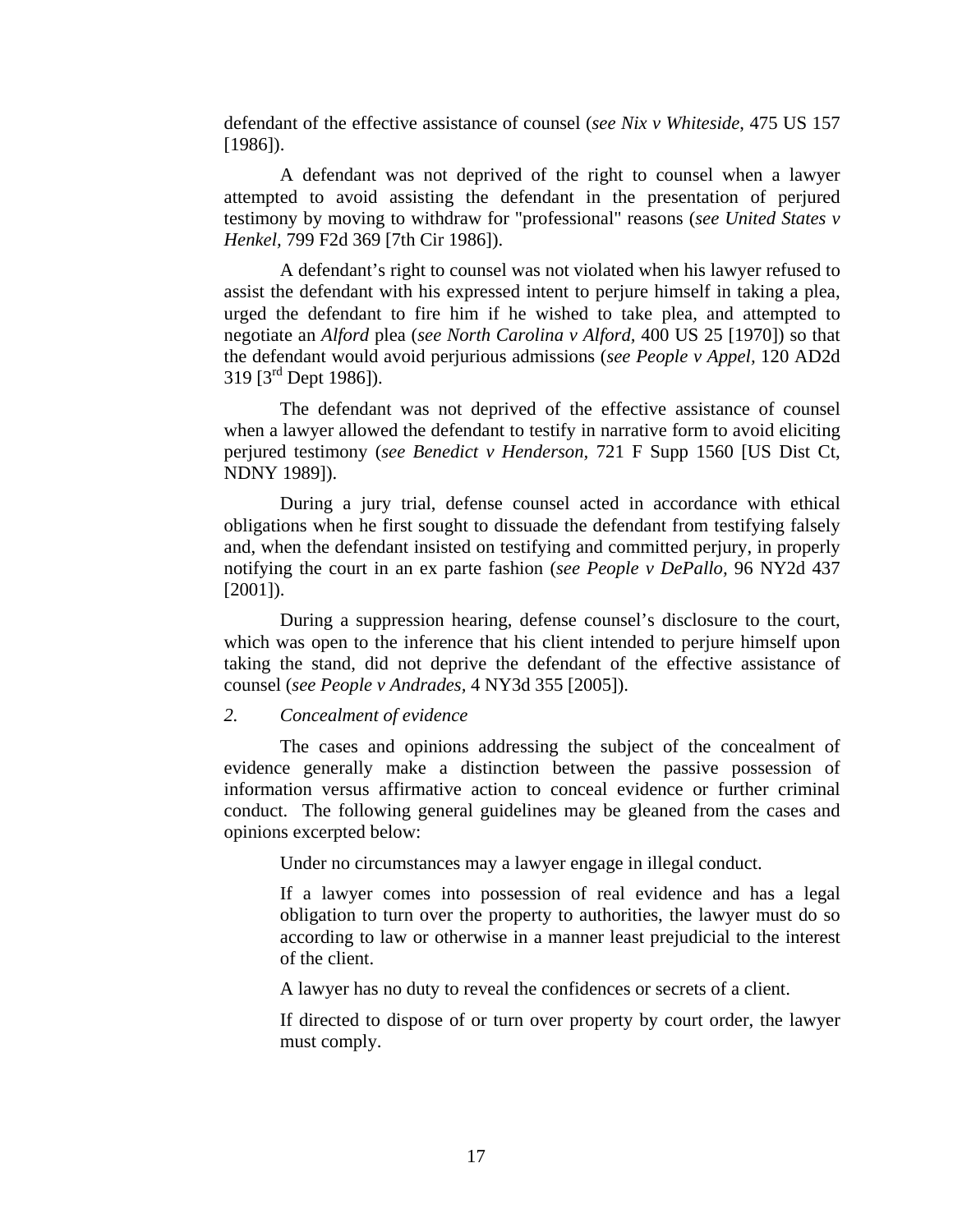#### <span id="page-21-0"></span>*Cases and ethics opinions regarding concealment of evidence*

It is improper for a lawyer representing a client charged with larceny to divulge to the authorities confidential information obtained from the client as to the location of the stolen property (*see* NY State Bar Assn Comm on Prof Ethics Op 405 [1975]).

A lawyer is not required, after withdrawal from representation, to disclose a fraud previously revealed by the client that the client concealed assets from a bankruptcy trustee (*see* NY State Bar Assn Comm on Prof Ethics Op 454 [1976]).

A lawyer may not accept proceeds of a crime from a client for safekeeping, and should not reveal the client's proffer (*see Matter of Ryder,* 263 F Supp 360 [US Dist Ct, ED Va 1967], *affd* 381 F 2d 713 [4<sup>th</sup> Cir 1967]; NY State Bar Assn Comm on Prof Ethics Op 466 [1977], citing NY State Bar Assn Comm on Prof Ethics Op 405 [1975]).

A lawyer has no duty to reveal the location of a murder victim revealed by a client (*see People v Belge,* 83 Misc 2d 186 [County Ct, Onandaga County 1975], *affd* 50 AD2d 1088 [4th Dept 1975], *affd* 41 NY2d 60 [1976] [the Garrow case]; NY State Bar Assn Comm on Prof Ethics Op 479 [1978]).

Whenever a lawyer has a legal duty to turn over evidence, he or she also has an ethical obligation to do so. If a legal obligation attaches, then a lawyer must turn over the evidence in the manner provided by law or otherwise in a manner least prejudicial to the client (*see* NY State Bar Assn Comm on Prof Ethics Op 530 [1981]).

The fruits and instrumentalities of a crime, as opposed to verbal communications between the lawyer and the client, are not privileged or otherwise protected from revelation (*see* Assn of Bar of City of NY Op 81-99 [1981], and cases cited therein).

Destroying evidence and counseling a client to hide evidence and give untruthful answers to law enforcement authorities warranted disbarment (*see Matter of Backal*, 219 AD2d 1 [1<sup>st</sup> Dept, 1996]).

#### *3. Disclosure to defend against accusation*

The issue of whether a lawyer is permitted to disclose a confidential communication is related to the attorney-client privilege and is governed by case law and the Code of Professional Responsibility. It is well settled that the privilege is deemed to be impliedly waived if necessary to defend against an accusation of wrongful conduct:

A client who voluntarily testifies to a privileged matter, who publicly discloses such matter, or who permits his attorney to testify regarding the matter is deemed to have impliedly waived the privilege. A waiver may also be found where the client places the subject matter of the privileged communication in issue or where invasion of the privilege is required to determine the validity of the client's claim or defense and application of the privilege would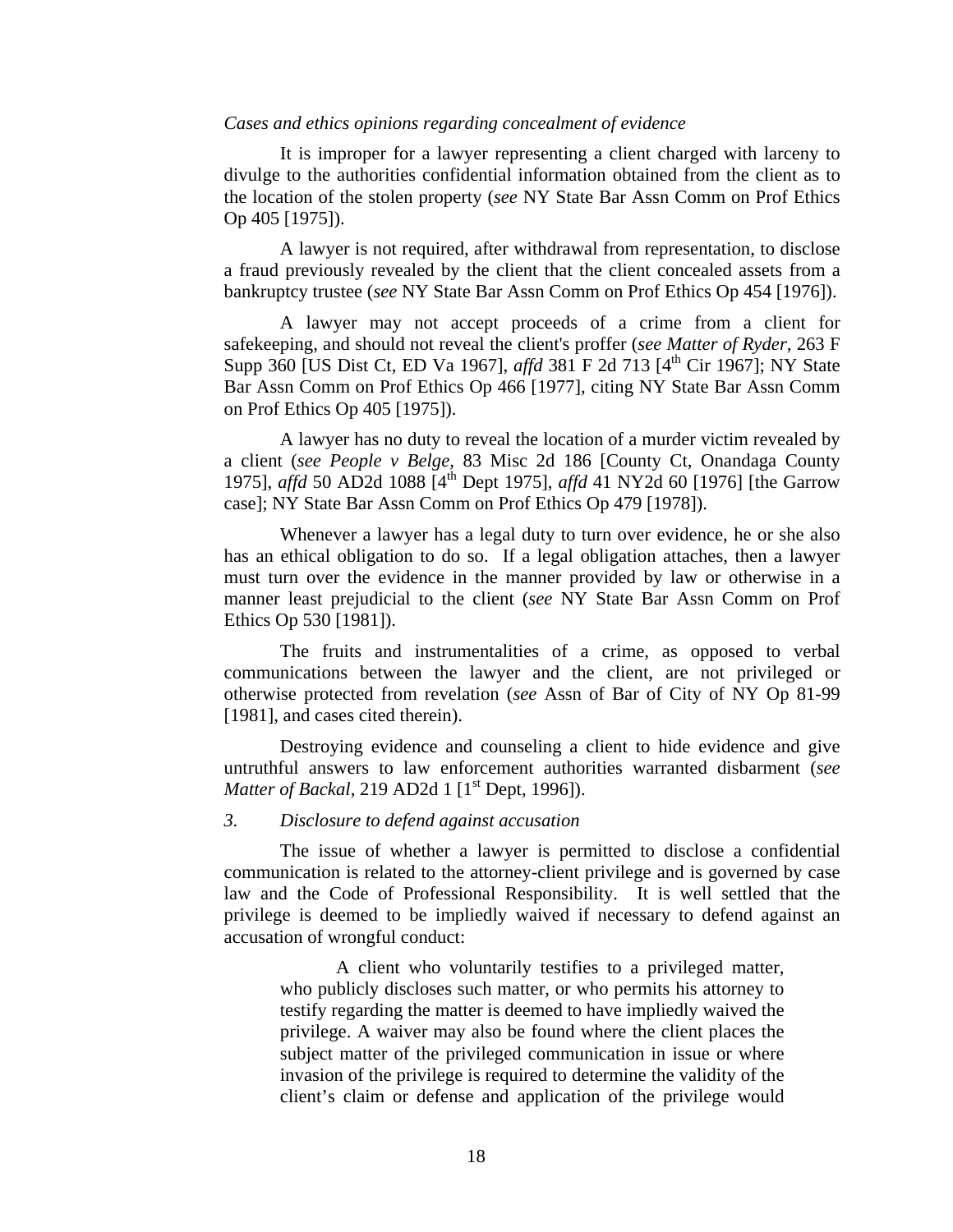deprive the adversary of vital information (*Jakobleff v Cerrato, Sweeney and Cohn, 97 AD2d 834, 835* [2<sup>nd</sup> Dept 1983] [citations omitted]).

<span id="page-22-0"></span>Code of Professional Responsibility DR 4-101(c)(4) (22 NYCRR 1200.19[c][4]) expressly permits a lawyer to reveal confidences and secrets of a client "necessary . . . to defend the lawyer or his or her employees or associates against an accusation of wrongful conduct." Ethical Consideration 4-7, which amplifies DR 4-101, states:

The lawyer's exercise of discretion to disclose confidences and secrets requires consideration of a wide range of factors and should not be subject to reexamination . . . . In any case, a disclosure adverse to the client's interest should be no greater than the lawyer reasonably believes necessary to the purpose.

This exception to the attorney-client privilege has been interpreted as not requiring that the accusations be made in a pending proceeding, but only that the accusations be made in such a manner that a reasonable lawyer would conclude that a formal claim is imminent (*see* NY County Lawyers' Assn Comm on Prof Ethics, Op 722 [1997]). The exception also has been construed as extending beyond accusations made only by the client, and applying to third-party actions against the attorney (*see Meyerhofer v Empire Fire and Marine Ins. Co.,* 497 F2d 1190, 1194-1195 [2nd Cir., 1974], *cert denied* 419 US 998 [1975]).

The question of how much disclosure is "'necessary' is determined on a case-by-case basis . . . . A lawyer is not entitled to disclose confidential information that embarrasses or harms the client but does not meet the substance of the accusation of wrongful conduct head on" (Simon, *Simon's New York Code of Professional Responsibility Annotated,* at 548 [2005 ed]). This limitation has also been interpreted as requiring the disclosure to be "material and relevant" to the claim (*see* Bar Assn of Nassau County Comm on Prof Ethics, Op 96-8 [1996]).

#### *4. Suicide*

A lawyer may take appropriate action to prevent suicide, including disclosure of the client's intention (*see NY State* Bar Assn Comm on Prof Ethics Op 486 [1978]; *see also People v Fentress,* 103 Misc 2d 179 [County Ct, Dutchess County 1980]).

#### *5. Client identity and whereabouts*

As a general rule, information about a client's identity and whereabouts is not privileged, but narrow exceptions may permit a lawyer to refuse disclosure. A good discussion of applicable cases can be found in Carlucci, *Your Client's Identity: Is It Protected by Attorney/Client Privilege?* (New York Bar Journal, Dec 1994, at 10) as well as in *Matter of Jacqueline F.* (47 NY2d 215 [1979]) and *D'Alessio v Gilberg* (205 AD2d 8 [2<sup>nd</sup> Dept 1994]).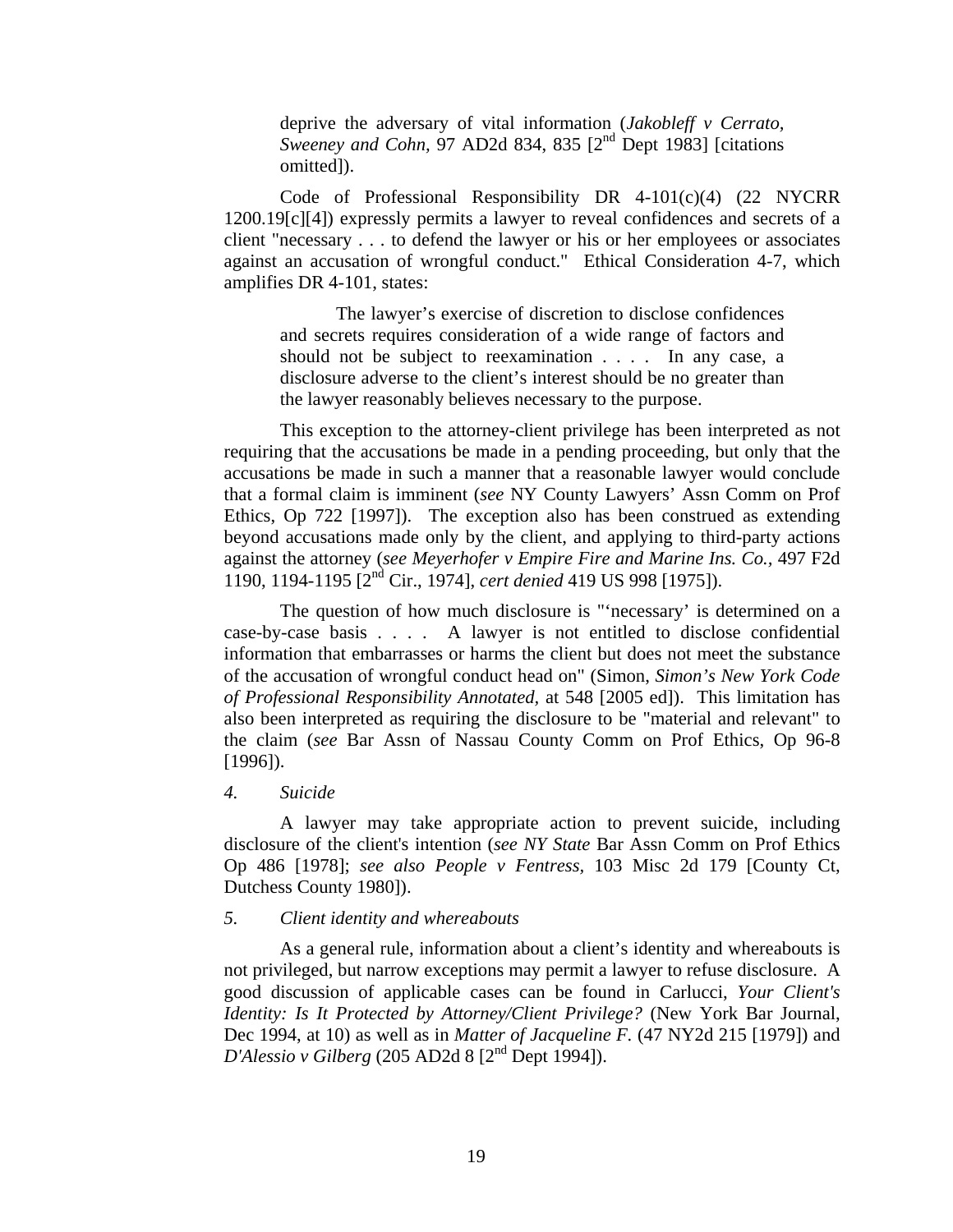#### *6. Fee agreements*

Fee information is generally not privileged (*see Priest v Hennessy,* 51 NY2d 62 [1980]; *In Re Shargel,* 742 F2d 61 [2nd Cir 1984]).

#### <span id="page-23-0"></span>**VII. Conflicts of Interest**

#### **A. General considerations**

Conflicts of interest issues are addressed under Canon 5 of the Code of Professional Responsibility. The guiding principle underpinning all conflict issues is stated in EC 5-1:

The professional judgment of a lawyer should be exercised, within the bounds of the law, solely for the benefit of the client and free of compromising influences and loyalties. Neither the lawyer's personal interests, the interests of other clients, nor the desire of third persons should be permitted to dilute the lawyer's loyalty to the client.

The Code instructs that many conflicts of interest may be vitiated with client consent after the making of "full disclosure" (Code of Professional Responsibility DR 5- 101[a] [22 NYCRR 1200.20(a)], DR 5-104 [22 NYCRR 1200.23], DR 5-105[c] [22 NYCRR 1200.24(c)], DR 5-106 [22 NYCRR 1200.25], DR 5-107 [22 NYCRR 1200.26], DR 5-108 [22 NYCRR 1200.27]). Although the term "full disclosure" is not specifically defined within the Code, its parameters should be measured on an objective basis in view of the prevailing circumstances. EC 5-16 prescribes this degree of disclosure in the case of a lawyer representing multiple clients:

[B]efore a lawyer may represent multiple clients the lawyer should explain fully to each client the implications of the common representation and otherwise provide to each client information reasonably sufficient, giving due regard to the sophistication of the client, to permit the client to appreciate the significance of the potential conflict, and should accept or continue employment only if each client consents, preferably in writing (Code of Professional Responsibility EC 5-16).

*Caveat:* Case law makes clear that, even in the face of consent and full disclosure, some conflicts may be so "profound" that representation is not permitted "under any circumstances" (*Matter of Kelly,* 23 NY2d 368, 378 [1968]; *see Greene v Greene,* 47 NY2d 447 [1979]).

Lawyers associated in a law firm must bear in mind that, in certain conflict situations, none of them may accept or continue employment when any one of them practicing alone would be prohibited from doing so (*see* Code of Professional Responsibility DR 5-105(d) (22 NYCRR 1200.24[d]).

All law firms are required to maintain a "conflicts check" system and records by which proposed engagements are checked against current and previous engagements (*see*  Code of Professional Responsibility DR 5-105[e] [22 NYCRR 1200.24(e)]).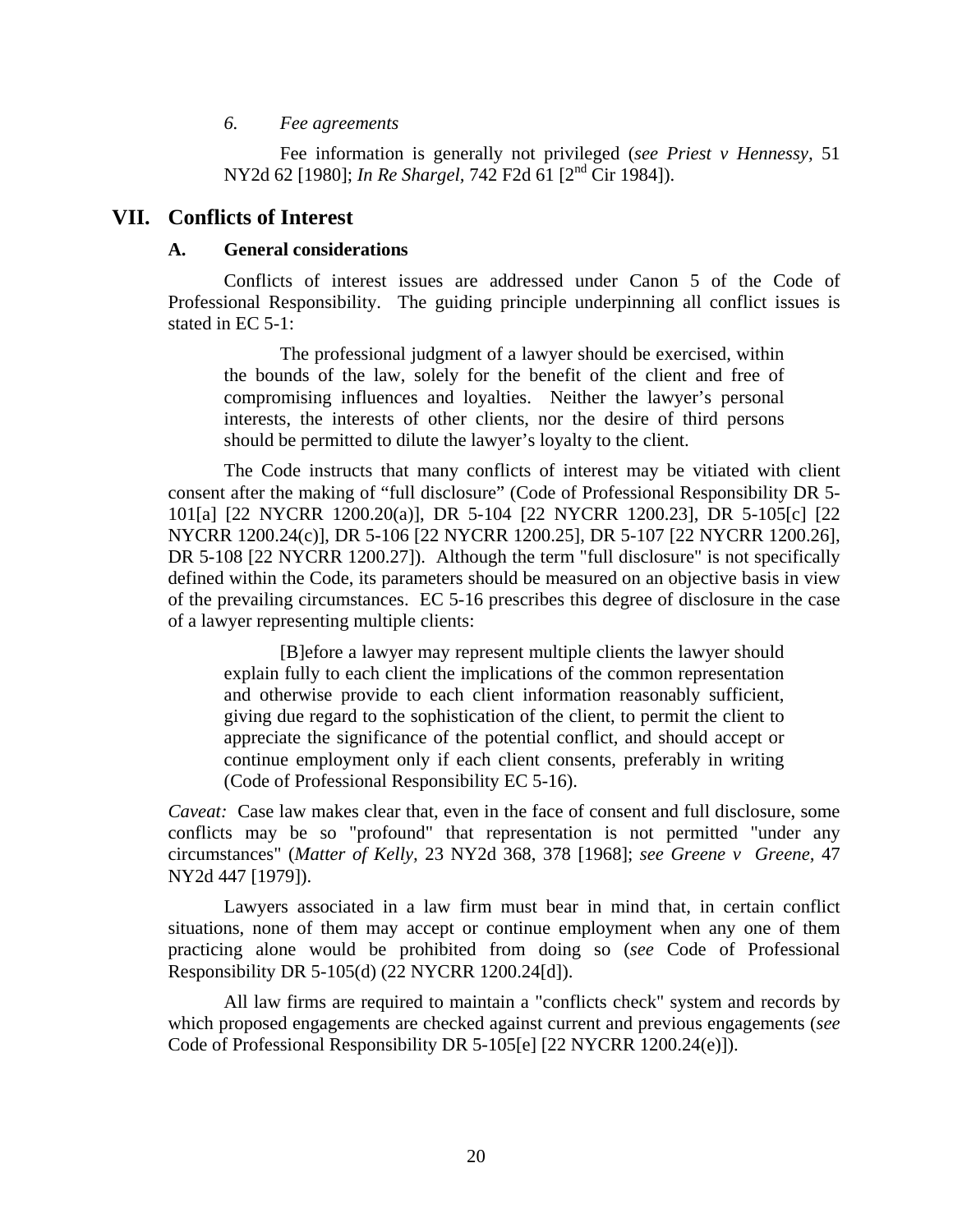#### <span id="page-24-0"></span>**B. Real estate conflicts**

#### *1. Seller and purchaser*

Ethics opinions have consistently held that while it is not improper per se to represent both parties to a real estate transaction, it should be practiced only in exceptionally limited circumstances:

[D]ual representation should be practiced sparingly and only when it is clear that neither party will suffer any disadvantage from it. It is difficult to justify, except in unusual and very limited circumstances, and only after complete disclosure and consent, with a clear understanding by both parties of its possible effect on their respective interests. In real estate transactions it is not always true, even in relatively simple ones, that representation of both buyer and seller involves nothing but computations of adjustments and preparation of the deed.

(NY State Bar Assn Comm on Prof Ethics Op 162 [1970]; *see* NY State Bar Assn Comm on Prof Ethics Ops 8 [1965] and 38 [1966].) Abuse risks discipline (*see Matter of Ford,* 287 AD2d 870 [3rd Dept 2001]; *see also Matter of Stella,* 193 AD2d 235 [2<sup>nd</sup> Dept 1993]).

#### *2. Broker and attorney*

A lawyer may not act as a real estate or mortgage broker and as an attorney for a party in the same transaction. The rationale for this prohibition is set forth in Bar Assn of Nassau County Comm on Prof Ethics Op 11-87 (1987):

The attorney's independent judgment and full loyalty to the buyer or seller client, even to the extent of aborting the transaction if that will best serve the client's interests necessarily runs counter to the attorney/broker's incentive to close the transaction and thereby to earn the brokerage commission. Other problems, of preservation of confidences and secrets, similarly may arise when the same individual seeks to exercise both functions.

(S*ee also* NY State Bar Assn Comm on Prof Ethics Ops 208 [1971], 244 [1972], 291 [1973], 340 [1974], 493 [1978], 753 [2002]; Bar Assn of Nassau County Comm on Prof Ethics Ops 41-87 [1987], 89-46 [1989], 90-20 [1990].)

A lawyer who acts as a real estate broker and an attorney for a party in the same transaction risks discipline (*see Matter of Tems,* 238 AD2d 65 [2nd Dept 1997]; *Matter of Viggiano,* 211 AD2d 1 [2d Dept 1995]; *Matter of Pine,* 194 AD2d 156 [2nd Dept 1993]).

#### *3. Title company and attorney*

A lawyer may not act for a title abstract company and as an attorney for a party in the same transaction, except for purely ministerial purposes. The rationale underlying this prohibition is set forth in NY State Bar Assn Comm on Prof Ethics Op 595 [1988]: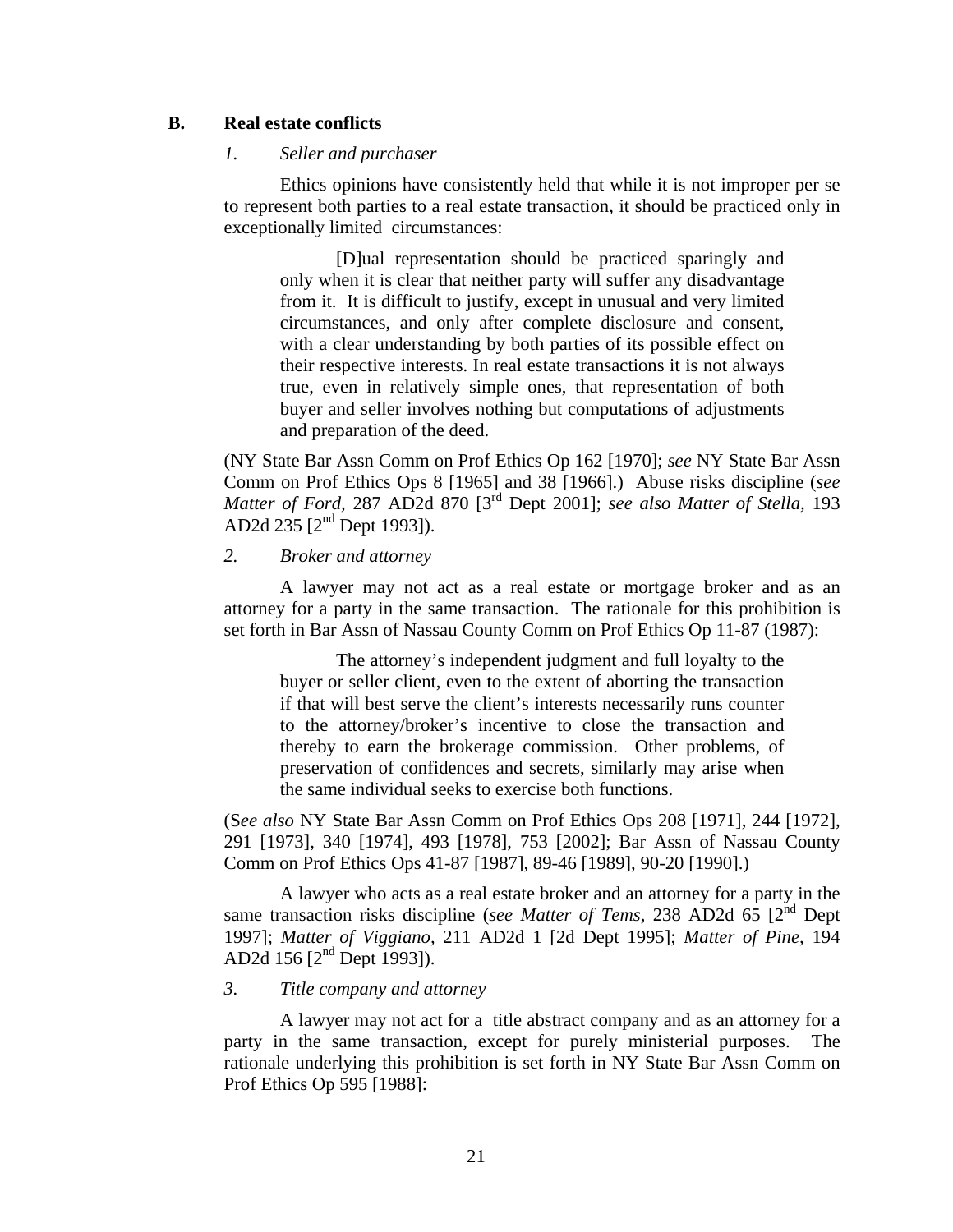<span id="page-25-0"></span>We believe that, in situations where the abstract company performs services in addition to mere title searching, a prohibited conflict of interest arises that may not be cured by the consent of those concerned with the transaction. Typically this conflict occurs when the lawyer-owned abstract company prepares a title report or serves as an agent for the title underwriter. In either of these situations, the dual roles are improper because they require a law firm, which as a principal in the abstract company prepares a title report showing exceptions in title and recommending whether a title insurance policy will be issued, negotiate these issues, as counsel for a party in the underlying transaction, with itself.

Moreover, if the abstract company discovers defects in title, it and the purchaser or lender client have manifestly differing interests in the negotiating process . . . . Indeed, if the transaction is closed in such a case, and a serious defect in the title is discovered, the law firm's client may wish to learn whether the abstract company in which the lawyers are principals were negligent in the performance of the title search, [which is] contrary to the lawyer-owned abstract company's interest in such an event.

(*See also* NY State Bar Assn Comm on Prof Ethics Ops 753 [2002], 731 [2000], 621 [1991], 576 [1986].)

#### *4. Mortgagee and mortgagor*

The New York State Bar Association has consistently held that so long as there is full disclosure and express consent by both clients, it is *not* per se improper, under Code of Professional Responsibility DR 5-105 (22 NYCRR 1200.24), for an attorney to represent a mortgagor and a mortgagee in the same transaction (*see* NY State Bar Assn Comm on Prof Ethics Ops 694 [1997], 438 [1976], 199 [1971], 162 [1970], 8 [1965]). The Bar Association of Nassau County disagrees, however, and views the conflict as one that is per se improper because, just as in the attorney-broker scenario, payment of the fee is often contingent on closing and "[t]here is a strong possibility that the attorney will represent the [purchaser's] interest less zealously . . . in order to insure a successful closing of the mortgage transaction" (*see* Bar Assn of Nassau County Comm on Prof Ethics Op 98-10 [1998]).

#### *5. Referral fees from third parties*

It is not improper, per se, to accept a referral fee from a termite inspection company or a mortgage broker under limited circumstances, but an attorney may have to tender that fee to the client, if requested (*see* Bar Assn of Nassau County Comm on Prof Ethics Op 01-10 [2001]; NY State Bar Assn Comm on Prof Ethics Op 667 [1994]).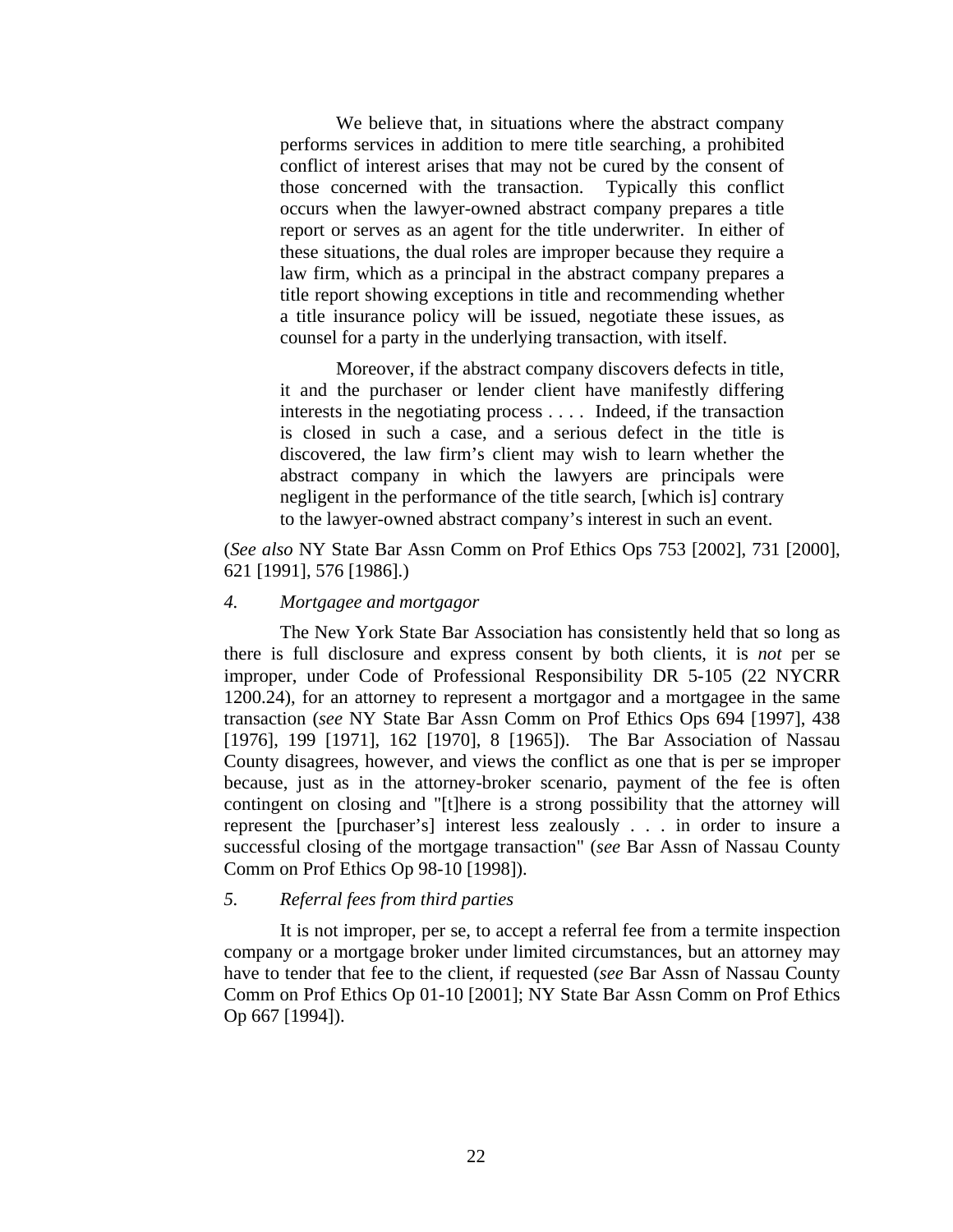#### <span id="page-26-0"></span>**C. Matrimonial conflicts**

#### *1. Representing both husband and wife*

It is improper for a lawyer to represent both husband and wife at any stage of a marital problem, even with full disclosure and the informed consent of both parties (*see* NY State Bar Assn Comm on Prof Ethics Op 258 [1972]; accord Bar Assn of Nassau County Comm on Prof Ethics Ops 90-35 [1990], 86-4 [1986]). Dual representation per se does not necessarily require automatic nullification of agreements, as a matter of law, but the absence of independent representation remains a "significant factor" in determining alleged overreaching (*see Levine v Levine,* 56 NY2d 42 [1982]; *Amiel v Amiel*, 239 AD2d 532 [2<sup>nd</sup> Dept 1997]; *Warren v Rabinowitz,* 228 AD2d 492 [2nd Dept 1996]; *Jaus v Jaus,* 168 AD2d 487 [2nd Dept 1990]; *Paruch v Paruch,* 140 AD2d 418 [2nd Dept 1988]; *Juliani v Juliani*, 143 AD2d 72 [2<sup>nd</sup> Dept 1988].

#### *2. Divorce mediation*

Lawyers who serve as mediators between spouses in domestic relations matters may not thereafter represent the parties as joint clients, even for the mere drafting and filing of papers, except under extremely narrow circumstances (*see*  NY State Bar Assn Comm on Prof Ethics Op 736 [2001] [an attorney-mediator may prepare divorce documents incorporating a mutually acceptable separation agreement and represent both parties only in those cases where mediation has proven entirely successful, the parties are fully informed, no contested issues remain, and the attorney-mediator satisfies the "disinterested lawyer" test of Code of Professional Responsibility DR 5-105[c] [22 NYCRR 1200.24(c)]).

*3. Other conflicts* 

A lawyer may not represent one spouse in a matrimonial action where he or she represents both spouses in a pending unrelated action (*see* NY State Bar Assn Comm on Prof Ethics Ops 436 [1976], 329 [1974], 139 [1970], 156 [1970]). A lawyer who previously represented a spouse in a proposed matrimonial action against the other spouse may not represent the other spouse in a subsequent divorce action (*see* Bar Assn of Nassau County Comm on Prof Ethics Op 92-19 [1992]).

#### **D. Sexual relations with client**

New York's Code of Professional Responsibility has long been interpreted as prohibiting inappropriate sexual behavior affecting the lawyer-client relationship (*see Matter of Weinstock,* 241 AD2d 1 [2<sup>nd</sup> Dept 1998]; *Matter of Romano,* 231 AD2d 299 [1<sup>st</sup>] Dept 1997]; *Matter of Feinman,* 225 AD2d 200 [4th Dept 1996]; *Matter of Gilbert,* 194 AD2d 262 [4th Dept 1993]; *Matter of Rudnick,* 177 AD2d 121 [2nd Dept 1992]; *see also Matter of Gould*, 207 AD2d 98 [2<sup>nd</sup> Dept 1995] [lawyer who represented both husband and wife with regard to a separation agreement, and then wife in an uncontested divorce action, while conducting intimate sexual relationship with wife without husband's knowledge, was suspended for two years]).

In 1999 the Code of Professional Responsibility was amended to include new DR 5-111 (22 NYCRR 1200.29-a), designed specifically to address conduct involving sexual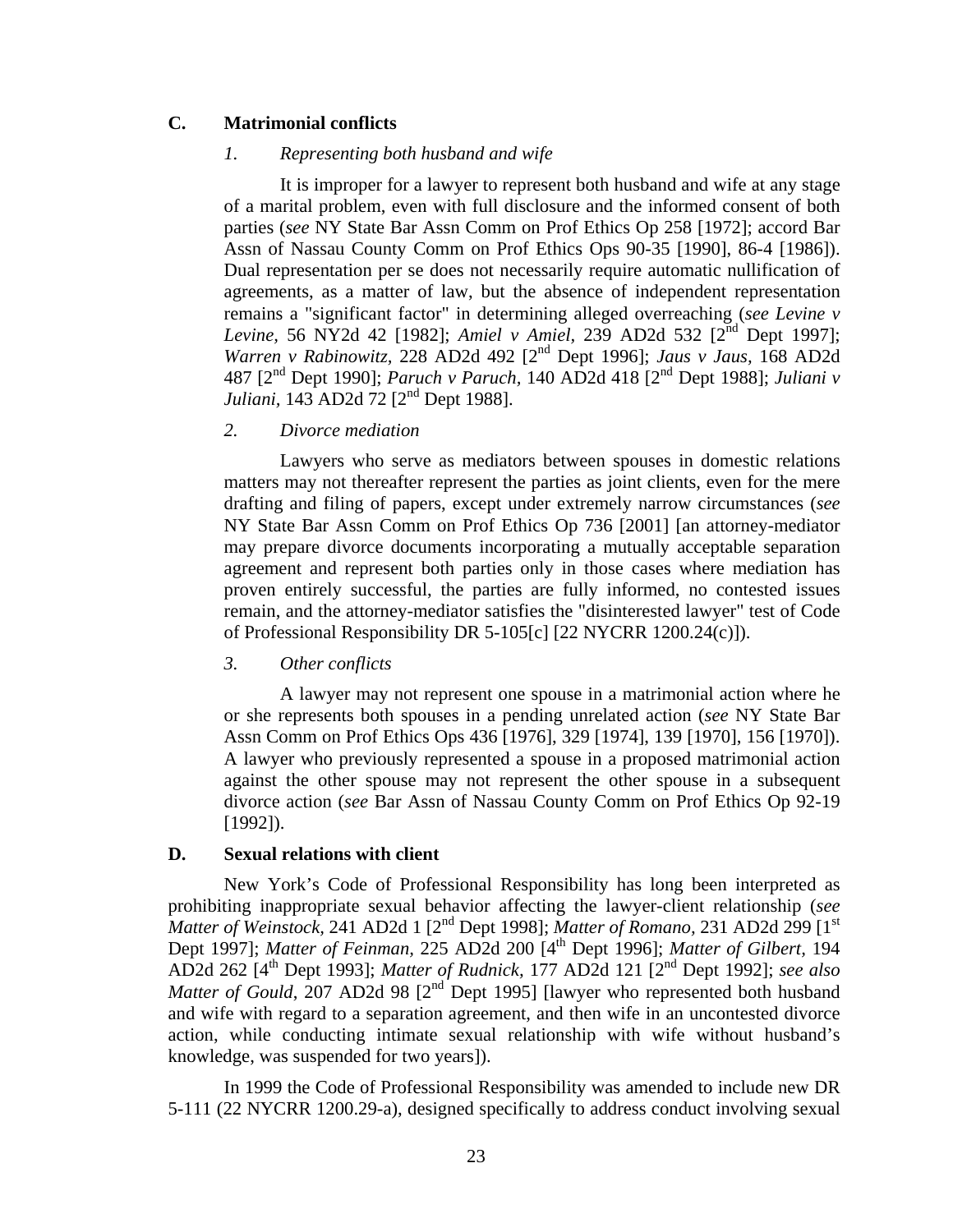<span id="page-27-0"></span>relations with clients. Subdivision (a) of the rule broadly defines "sexual relations" to include "the touching of an intimate part of another." A close reading of the rule reveals that it does not ban sexual relations with clients in all circumstances. Practitioners must remain mindful of other code sections that may result in consequences for engaging in the type of conduct reflected in the cases cited above, especially of Code of Professional Responsibility DR 1-102(a)(7) (22 NYCRR 1200.3[a][7] [conduct that adversely reflects on the lawyer's fitness as a lawyer]), and Code of Professional Responsibility DR 5- 101(a) (22 NYCRR 1200.20[a] [lawyer's exercise of professional judgment on behalf of the client affected by the lawyer's personal interest]).

### **VIII. Fiduciary Obligations and Recordkeeping Requirements**

#### **A. An escrow agent is a fiduciary**

An attorney who comes into possession of funds or property of a client or a third party is a fiduciary and must safeguard the funds or property. All lawyers are obligated to be familiar with the provisions of Code of Professional Responsibility DR 9-102 (22 NYCRR 1200.46), and, in fact, must so certify every time they sign and submit their biennial attorney registration statement.

- *1. Things a fiduciary MUST DO* 
	- notify a client or third party whenever the lawyer receives any funds or property on their behalf;
	- promptly deposit funds payable to a client or third party into an attorney escrow account in a banking institution which agrees to provide dishonored check reports to the New York Lawyers' Fund for Client Protection;
	- timely provide the client or third party with complete accountings of trust money or property;
	- maintain accurate and contemporaneous records of all deposits and disbursements;
	- maintain the required records for seven years;
	- make certain that the correlating deposit has cleared the payor's bank prior to disbursal;
	- promptly disburse all funds and property to the client or third party;
	- make all withdrawals payable to named payees;
	- promptly withdraw earned fees.

*Caveat:* Even an unintentional failure to preserve escrow funds may result in discipline. An improper invasion of funds occurs whenever the balance in the escrow account is less than the client's or third party's interest in that account.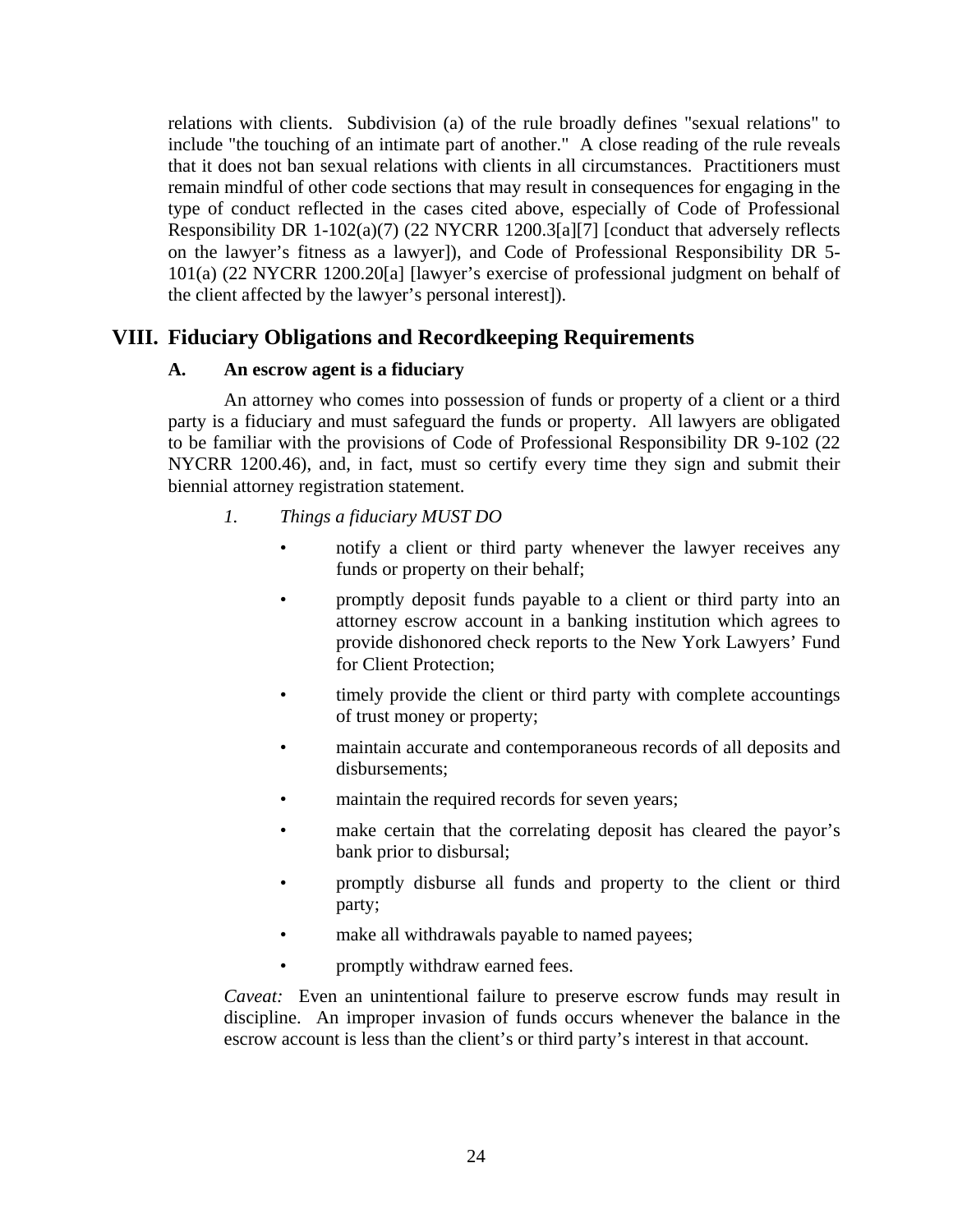#### <span id="page-28-0"></span>*2. Things a fiduciary MUST NOT DO*

- commingle the client's or third party's funds with the attorney's own business or personal funds;
- use an escrow account to pay personal debts or as a shelter from creditors or taxing authorities—however, an attorney may maintain funds in the escrow account sufficient to pay bank charges on that account;
- misappropriate the funds or property belonging to a client or third party;
- make cash withdrawals, including ATM withdrawals.

#### **B. Mandatory account maintenance**

Escrow funds must be maintained in a special account in the name of the attorney or law firm entitled "Attorney Special Account," "Attorney Trust Account," or "Attorney Escrow Account," and checks and deposit slips should bear that name (*see* Code of Professional Responsibility DR 9-102[b][1] [22 NYCRR 1200.46(b)(1)]).

The escrow account must be maintained in a banking institution that agrees to provide dishonored check reports to the New York Lawyers' Fund for Client Protection in accordance with part 1300 of the joint rules of the Appellate Divisions (*see* 22 NYCRR 1300.1[a]; Code of Professional Responsibility DR 9-102[b][1] [22 NYCRR 1200.46(b)(1)]). The account may not carry overdraft privileges and may not be linked with any other account for the purpose of covering an overdraft.

The attorney must maintain the escrow account separate from any business or personal account in a New York bank that agrees to comply with the dishonored check rule (*see* Code of Professional Responsibility DR 9-102[b][1] [22 NYCRR  $1200.46(b)(1)$ ]). Either a single account for all clients, or individual accounts for specific clients or third parties, may be maintained.

All signatories on escrow accounts must be lawyers licensed to practice law in New York State (*see* Code of Professional Responsibility DR 9-102[e] [22 NYCRR  $1200.46(e)$ ]).

Unless escrow funds are to generate interest for the benefit of the parties, they must be deposited into an IOLA account.

#### **C. IOLA accounts - Judiciary Law § 497**

IOLA is an acronym for "interest on lawyer's account." The interest generated on IOLA accounts is used to fund non-profit organizations that provide legal services for the poor and programs to improve the administration of justice. Funds held for a relatively short period of time and which are not expected to generate significant interest must be deposited into an IOLA account. If a deposit is expected to earn approximately \$150 or more in interest, the attorney should consult with his client and any other interested party to determine whether the funds should be deposited into an individual interest-bearing account or an IOLA account (*see* 21 NYCRR 7000.10; *see also* NY State Bar Assn Comm on Prof Ethics Op 764 [2003]).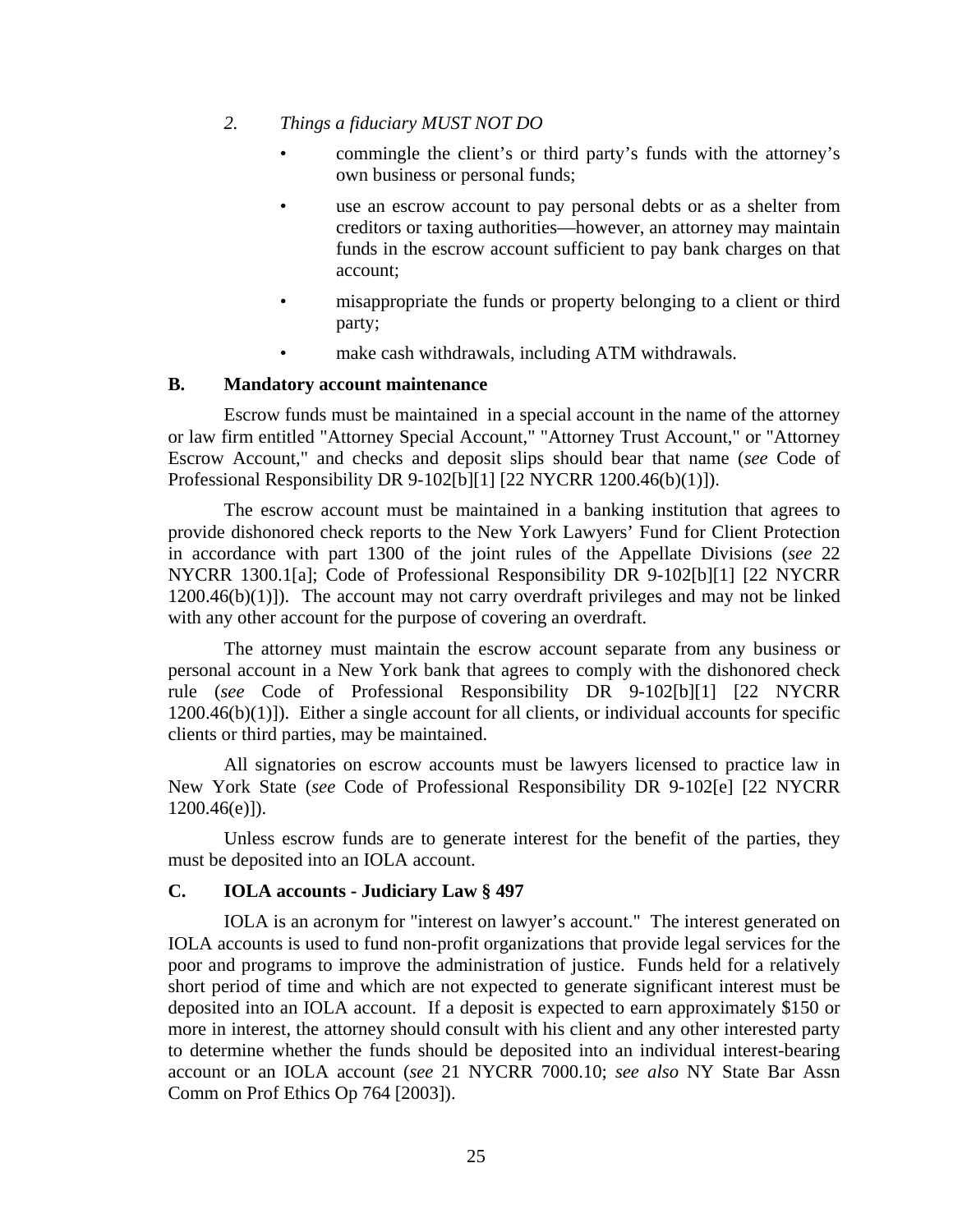#### <span id="page-29-0"></span>**D. Interest-bearing accounts**

A lawyer may not retain the interest on an escrow account. All interest generated on an escrow account belongs to the interested parties to the escrow. A lawyer may charge a reasonable fee for administering the special account (*see* NY State Bar Assn Comm on Prof Ethics Ops 582 [1987], 532 [1981]; Association of the Bar of the City NY Op 81-68 [1981]).

#### **E. Attorney fees**

Funds in which the lawyer and the client have a present or potential shared interest also are required to be deposited into an escrow account. The lawyer's share of the funds should be withdrawn from the account as soon as it is earned or due, unless the client disputes the withdrawal. In that event, the disputed portion of the funds should be left intact in the escrow account until the dispute is resolved (*see* Code of Professional Responsibility DR9-102[b][4] [22 NYCRR 1200.46(b)(4)]).

New York does not require an advance payment of an attorney's fee to be treated as client funds absent an agreement with the client to the contrary (*see* NY State Bar Assn Comm on Prof Ethics Op 570 [1985]).

#### **F. Dishonored check reporting rule - 22 NYCRR part 1300**

Pursuant to 22 NYCRR 1300.1, the special accounts required by Code of Professional Responsibility DR 9-102 (22 NYCRR 1200.46) shall be maintained only in banking institutions that have agreed to provide dishonored check reports to the New York Lawyers' Fund for Client Protection. If a check presented against an attorney special, trust, or escrow account is dishonored for insufficient available funds, the banking institution is required to generate a "dishonored check report" to the New York Lawyers' Fund for Client Protection. The Fund is required to wait 10 business days to enable the bank to withdraw a mistaken report before taking further action. If the Fund does not receive a notice of mistake within 10 business days, it is required to forward the dishonored check report to the attorney disciplinary committee having jurisdiction over the account holder.

#### **G. Required bank and bookkeeping records**

All lawyers in New York are bound to abide by the recordkeeping requirements set forth in Code of Professional Responsibility DR 9-102 (22 NYCRR 1200.46). In addition to escrow records, the rule applies to any other bank account that concerns or affects a lawyer's practice of law, including the office business account. Records of all financial transactions must be accurate and are to be made at or near the time of the events recorded. Code of Professional Responsibility DR 9-102(d) (22 NYCRR 1200.46[d]) mandates that lawyers make accurate entries and maintain *for seven years after the events which they record,* the following:

1. detailed records for any special account (escrow) or "any other bank account which records the operations of the lawyer's practice," i.e., a business or operating account (Code of Professional Responsibility DR 9-  $102[d][1]$  [22 NYCRR 1200.46(d)(1)]), specifically identifying the date, source, and description of each item deposited, withdrawn, or disbursed;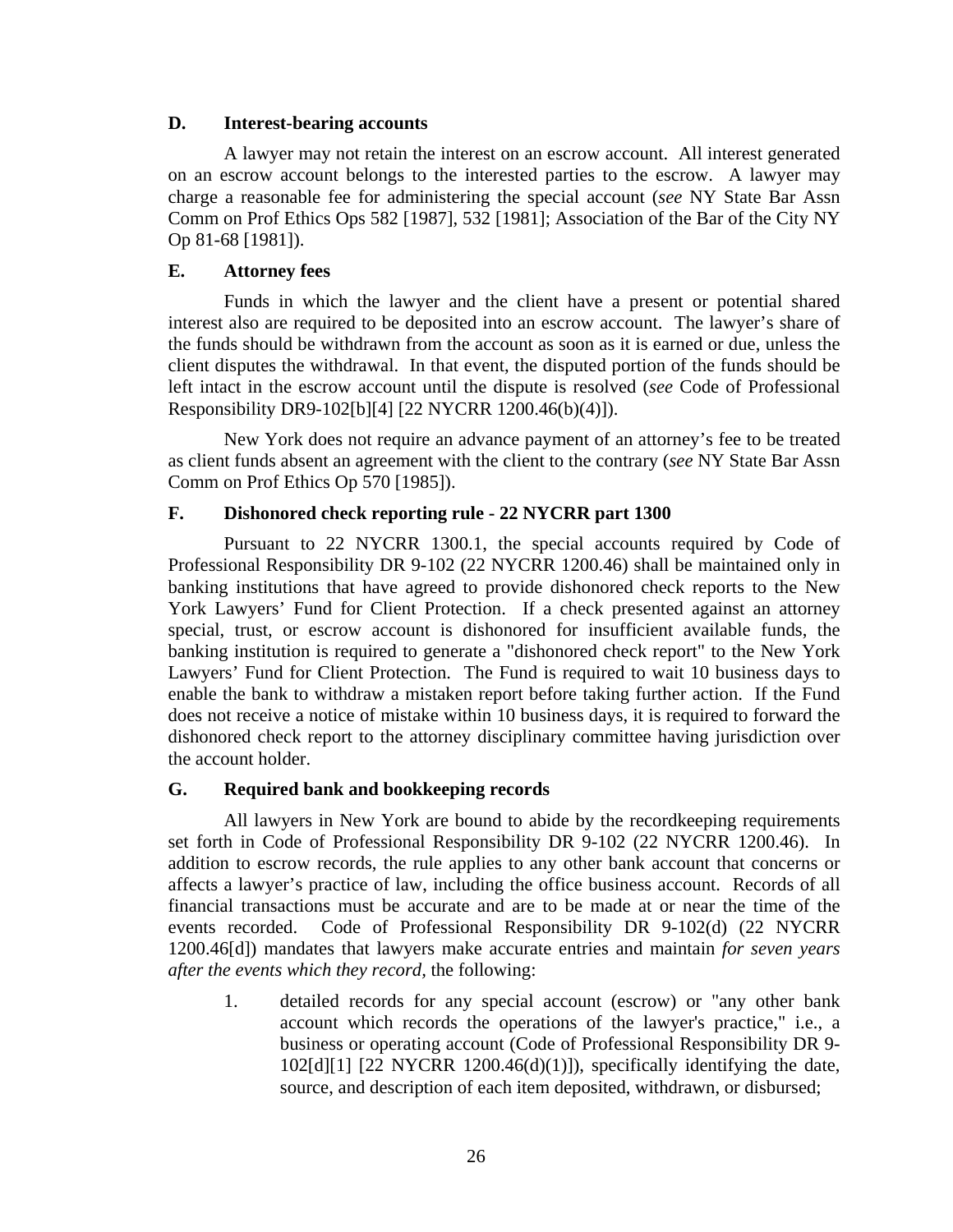- <span id="page-30-0"></span>2. copies of all retainer and compensation agreements;
- 3. copies of all statements to clients or others showing disbursements;
- 4. copies of all bills to clients;
- 5. copies of all records showing payments to lawyers, investigators, or other persons not in the lawyer's regular employ, for services performed;
- 6. copies of all retainer and closing statements filed with the Office of Court Administration;
- 7. o*riginals* of all check books, check stubs, bank statements, pre-numbered cancelled checks and duplicate deposit slips.

*Note*: The use of the word "copies" contemplates technological advances and includes microfilm, optical imaging, and "any other medium that preserves an image of the document that cannot be altered without detection" (Code of Professional Responsibility DR 9-102[d][10] [22 NYCRR 1200.46(d)(10)]); however, this does not obviate any rule mandating the preservation of original records.

#### **H. Reconciliation and supervision**

Duties regarding escrow accounts may be delegated; however, lawyers remain ultimately responsible to ensure that escrow accounts are properly maintained. Lawyers should train and supervise all employees appropriately and should regularly review and reconcile all bank accounts. Paralegals, office managers, or other non-attorneys may not sign escrow checks (*see* Code of Professional Responsibility DR 9-102[e] [22 NYCRR  $1200.46(e)$ ]).

#### **I. Third-party liens**

A lawyer entrusted with funds in which third-party lienors have an interest is a fiduciary and must comply with the fiduciary obligations contained in Code of Professional Responsibility DR 9-102 (22 NYCRR 1200.46). The pertinent rules are as follows:

Code of Professional Responsibility DR 9-102(c) (22 NYCRR 1200.46[c]) states:

Notification of Receipt of Property; Safekeeping; Rendering Accounts; Payment or Delivery of Property. A lawyer shall:

- 1. promptly notify a client or third person of the receipt of funds, securities, or other properties in which the client or third person has an interest; \* \* \*
- 4. promptly pay or deliver to the client or third person as requested by the client or third person the funds, securities, or other properties in the possession of the lawyer which the client or third person is entitled to receive.

NY State Bar Assn Comm on Prof Ethics Op 717 (1999) and Bar Assn of Nassau County Comm on Prof Ethics Op 96-13 (1996), found that a lawyer's failure to properly discharge his or her responsibilities regarding a valid third-party lien constitutes a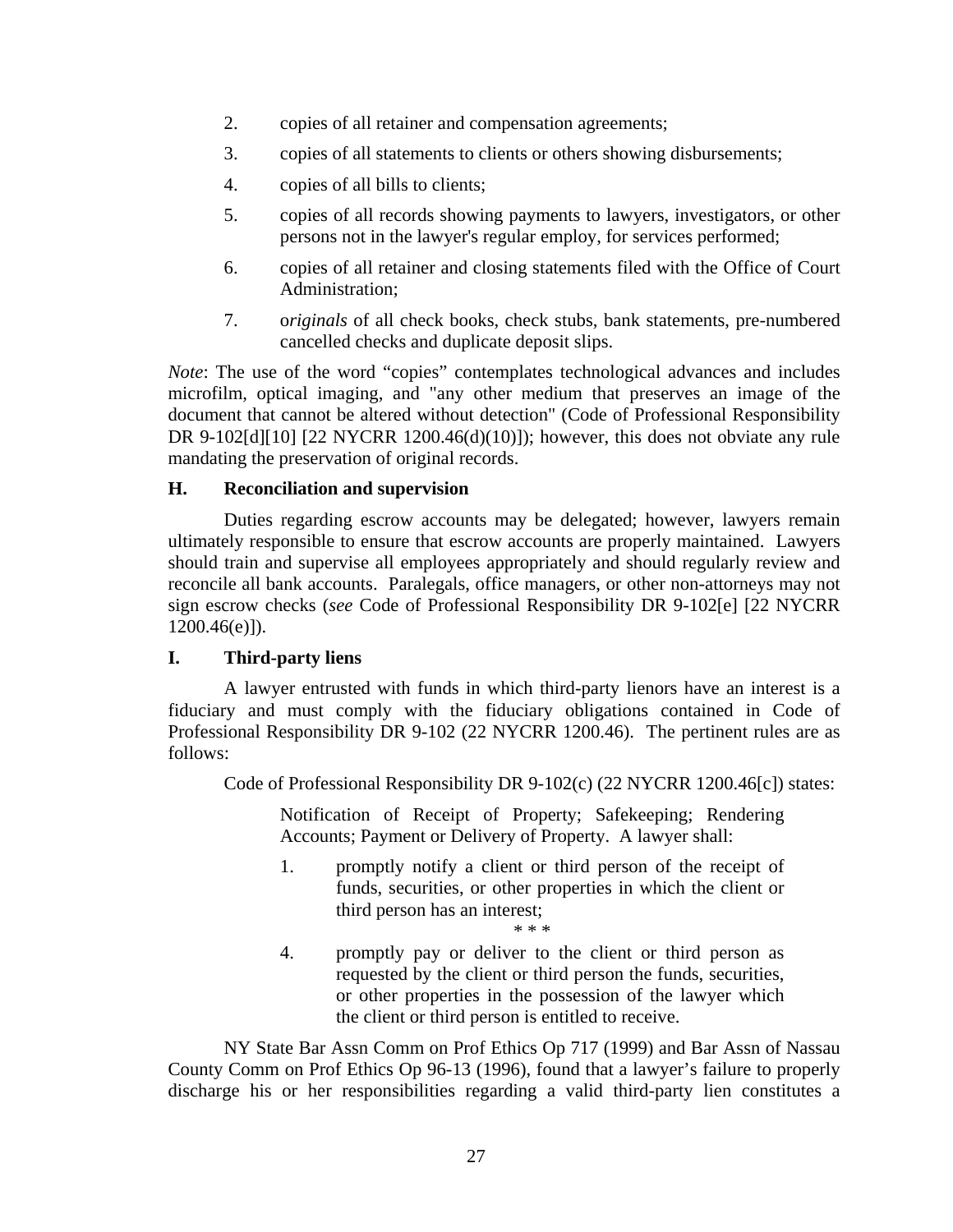<span id="page-31-0"></span>violation of Code of Professional Responsibility DR 9-102(c) (22 NYCRR 1200.46[c]). In short, these opinions require that an attorney:

- notify the client and the holders of valid liens and assignments when a recovery is received (Code of Professional Responsibility DR 9-102[c][1] [22 NYCRR 1200.46(c)(1)]);
- pay the lien holder if the lien is not disputed by the client (Code of Professional Responsibility DR 9-102[c][4] [22 NYCRR 1200.46(c)(4)]);
- remit any undisputed portion of the funds to the lien holder and, if the client disputes the lien, hold any disputed portion in escrow pending resolution of the dispute.

The Court of Appeals has cautioned that a lawyer may be liable for failing to honor a lien or assignment (*see Leon v Martinez,* 84 NY2d 83 [1994]).

#### **J. File preservation and disposition**

A lawyer's fiduciary responsibilities extend to the preservation and disposition of client files. The length of time a lawyer is required to preserve client files on closed matters generally is not prescribed by the Code of Professional Responsibility. A specific rule does exist for personal injury matters and condemnation or change of grade proceedings; an extensive array of records and documents related to such matters must be preserved for seven years after the matter is concluded (*see* 22 NYCRR 691.20[f]). In other kinds of matters, the commentators suggest that lawyers are bound to exercise reasonable, sound judgment regarding the preservation of client files, including consideration of the foreseeable needs of the client (*see NY State* Bar Assn Comm on Prof Ethics Ops 690 [1996], 623 [1991]; NY County Lawyers' Assn Op 725 [1998]).

Unless otherwise governed by agreement between the lawyer and client, a client is presumptively entitled to the entire file upon request. The lawyer may impose a reasonable charge for assembling and delivering the file, but bears the expense of retaining copies for his or her own file (*see Sage Realty Corp. v Proskauer Rose Goetz & Mendelsohn,* 91 NY2d 30 [1997]; NY State Bar Assn Comm on Prof Ethics Ops 780 [2004], 766 [2003]).

#### **K. Attorney registration certification**

Each time a lawyer files a biennial registration statement with the Office of Court Administration, he or she affirms on the registration form that he or she has read Code of Professional Responsibility DR 9-102 (22 NYCRR 1200.46) and is in compliance therewith. Failure to maintain the records mandated by that section may subject the attorney to discipline (*see* Code of Professional Responsibility DR 9-102[j] [22 NYCRR 1200.46[j]).

#### **L. Lawyers' Fund for Client Protection**

Established in 1982, the Lawyers' Fund for Client Protection is authorized to reimburse law clients for money or property misappropriated by a member of the New York bar. The Fund is financed by a share of each lawyer's biennial registration fee. To qualify for reimbursement, the loss must involve the misuse of a client's money or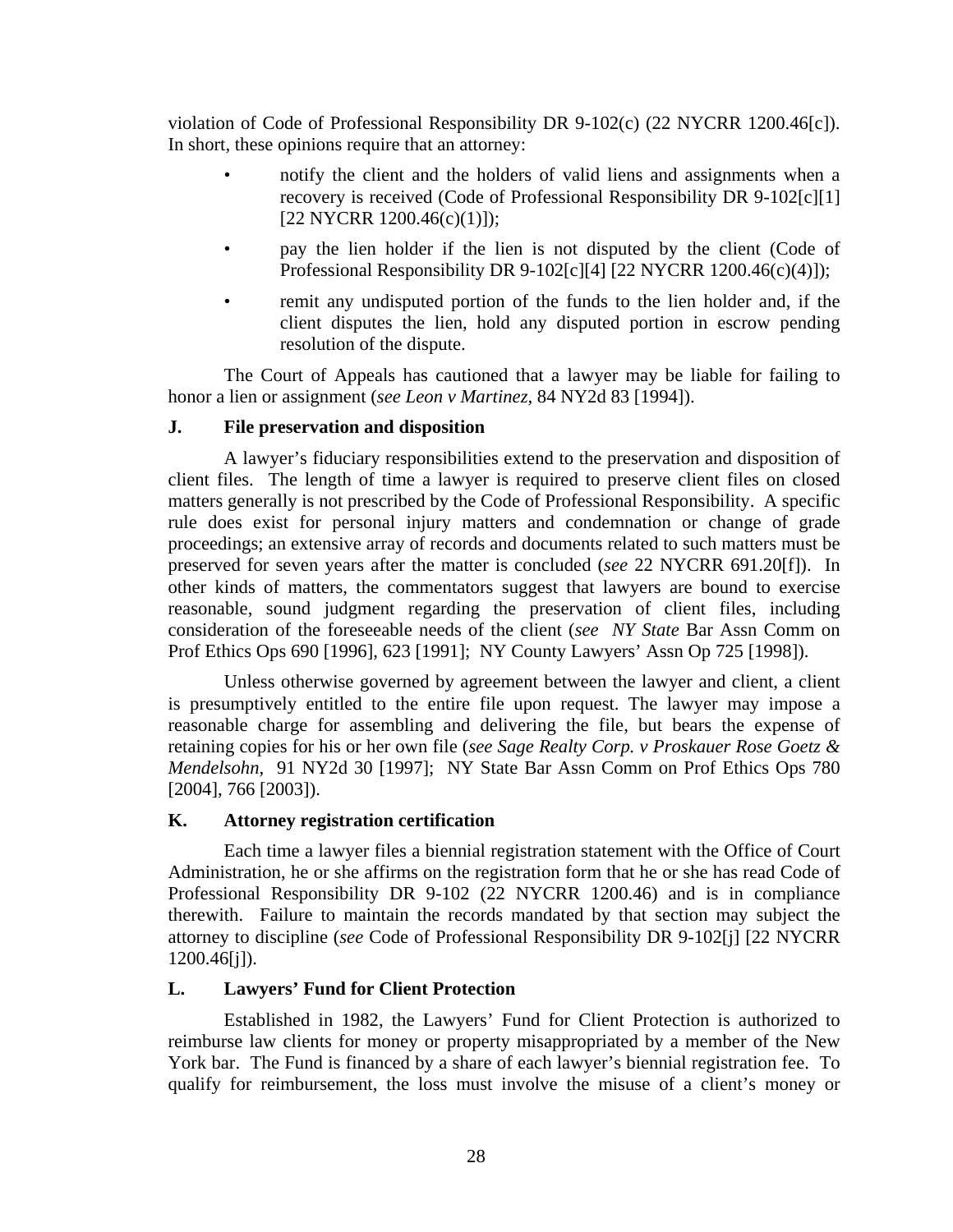<span id="page-32-0"></span>property in the practice of law. The Fund cannot settle fee disputes, nor compensate clients for a lawyer's malpractice or neglect.

No attorney shall charge a fee or accept compensation for representation of a claimant against the Fund except as approved by the trustees of the Fund (*see* 22 NYCRR 691.24).

Information, forms, and materials published by the Lawyer's Fund for Client Protection may be accessed at www.nylawfund.org.

#### **IX. Duties as a Notary**

#### **A. Generally**

An attorney admitted to practice law in New York State may be appointed a notary public without an examination by submitting an application to the New York Department of State, Division of Licensing Services. General information, an application form, and a publication entitled *Notary Public License Law* published by the New York Department of State, Division of Licensing Services, may be found at www.dos.state.ny.us/lcns/notary1.htm.

A notary public who is an attorney at law regularly admitted to practice in this State may, in his [or her] discretion, administer an oath or affirmation to or take the affidavit or acknowledgment of his [or her] client in respect of any matter, claim, action or proceeding (Executive Law § 135).

#### **B. Acknowledgments and affidavits**

"Technically, an *'acknowledgment'* is the declaration of a person described in and who has executed a written instrument, that he [or she] executed the same." (NY State Dept of State, Div of Licensing Servs, *Notary Public License Law* [www.dos.state.ny.us/lcns/lawbooks/notary.html](http://www.dos.state.ny.us/lcns/lawbooks/notary.html) [last updated Feb 2004], at 19 [hereinafter *Notary Law*]). A notary must not take an acknowledgment unless he or she knows or has satisfactory evidence that the person making it is the person described in and who executed the instrument (*Notary Law* at 19). The instrument need not be signed in the presence of the notary (*Notary Law* at 19).

An affidavit is a signed statement, duly sworn to, by the maker thereof, before a notary public or other officer authorized to administer oaths (*Notary Law* at 20).

The distinction between . . . an acknowledgment and an affidavit must be clearly understood. In the case of an acknowledgment, the notary public certifies as to the identity and execution of a document; the affidavit involves the administration of an oath to the affiant (*Notary Law*  at 20).

For an oath or affirmation to be valid, whatever form is adopted, it is necessary that: first, the person swearing or affirming must personally be in the presence of the notary public; secondly, that the person unequivocally swears or affirms that what he [or she] states is true; thirdly, that he [or she] swears or affirms as of that time; and lastly, that the person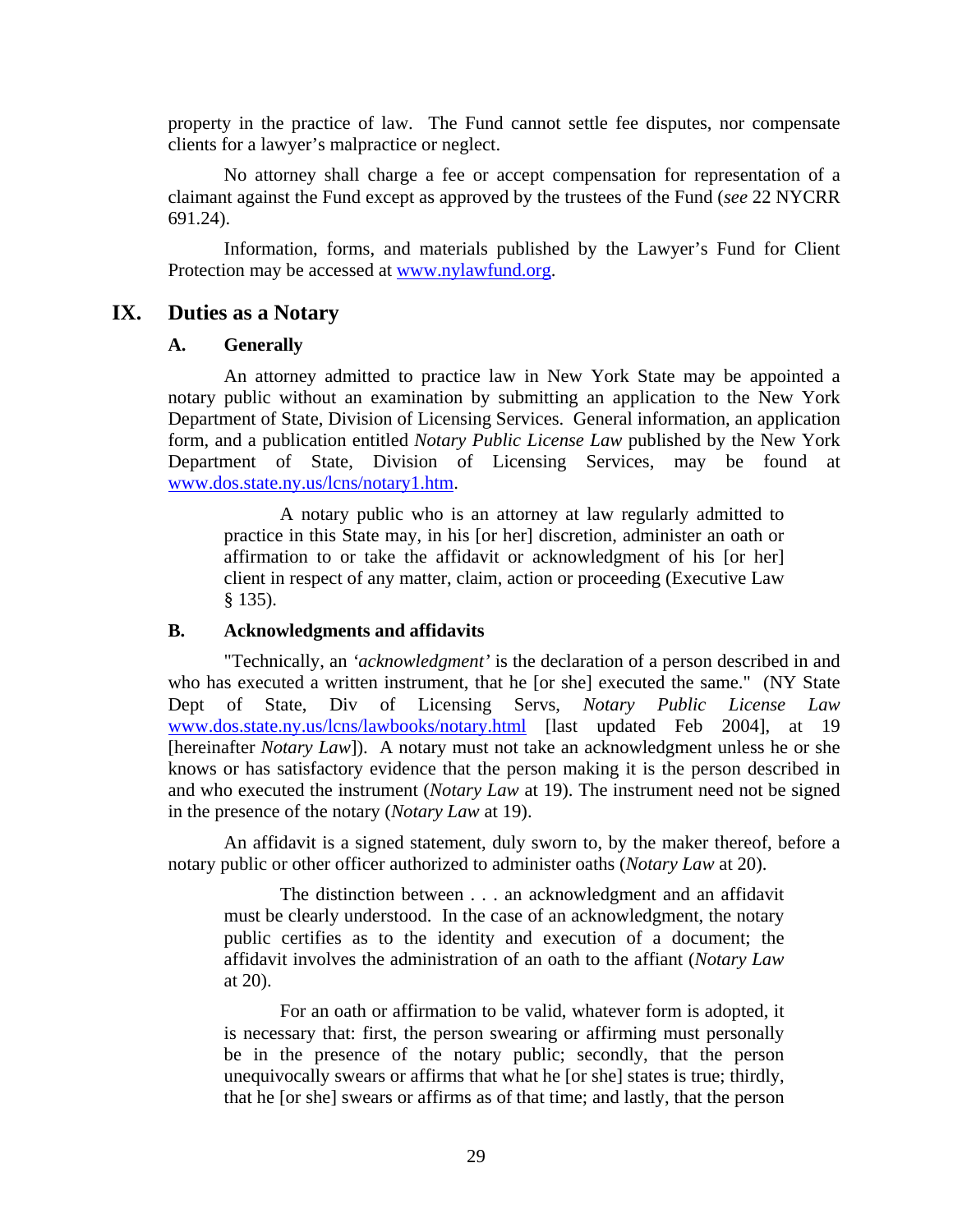conscientiously takes upon himself [or herself] the obligation of an oath (*Notary Law* at 23).

#### <span id="page-33-0"></span>**C. Notary misconduct**

"Use of the office of notary in other than the specific, step-by-step procedure required is viewed as a serious offense by the Secretary of State. The practice of taking acknowledgments and affidavits over the telephone, or otherwise, without the actual, personal appearance of the individual making the acknowledgment or affidavit before the officiating notary, is illegal" (*Notary Law* at 3). Falsely notarizing an affidavit or acknowledgment is a violation of Executive Law § 135-a(2), which provides that "[a] notary public . . . who in the exercise of the powers, or in the performance of the duties of such office shall practice any fraud or deceit . . . shall be guilty of a misdemeanor."

An attorney who falsely certified that a subscribing witness to a will had appeared before him was publicly censured, even though his conduct was found not to be deliberate or intentional (*see Matter of Caiazza*, 36 AD2d 297 [2<sup>nd</sup> Dept 1971]).

An attorney who falsely certified, as a notary, the date on which a separation agreement was signed by the parties received a six month suspension, notwithstanding his "good intentions" to accommodate the wishes of his clients to end their marriage (*Matter of Insognia,* 113 AD2d 988 [3rd Dept 1985]).

#### **X. Pro Bono Work**

While there is no mandatory requirement that attorneys perform pro bono work, all are encouraged to do so. Pro bono work is an important part of carrying out an attorney's responsibility to society at large and to the profession. In addition, as a practical matter, pro bono service may offer a newly admitted attorney an opportunity to obtain valuable, hands-on experience not otherwise available. Opportunities for pro bono work are plentiful, as there are many non-profit agencies that can utilize pro bono services. Bar associations maintain many programs of this type and have information on other pro bono opportunities.

Certain pro bono programs may also be approved Continuing Legal Education (CLE) providers. An approved CLE provider can award pro bono CLE credit to New York attorneys who perform uncompensated legal service to individuals unable to afford counsel. For example, the New York State Bar Association and the City Bar Justice Center of the Association of the Bar of the City of New York, have various pro bono programs that provide CLE credit to volunteers. For more information on these programs go to www.nysba.org and/or www.abcny.org. Contact local bar associations to determine if similar CLE credits for their pro bono programs are available.

While engaging in pro bono work is important and is encouraged, attorneys must still be mindful of the Code of Professional Responsibility. Even though attorneys are not paid for their pro bono work, they must not handle legal matters that they are not competent to handle or neglect legal matters. They must insure that they adequately prepare for the legal matters that they undertake (*see* Code of Professional Responsibility DR 6-101[a] [22 NYCRR 1200.30(a)]).

Ghostwriting is the practice, by an attorney, of preparing legal documents for pro se litigants when the document does not identify the attorney as the author. This situation may arise when an attorney is asked by a friend, family member, or other individual for assistance in a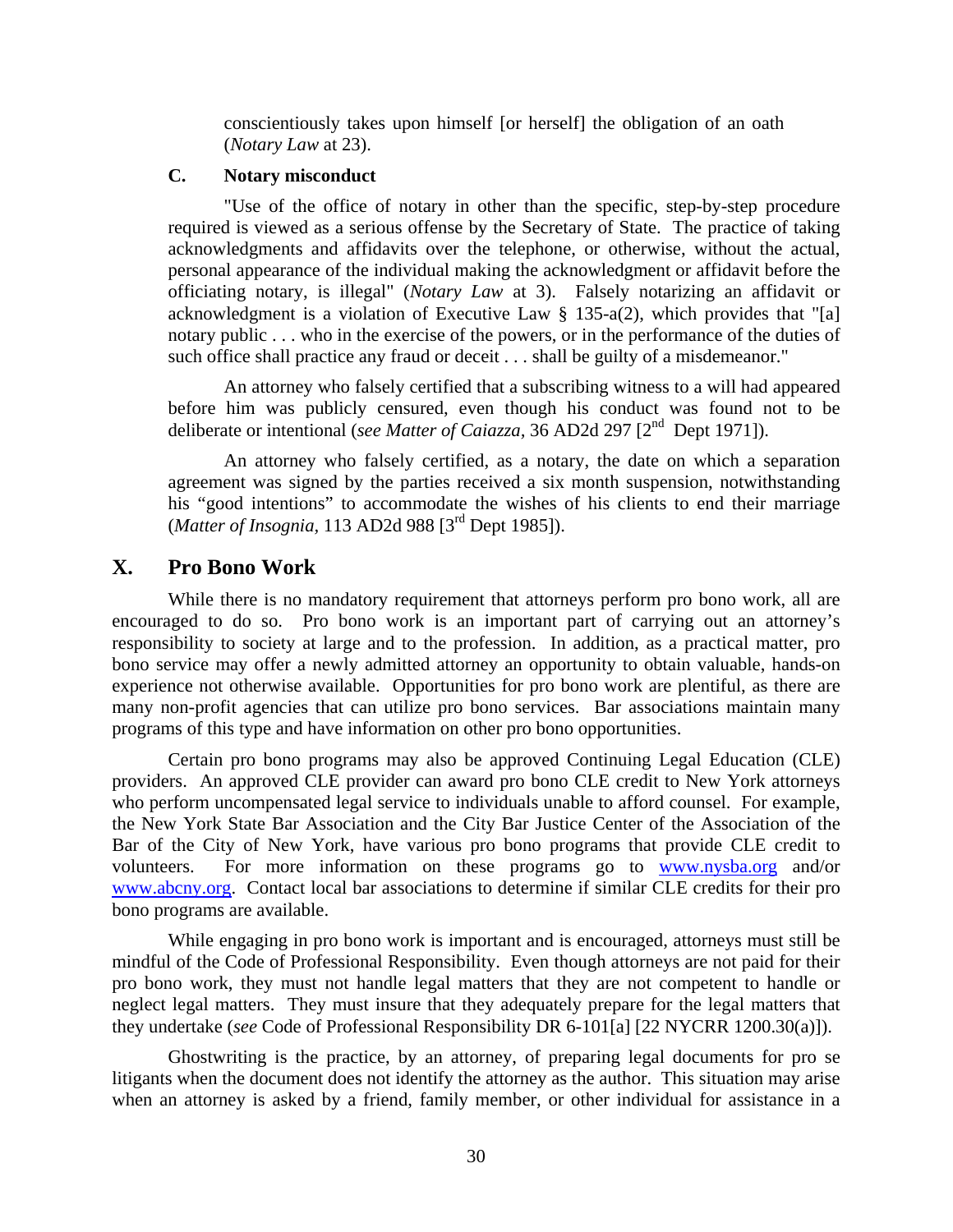<span id="page-34-0"></span>legal matter and/or drafting a legal document. Absent disclosure to the court and opposing counsel that the party appearing pro se is receiving advice and help from an attorney, the practice of ghostwriting has been found to be unethical by both the New York State Bar Association and the Association of the Bar of the City of New York (*see* NY State Bar Assn Comm on Prof Ethics Op 613 [1990]; Assn of Bar of City of NY Op 1987-2 [1987]). The practice of ghostwriting pleadings for pro se litigants has been condemned by the federal courts as well (*see e.g. Klein v H.N. Whitney, Goadby & Co.,* 341 F Supp 699, 702 [US Dist Ct, SD NY 1971]; *Klein v Spear, Leads & Kellogg,* 309 F Supp 341, 343 [US Dist Ct, SD NY 1970]).

#### **XI. Duty to Register Biennially with the Office of Court Administration**

Every attorney admitted to the bar in New York, even if retired, must register with the Office of Court Administration every two years (Judiciary Law § 468-a; 22 NYCRR 118.1). Failure to register constitutes conduct prejudicial to the administration of justice and exposes the attorney to possible disciplinary action (Judiciary Law § 468-a[5]). It is the duty of the lawyer to notify the Office of Court Administration within 30 days of any change in previously provided information, e.g., a new office address or residence.

A New Jersey prosecutor, licensed to practice law in New York, was temporarily suspended and finally censured for failing to properly register as an attorney in New York (*see Matter of Ryan,* 230 AD2d 322 [2d Dept 1997]).

An attorney who is delinquent in registering and paying the fee required by law is not entitled to the issuance of a certificate of good standing by the clerk of the Department of the Appellate Division in which he or she was admitted to the practice of law (Judiciary Law § 264[4]).

#### **XII. Need to Maintain Office for the Practice of Law in New York**

Judiciary Law § 470 states:

"A person, regularly admitted to practice as an attorney and counsellor, in the courts of record of this state, whose office for the transaction of law business is within the state, may practice as such attorney or counsellor, although he resides in an adjoining state."

This section has been interpreted to mean that a nonresident attorney admitted to the bar of New York may not practice law here unless he or she maintains a bona fide office in this state (*see Lichtenstein v Emerson*, 251 AD2d 64 [1<sup>st</sup> Dept., 1998]). The reason for the rule is that New York has an interest in ensuring that a lawyer practicing within its boundaries is amenable to the service of legal papers and to contact by his or her client as well as opposing and other interested parties. Accordingly the State may reasonably require an attorney, as a condition of practicing within its jurisdiction, to maintain some genuine physical presence in New York (*see Lichtenstein v Emerson, supra*; *Cheshire Academy v Lee*, 112 Misc 2d 1076 [Civil Court, Bronx County, 1982]). An attorney admitted to the New York bar loses his or her right to practice in the New York courts by giving up his or her New York office and changing residence to another jurisdiction (*see Matter of Fordan's Estate*, 5 Misc 2d 372, 374-375 [Surrogate's Court, NY County, 1956]).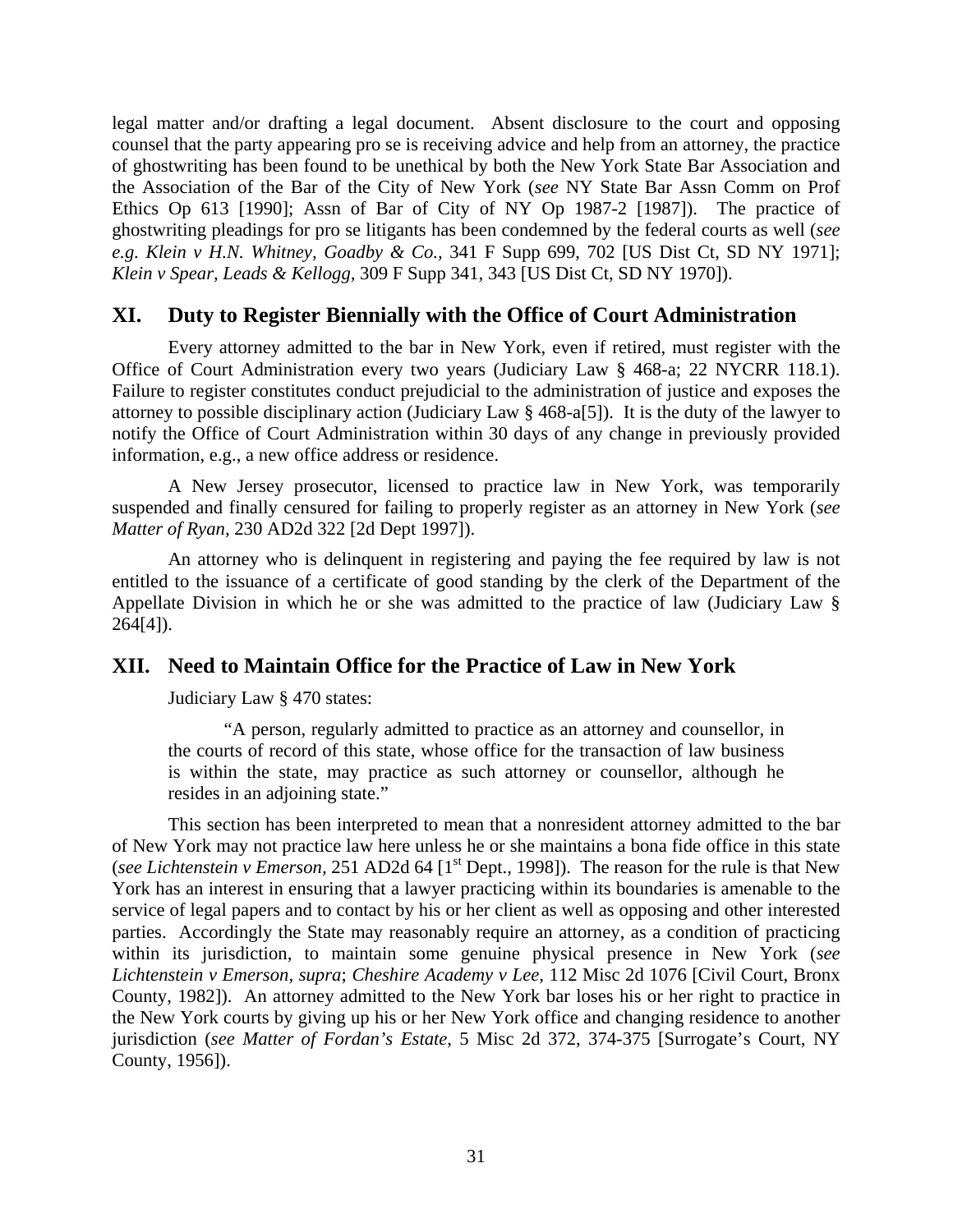#### <span id="page-35-0"></span>**XIII. Attorney Discipline**

#### **A. Jurisdiction and Venue**

New York State is unusual in that it is the only jurisdiction in the country that assigns the power to license and discipline attorneys to an intermediate, rather than its highest, court. Judiciary Law § 90(2) authorizes the Appellate Division of the Supreme Court in each of New York's four judicial departments "to censure, suspend from practice, or remove from office" any attorney who is guilty of misconduct. In pursuit of the statutory mandate, each of the four Appellate Divisions have promulgated rules governing the conduct of attorneys who practice, reside, or commit acts therein (*see* 22 NYCRR part 603  $[1^{\text{st}}$  Dept]; 22 NYCRR part 691  $[2^{\text{nd}}$  Dept]; 22 NYCRR part 806  $[3^{\text{rd}}$ Dept]; 22 NYCRR part  $1022$  [4<sup>th</sup> Dept]). Although there are some procedural differences among the four judicial departments, all of them administer the disciplinary system through the use of local disciplinary committees. Eight separate committees operate throughout the State, three of which are located within the Second Judicial Department. Assigning venue among the committees for the processing of complaints is generally based upon the business address from which the accused attorney is registered to practice law.

The disciplinary committees consist of both lawyers and lay persons appointed by the court, and who serve without compensation. Each committee also has a full-time, paid legal staff, also appointed by the court that serves as legal counsel to the committee, processes complaints, conducts investigations, and prosecutes hearings.

#### **B. Misconduct defined: professional and personal**

Both professional and *personal* misconduct by lawyers is subject to discipline in New York. Judiciary Law § 90(2) expressly permits the Appellate Divisions to discipline for acts beyond mere "professional misconduct," stating:

[T]he Appellate Division . . . is authorized to censure, suspend from practice or remove from office any attorney . . . who is guilty of professional misconduct, malpractice, fraud, deceit, crime or misdemeanor, or any conduct prejudicial to the administration of justice.

Although only the Rules of the First and Second Departments expressly define professional misconduct to include acts of a "personal" nature (22 NYCRR 603.2[a]; 691.2), it is "well and abundantly settled" in New York that an attorney may be disciplined for misconduct committed "outside of and not part of his professional acts" (*Matter of Dolphin,* 240 NY 89, 92-93 [1925]). This concept is so rigidly in place that even a lawyer who commits misconduct in his capacity as the President of the United States is not shielded from the powers of the lawyer disciplinary process (*see Matter of Nixon*, 53 AD2d 178 [1<sup>st</sup> Dept 1976]). Former President Richard M. Nixon was subjected to disciplinary proceedings for acts committed in connection with the Watergate scandal. In ordering his disbarment, the Appellate Division observed (*id.* at 181-182):

We note that while Mr. Nixon was holding public office he was not acting in his capacity as an attorney. However, the power of the court to discipline an attorney extends to misconduct other than professional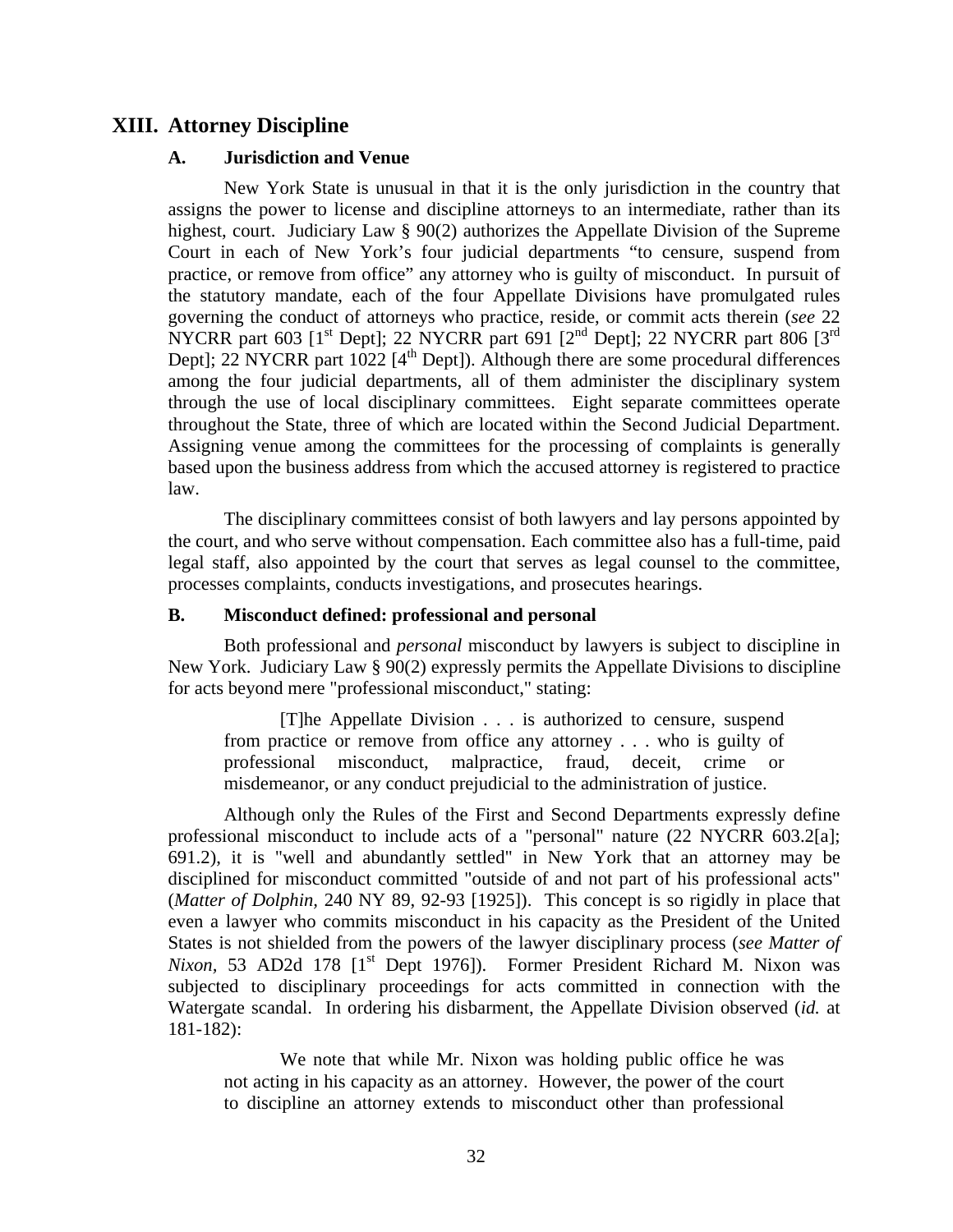<span id="page-36-0"></span>malfeasance when such conduct reflects adversely upon the legal profession and is not in accordance with the high standards imposed upon members of the Bar (*Matter of Dolphin,* 240 NY 89, 92-93, *Matter of Kaufman,* 29 AD2d 298)*.*

In the Second Department, the definition of "professional misconduct" includes not only violations of the Code of Professional Responsibility but also the violation of any rule of the Appellate Division governing the conduct of attorneys (*see* 22 NYCRR 691.2).

Misconduct is measured on an objective, rather than a subjective, basis. The courts employ an objective standard of what a "reasonable attorney" would do in similar circumstances. It is the reasonableness of the belief, not the state of mind of the attorney, that is determinative (*see Matter of Holtzman,* 78 NY2d 184, 193 [1991]).

#### **C. Grievance procedure – Second Department (22 NYCRR Part 691)**

#### *1. Processing of complaints*

Most complaints are usually filed by a current or former client, although it is also not uncommon for the committee to receive complaints from other attorneys or judges. A valid complaint must be in writing and signed by the complainant. The committees also have the power to commence a complaint *sua sponte*. Criminal convictions, improper advertisements, and delinquency in complying with the biennial attorney registration requirements are the most frequent sources of these inquiries.

Upon receipt of a complaint, a rigorous screening process is employed which may result in it being rejected for failing to state a complaint. Frequently these are inquiries seeking legal advice or legal remedies, or matters intertwined with pending litigation that are more properly within the purview of the court in the first instance. Some complaints may also be referred to other agencies more suitably designed to address the complaint, such as fee arbitration panels. In the case of minor allegations of misconduct, such as a failure to respond to client inquiries, the complaint may be referred to a local bar association grievance committee or a mediation panel (*see* 22 NYCRR 691.1[b] and Part 1220).

If the complaint is retained for investigation, an acknowledgment is sent to the complainant. A copy of the complaint is then furnished to the accused attorney, referred to as the "respondent," requesting his or her answer to the allegations. Generally, a copy of the answer is provided to the complainant who may be invited to submit a reply. Should the complainant request that the complaint be withdrawn or otherwise refuse to cooperate further, it does not constitute a bar to further investigation or disposition of the complaint.

In many cases the written submissions of the complainant and respondent are sufficient to resolve the factual issues. If further investigation is necessary, Staff Counsel may seek additional information from the complainant, respondent, or other witnesses, either in writing, through interviews, or by examination under oath. Testimony and the production of documents may be compelled by subpoena (*see* 22 NYCRR 691.5).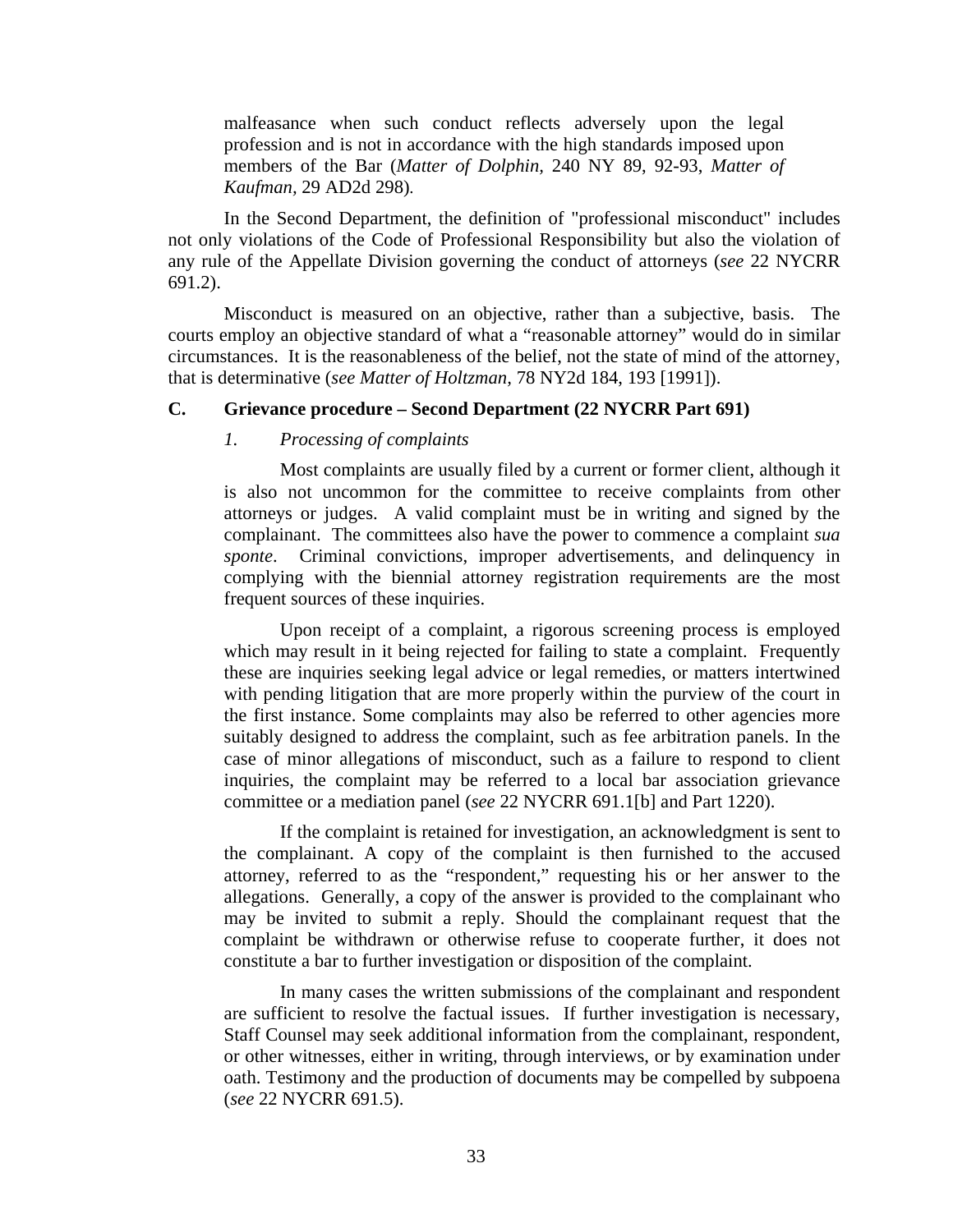<span id="page-37-0"></span>At the conclusion of the investigation, Staff Counsel submits a comprehensive report to the Committee. This is an internal, confidential document, and is not provided to the complainant or respondent. It details the respective positions and supporting evidence of both the complainant and respondent, the results of any further investigation, and an analysis of the issues and applicable legal authorities. It also recommends the possible dispositions available to the Committee based on its findings (see discussion, *infra*). The Committee then considers the matter at one of its regular meetings, and renders a determination based upon a majority vote of the full Committee. In reaching its determination, the Committee may take into consideration any prior disciplinary history of the respondent. If the matter is disposed of without a referral to the Appellate Division, the respondent is notified of the determination by letter. The complainant is separately advised in writing of the outcome; however, since the attorney has the right to request a hearing within 30 days of receiving a committee sanction, the complainant is not notified until the determination has become final or is no longer subject to further review.

#### *2. Duty of cooperation and candor*

A lawyer has a duty to respond promptly to an inquiry from a disciplinary committee. The failure to do so constitutes misconduct independent of the merits of the complaint and exposes the lawyer to possible immediate suspension (*see* 22 NYCRR 691.4[l]; NY St Bar Assn Comm on Prof Ethics Op 348 [1974]). A lawyer has a duty of candor and frankness in making a defense to a disciplinary proceeding, and his lack thereof is a factor to be considered by the court (*see Matter of Kassner,* 93 AD2d 87 [1st Dept 1983]; *Matter of Ushkow,* 34 AD2d 159 [2<sup>nd</sup> Dept 1970]; *Matter of Schildhaus*, 23 AD2d 152 [1<sup>st</sup> Dept 1965]).

It is improper for an attorney to charge a client for time spent complying with the independent obligation of responding to a grievance complaint (*see Matter of Napolitano,* 232 AD2d 51 [2<sup>nd</sup> Dept 1997]).

Complaints filed with a disciplinary committee are absolutely privileged and are not a proper basis for an action sounding in defamation. A lawyer who commences such action risks discipline (*see Wiener v Weintraub,* 22 NY2d 330 [1968]; NY St Bar Assn Comm on Prof Ethics Op 456 [1977]).

Conditioning the settlement of a legal matter on withdrawing a complaint pending before a disciplinary committee constitutes professional misconduct (*see Matter of Napolitano,* 282 AD2d 130 [2nd Dept 2001]; *Matter of Pobiner,* 240 AD2d 67 [2nd Dept 1998]; *Matter of Rosenberg,* 189 AD2d 546 [2nd Dept 1993]; *Matter of Smith,* 146 AD2d 430 [2<sup>nd</sup> Dept 1989])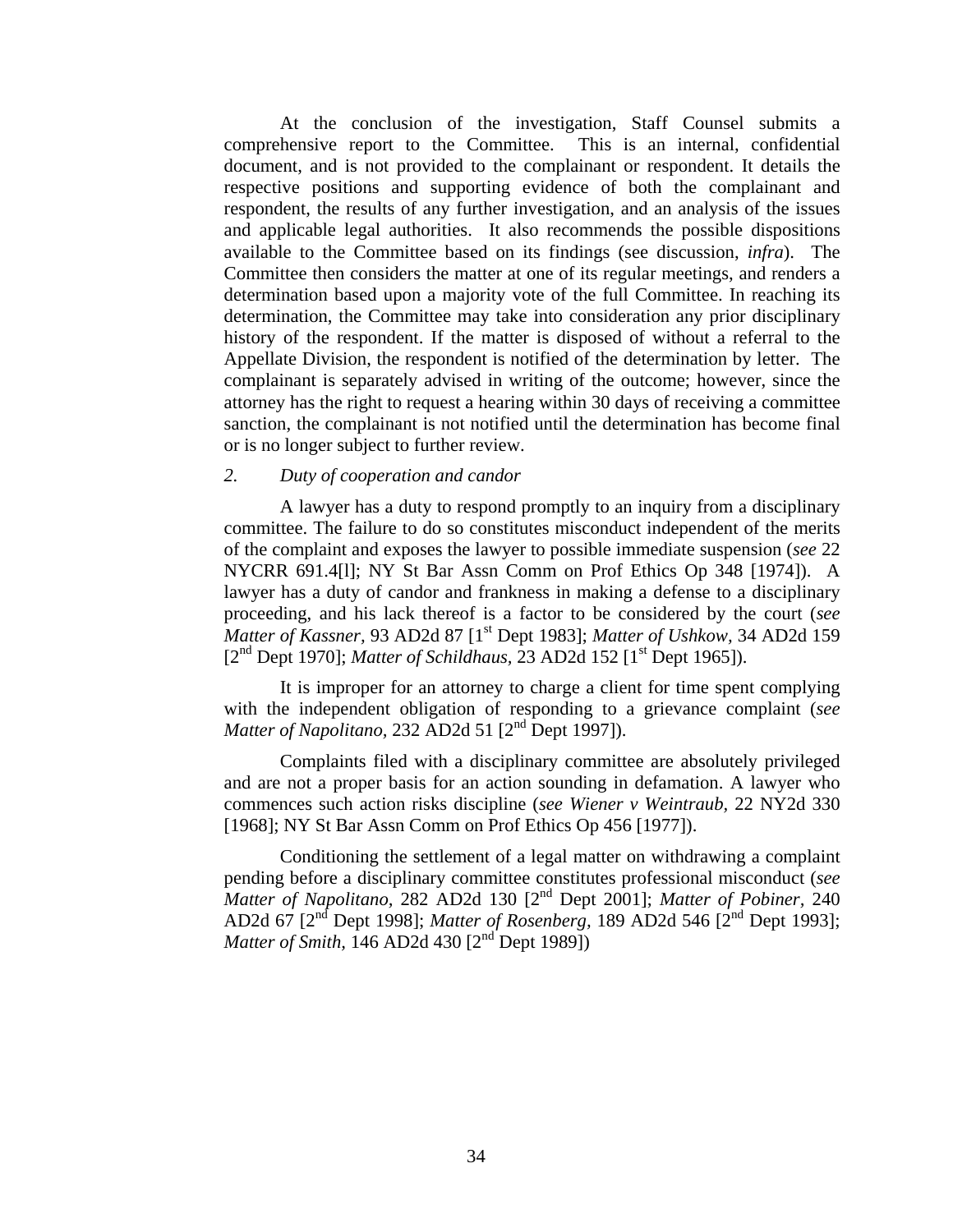#### <span id="page-38-0"></span>*3. Permissible committee-level dispositions*

a. Dismissal (no breach of Code or other misconduct found);

b. Letter of Caution (not discipline, but used for "behavior requiring comment"; lawyer may request a hearing);

c. Letter of Admonition (considered discipline; letter must cite specific rule violated; lawyer may request hearing to contest);

d. Letter of Reprimand (equivalent of an admonition but is discipline imposed after a subcommittee hearing);

e. Referral to Appellate Division with a recommendation for the institution of a formal disciplinary proceeding (where there is probable cause to believe the attorney has engaged in serious misconduct).

#### *4. Committee-level hearings and appeals*

Hearings at the committee-level may be convened for either of two purposes: (1) an attorney who has been issued a Letter of Admonition or Letter of Caution may seek review by requesting a hearing, and (2) the Committee itself may authorize a hearing for the purpose of receiving testimony and obtaining other evidence before rendering its final disposition of the complaint. In either case, hearings are convened before a subcommittee appointed by the chair of the full committee, consisting of three members, at least two of which must be attorneys. Formal pleadings are served and a stenographic record of the proceeding is made. The respondent is afforded full due process, including the right to be represented by counsel, to call and confront witnesses, and present evidence. At the conclusion of the hearing, the subcommittee reports its findings and recommendations to the full committee which may then "take such steps as it deems advisable." (22 NYCRR 691.6[a]). The full committee is not bound by its earlier determination, if any, and may dismiss the matter, issue a Letter of Caution, a Letter of Reprimand, or recommend to the Appellate Division that a formal disciplinary proceeding be instituted. If a Reprimand is issued, the respondent may, within 30 days, petition the Appellate Division for review, at the conclusion of which the court may take such action "as the record may warrant" (22 NYCRR 691.6[a]).

#### *5. Formal proceedings before the Appellate Division*

A recommendation to the court for the institution of a formal disciplinary proceeding is made ex-parte by the committee in the form of a written application with a proposed petition attached. If the Appellate Division accepts the recommendation, it will issue an order authorizing the proceeding. Formal disciplinary proceedings are civil in nature, and the petitioner-disciplinary committee bears the burden of establishing the charges in the petition based upon a fair preponderance of the credible evidence and the reasonable inferences to be drawn therefrom (*see Matter of Capoccia,* 59 NY2d 549 [1983]; *Matter of Feola,*  37 AD2d 789  $[3^{rd}$  Dept 1971]). The process is akin to a Special Proceeding under CPLR article 4 including: service of charges by notice of petition and petition; filing of an answer; limited discovery on motion; a hearing before a Special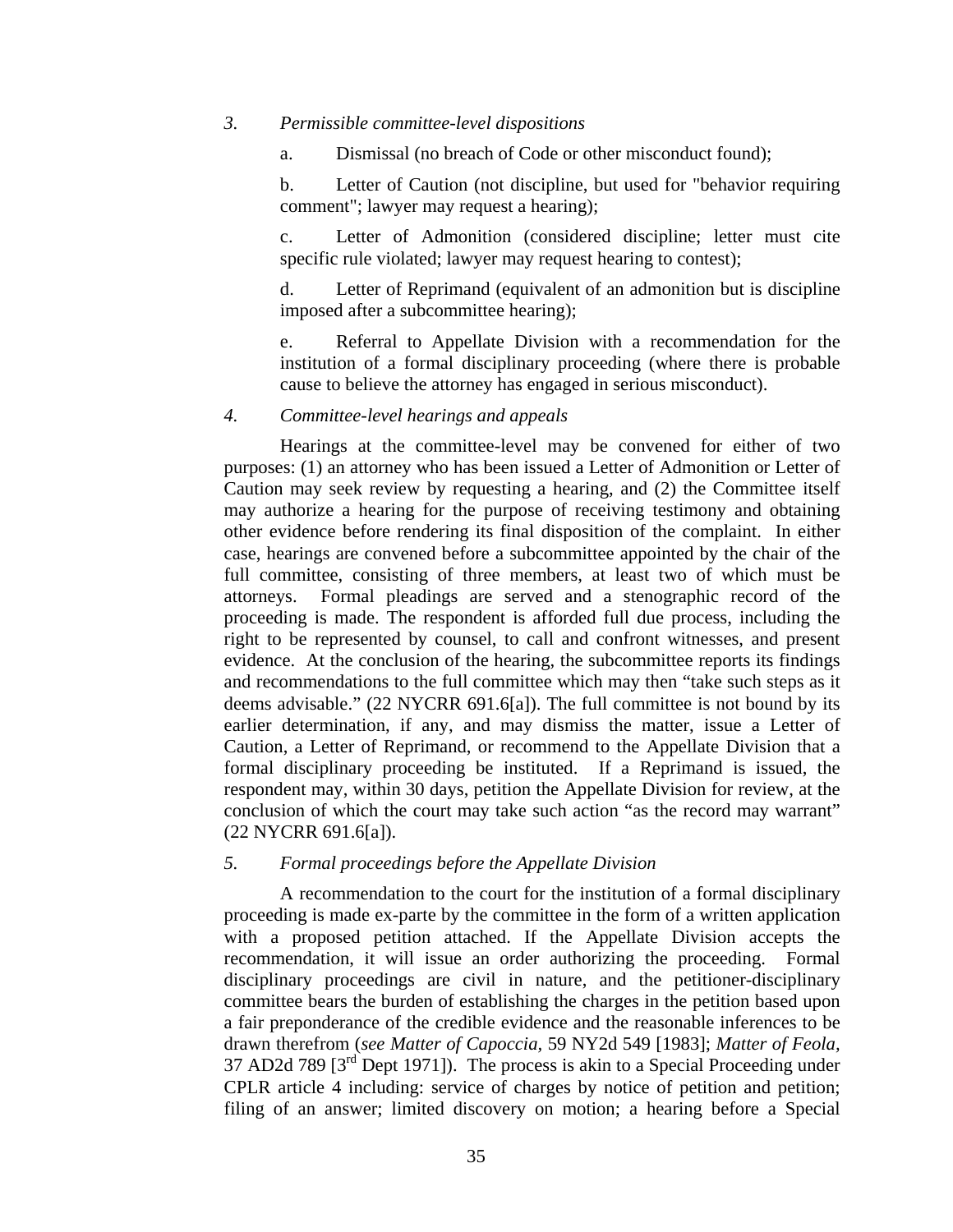<span id="page-39-0"></span>Referee who renders a report with findings; and motions by both sides to the Appellate Division to confirm/disaffirm the Referee's Report. Charges sustained by the Appellate Division may result in public censure, suspension, or disbarment of the accused attorney.

#### *6. Automatic discipline from the Appellate Division*

Attorney misconduct is subject to review and intervention directly by the Appellate Division in one of several ways detailed below. In these instances, it may not be necessary for the disciplinary committee to review and dispose of the matter as in the case of ordinary complaints.

#### a. Criminal Conviction

Pursuant to Judiciary Law § 90, a lawyer convicted of a crime is subject to automatic discipline directly from the Appellate Division and proceedings before the grievance committees are by-passed.

A lawyer convicted of a New York felony or a foreign or federal felony that is determined to be "essentially similar" to a New York felony, ipso facto, ceases to be a lawyer at the moment of the plea or verdict, regardless of whether it is a *Serrano* or *Alford* plea (*see People v Serrano,*  15 NY2d 304 [1965]; *North Carolina v Alford,* 400 US 25 [1970]), or nolo contendere. The grievance committee will submit a motion to strike the attorney's name from the Roll of Attorneys and Counselors-at-Law, which is a ministerial formality recording the existing fact of disbarment (*see Matter of Barash,* 20 NY2d 154 [1967]; *Matter of Ginsberg,* 1 NY2d 144 [1956]; 22 NYCRR 691.7[a]).

A lawyer convicted of any other crime that is not classified as a New York felony or is not a felony that is "essentially similar" thereto, is entitled to a hearing before final discipline may be imposed. At the hearing, a lawyer is not permitted to relitigate, only to mitigate, his guilt (*see Matter of Levy,* 37 NY2d 279 [1975]; 22 NYCRR 691.7[c]).

A lawyer convicted of a "serious crime," as defined by the law and the court rules, may be immediately suspended from practice, pending a hearing (*see* Judiciary Law § 90[4]; 22 NYCRR 691.7).

b. Interim Suspension - 22 NYCRR 691.4(l).

A lawyer is subject to immediate suspension, upon notice, if found to have engaged in conduct constituting an "immediate threat to the public interest." The court must make specific findings based upon either (1) admissions or other uncontroverted evidence of serious misconduct (e.g. theft of client funds) or (2) failure to cooperate with a grievance committee investigation (*see Matter of Russakoff,* 79 NY2d 520 [1992]; *Matter of Padilla,* 67 NY2d 440 [1986]).

c. Resignation under Investigation - 22 NYCRR 691.9

A lawyer under investigation for misconduct may tender his or her resignation from the bar. The resignation must include an admission that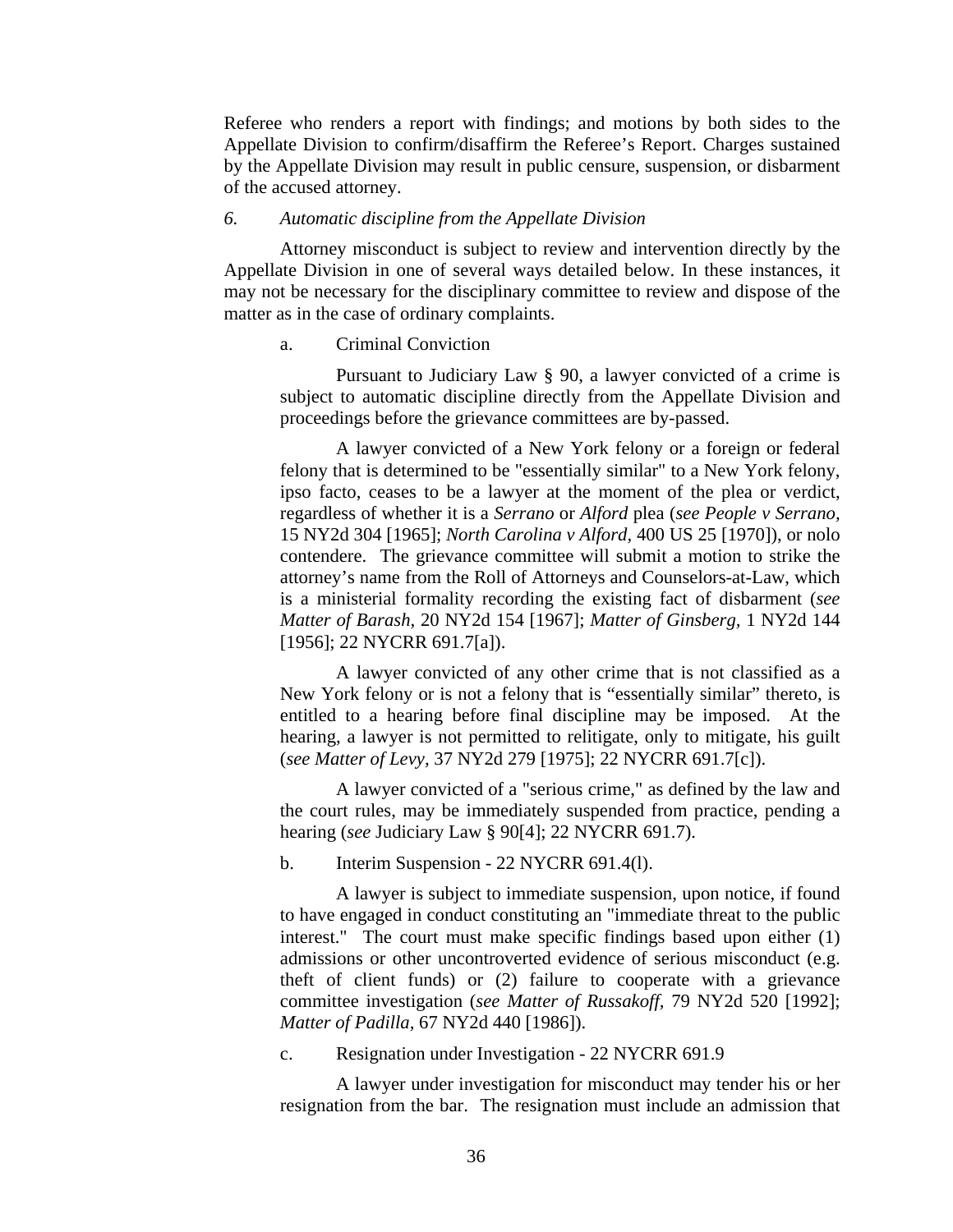<span id="page-40-0"></span>he or she cannot successfully defend himself on the merits against specified charges. A resignation accepted by the court under such circumstances results in disbarment.

d. Reciprocal Discipline - 22 NYCRR 691.3.

A lawyer publicly disciplined in a foreign jurisdiction is subject to discipline in New York based upon the findings made in the other forum unless he or she establishes either a lack of due process or an infirmity of proof establishing the misconduct, or that the imposition of discipline would be unjust.

*7. Confidentiality - Judiciary Law § 90(10); 22 NYCRR 691.4(j)* 

Attorney disciplinary investigations, proceedings, and records are sealed, and deemed private and confidential unless ordered unsealed by the Appellate Division for good cause shown. However, if charges are sustained after a formal disciplinary proceeding, the records and documents in relation thereto are deemed "public records."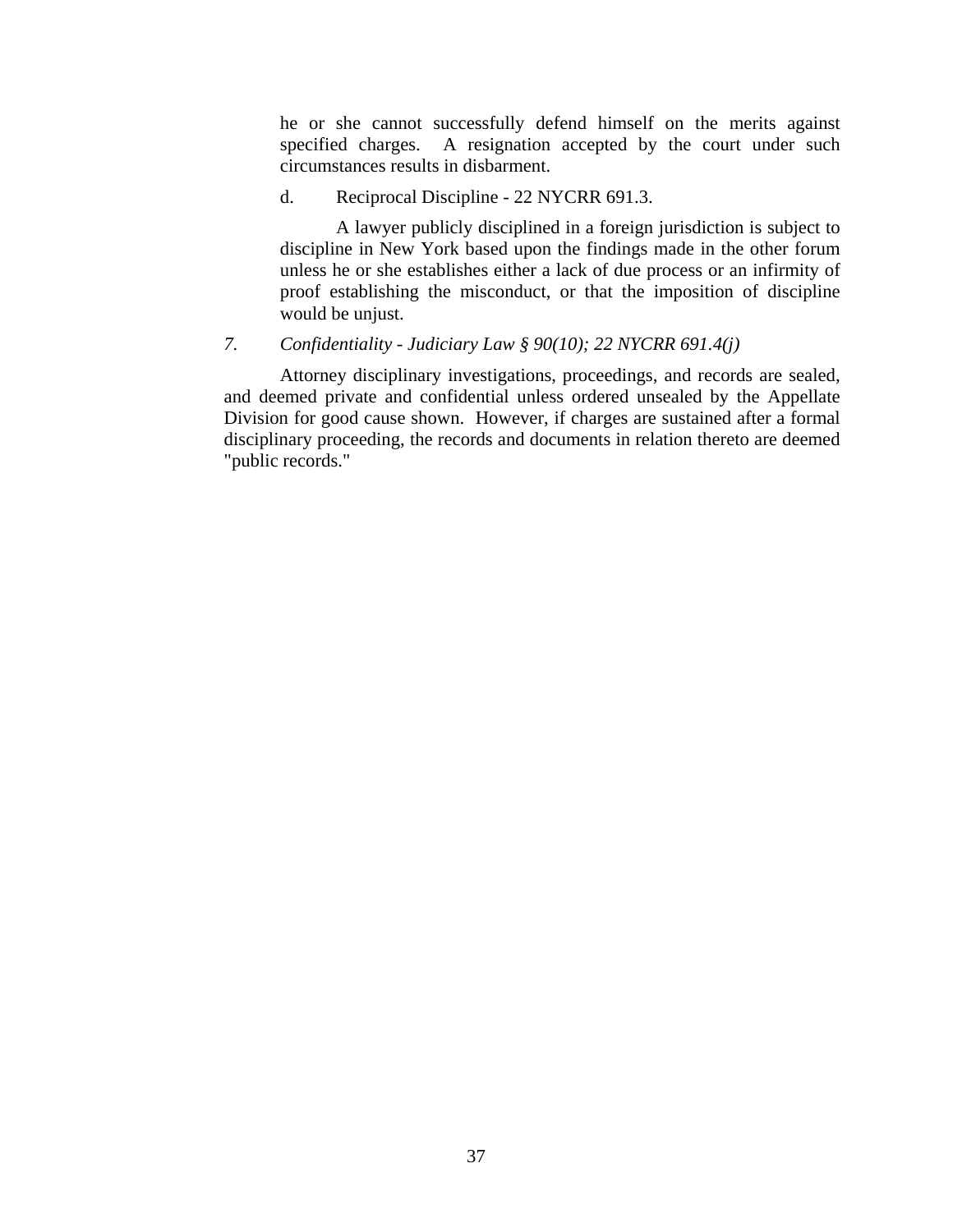#### <span id="page-41-0"></span>**XIV. Links to Additional Information**

These course materials contain citations to authorities beyond case law, such as ethics opinions and disciplinary rules that are not necessarily reproduced in full here. Such authorities may be fully accessed via the links provided below.

#### **For Ethics Opinions:**

Association of the Bar of the City of New York (Phone: 212-382-6600) www.abcny.org

Nassau County Bar Association (Phone: 516-747-4070) www.nassaubar.org

New York County Lawyers' Association (Phone: 212-267-6646) www.nycla.org

New York State Bar Association (Phone: 518-463-3200) www.nysba.org

#### **For Disciplinary Rules**

The Lawyer's Code of Professional Responsibility may be accessed through the "For Attorneys" menu on the website of the New York State Bar Association at www.nysba.org.

#### **For Lawyers' Fund Information**

Materials published by the New York Lawyers' Fund for Client Protection (Phone: 800- 442-3863) may be accessed at [www.nylawfund.org.](http://www.nylawfund.org/)

#### **For Membership Information in Local Bar Associations:**

The Association of the Bar of the City of New York (212) 382-6600 www.nycbar.org

Brooklyn Bar Association (718) 624-0675 www.brooklynbar.org

Dutchess County Bar Association (845) 473-2488 www.dutchesscountybar.org

Nassau County Bar Association (516) 747-4070 www.nassaubar.org

New York County Lawyers' Association (212) 267-6646 www.nycla.org

Orange County Bar Association (845) 294-8222 www.orangelaw.org

Putnam County Bar Association (845) 225-4904 (no website)

Queens County Bar Association (718) 291-4500 www.qcba.com

Richmond County Bar Association (718) 422-4500 www.richmondcountybar.org

Rockland County Bar Association (845) 634-2149 www.rocklandbar.org

Suffolk County Bar Association (631) 234-5511 www.scba.org

Westchester County Bar Association (914) 761-3707 www.wcbany.org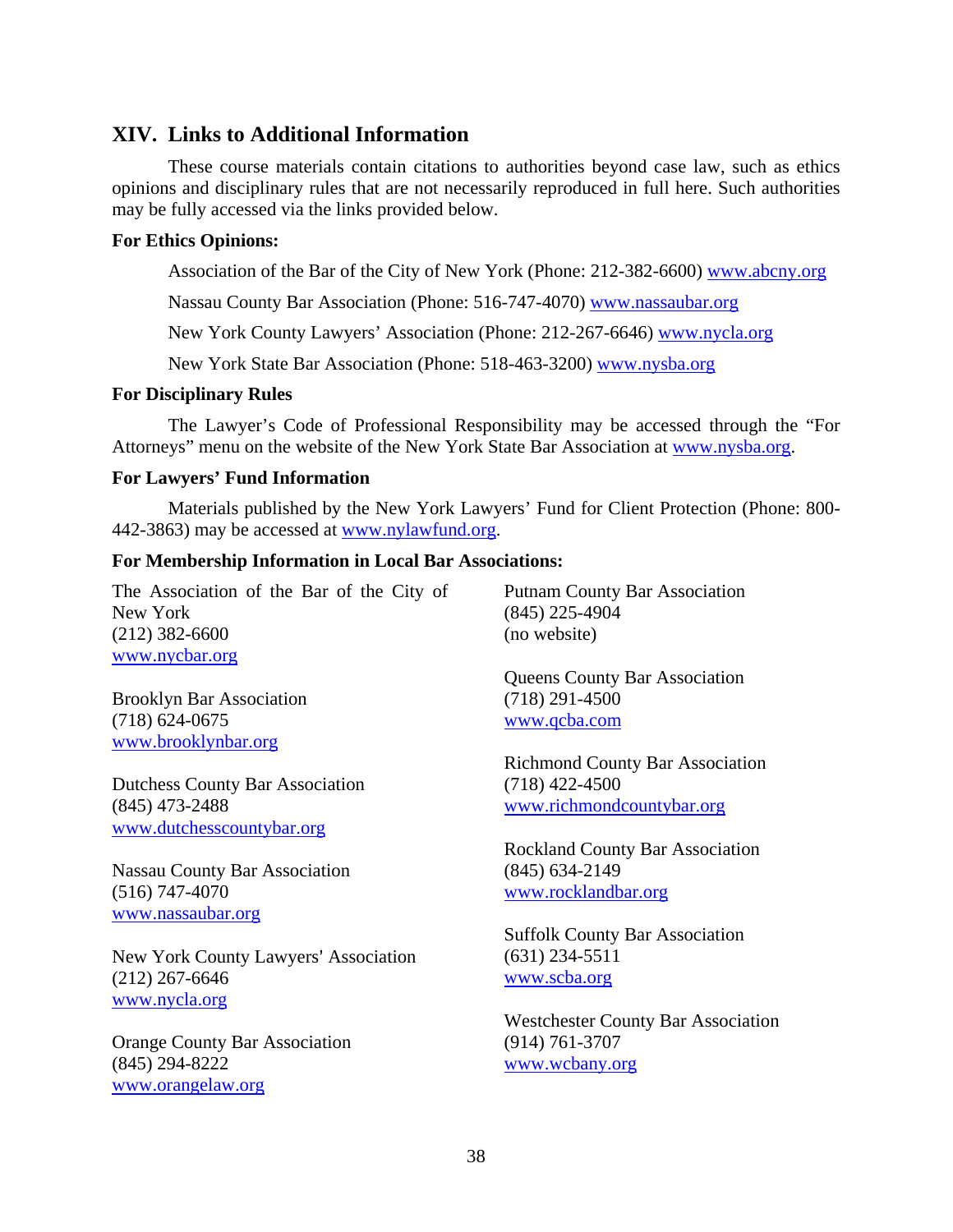#### **Assistance Resources**

#### **Lawyer Assistance Programs**

| Patricia Spataro, Director<br><b>NYSBA LAP</b>     | 1-800-255-0569<br>or 518-487-5685 |
|----------------------------------------------------|-----------------------------------|
| Eileen Travis, Director<br>New York City LAP       | 212-302-5787                      |
| Peter J. Schweitzer, Director<br>Nassau County LAP | 888-408-6222                      |
| <b>Lawyer Assistance Committees</b>                |                                   |
| Sallie Krauss, Chair<br>NYSBA Committee            | 347-296-1533                      |
| John Urban, Brooklyn County                        | 718-624-4001                      |
| Katherine S. Bifaro, Erie County                   | 716-852-8687                      |
| John Crowe, Monroe County                          | 585-234-1950                      |
| Carol Hoffman, Nassau County                       | 516-393-8270                      |
| James Hyde, Oneida County                          | 315-797-8300                      |
| Timothy D. Foley, Oneida County                    | 315-369-3544                      |
| William R. Morgan, Onondaga County                 | 315-476-2945                      |
| Jacqueline Torchin, Queens County                  | 718-545-1433                      |
| Benjamin Selig, Rockland County                    | 845-942-2222                      |
| Hon. Vincent Reilly, Schenectady County            | 518-285-8425                      |
| Richard Reid, Suffolk County                       | 631-286-3560                      |
| Richard Wallace, Tompkins County                   | 607-272-2102                      |
| John Keegan, Jr., Westchester County               | 914-949-7227                      |

### **Judiciary Law**

#### **Section 499. Lawyer Assistance Committees Chapter 327 of the Laws of 1993**

1. Confidential information privileged. The confidential relations and communications between a member or authorized agent of a lawyer assistance committee sponsored by a state or local bar association and any person, firm or corporation communicating with such a committee, its members or authorized agents shall be deemed to be privileged on the same basis as those provided by law between attorney and client. Such privileges may be waived only by the person, firm or corporation which has furnished information to the committee.

2. Immunity from liability. Any person, firm or corporation in good faith providing information to, or in any other way participating in the affairs of any of the committees referred to in subdivision one of this section shall be immune from civil liability that might otherwise result by reason of such conduct. For the purpose of any proceeding, the good faith of any such person, firm or corporation shall be presumed.

*Section 499 of the Judiciary Law waives Disciplinary Rule DR1-103 "snitch rule" for the purpose of assisting attorneys suffering from substance abuse.*



#### NEW YORK STATE BAR ASSOCIATION

One Elk Street, Albany, New York 12207 1.800.255.0569 or 518.487.5685 fax 518.487.5699 lap@nysba.org

#### NEW YORK STATE BAR ASSOCIATION



# **L**awyer **A**ssistance **P**rogram

Confidential Helpline **1-800-255-0569 518-487-5685**

email: lap@nysba.org

*All LAP services are confidential and protected under Section 499 of the Judiciary Law as amended by Chapter 327 of the Laws of 1993*



#### • Marijuana affects memory and concentration. • Early intervention with substance abuse problems most often leads to recovery.

**Depression and Stress**  • Alcoholism is a treatable disease.

• Addiction may be arrested (not cured) by treatment.

**Facts About Alcoholism, Drug Abuse,**

• Alcohol is a depressant, not a stimulant. It is similar in effect to either, valium, librium or phenobarbital.

- More than half the car accidents in the U.S. are related to alcohol and other drug abuse.
- Depression affects mood, thought, body and behavior.
- Unmanaged stress can be deadly.
- Attorneys can and do suffer from substance abuse problems and depression.